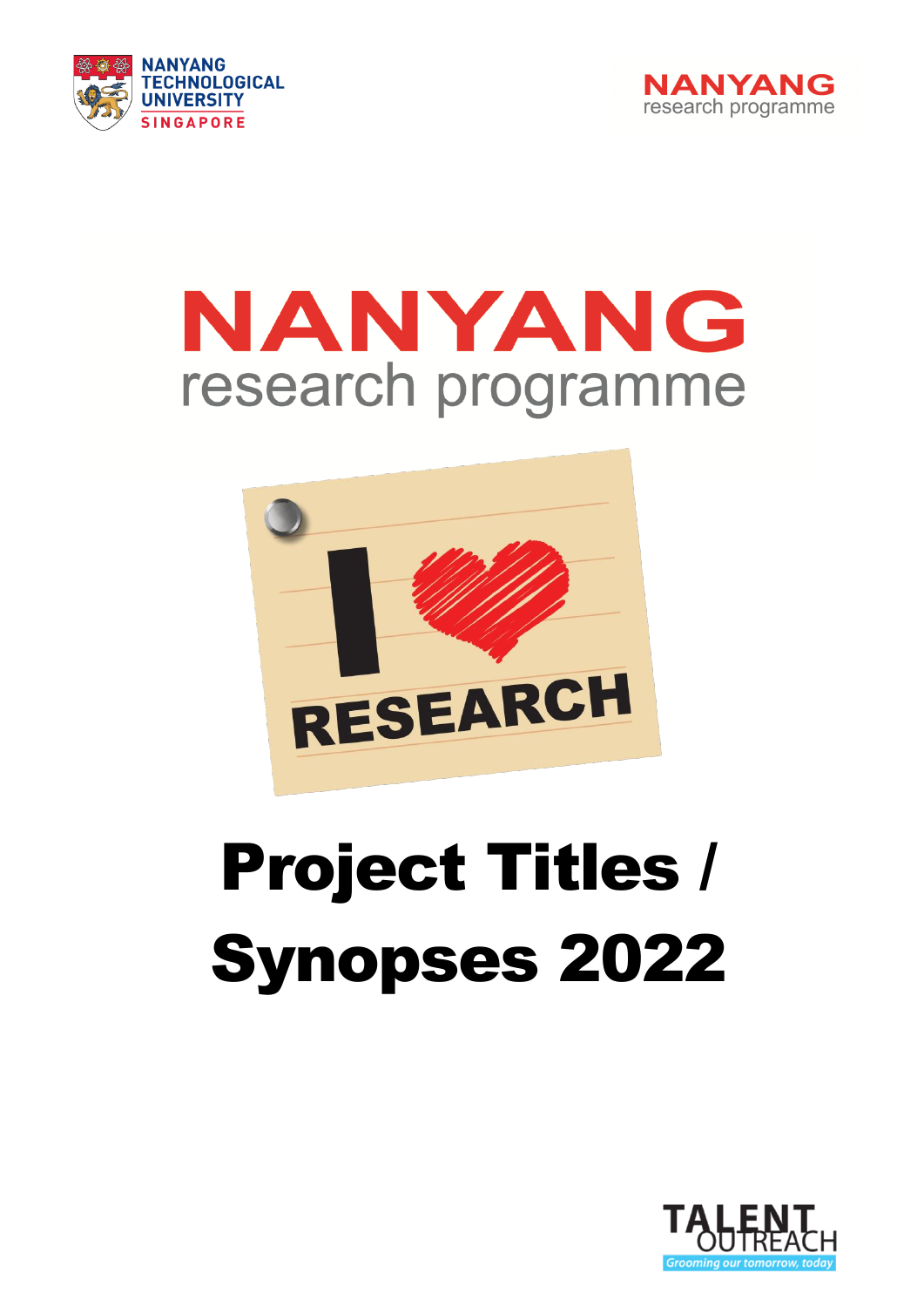



#### **NANYANG RESEARCH PROGRAMME Overview of Project Titles 2022**

<span id="page-1-0"></span>

| <b>Category</b> | <b>Project Code</b> | <b>Project Title</b>                                                                                            |
|-----------------|---------------------|-----------------------------------------------------------------------------------------------------------------|
|                 | <b>CEE01*</b>       | Plastic-eating worms: What can we learn from the worms to deal with plastic<br>waste?                           |
|                 | <b>CEE02*</b>       | Plastic-microbe interaction in marine environments                                                              |
|                 | CEE03               | Osmosis-based membrane technology for water purification, desalination and<br>renewable energy harvesting       |
|                 | <b>EEE01</b>        | Impact of Electromagnetic Radiation on Humans                                                                   |
|                 | <b>EEE02</b>        | Simulation Study on Optical Fibre Transmission System                                                           |
|                 | <b>EEE03</b>        | Research and development of spectrum-adaptive table lamp                                                        |
|                 | EEE04               | Emissions from Rare-Earth Ions by the Energy Transfer from ZnO Nanocrystals<br>Embedded in SiO2 Film            |
|                 | <b>EEE05</b>        | Power Supply System for Smart Contact Lens                                                                      |
|                 | EEE06               | Advanced Gallium Nitride High Electron Mobility Transistors (HEMTs) for High-<br><b>Frequency Applications</b>  |
|                 | <b>EEE07</b>        | Implement Environmental Sensor Under Internet of Things                                                         |
|                 | <b>EEE08</b>        | Wireless Charger of Implanted Devices                                                                           |
| ENGINEERING     | <b>EEE09</b>        | Smart Car Sharing in On-Demand Mobility                                                                         |
|                 | <b>EEE10</b>        | Reconstruction of Reference Signal for DVB-T2 System                                                            |
|                 | <b>EEE11</b>        | Deep learning based robust channel estimator for orthogonal frequency-<br>division multiplexing systems         |
|                 | <b>EEE12</b>        | Data-Driven Method for Li-Ion Battery Health Monitoring                                                         |
|                 | <b>MAE01</b>        | Virtual & Augmented Reality Technology Enhanced Army Logistic Training                                          |
|                 | <b>MAE02*</b>       | Solar-driven conversion of carbon dioxide to chemicals                                                          |
|                 | <b>NIE10</b>        | Designing an Artificial Intelligence and / or Robotics System for Potential Real-<br><b>World Applications</b>  |
|                 | <b>SBS01</b>        | Ex vivo engineering of cellular surfaces, a transfection independent approach                                   |
|                 | SCBE01              | Plasmonic Nanostructures Based Surface Enhanced Optical Sensors                                                 |
|                 | SCBE02              | Life Cycle Assessment of Pharmaceutical Nanoparticles from Bioavailability<br>versus Manufacturing Perspectives |
|                 | SCBE03              | <b>Reactor Simulation using Aspen Hysys</b>                                                                     |
|                 | SCBE04              | <b>Process Simulation</b>                                                                                       |
|                 | <b>SCSE01*</b>      | Detection and Recognition of Handwritten Mathematical Expressions                                               |

**\*** denotes that the project can be offered as NRP Enrichment / H3 Science Research

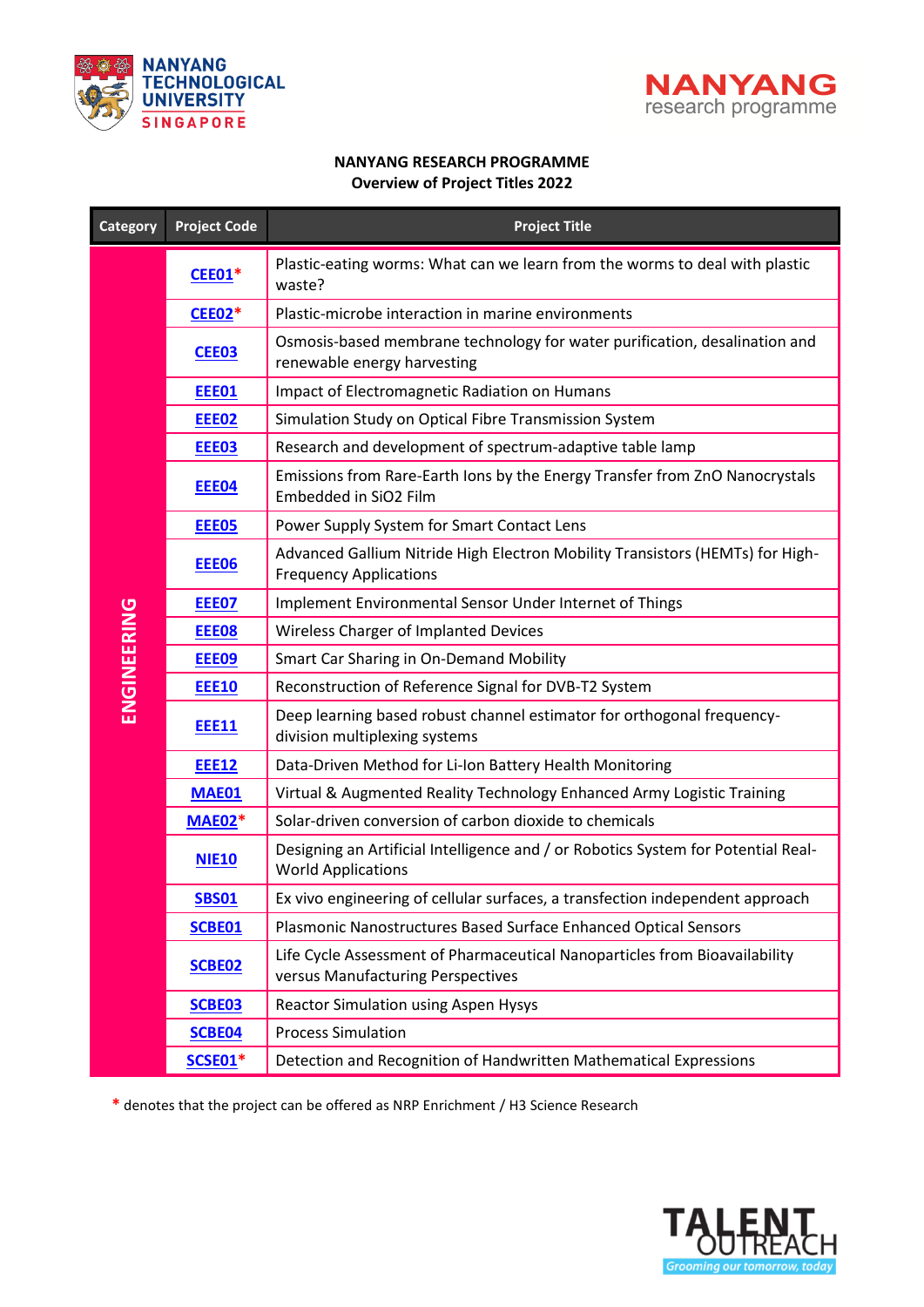



<span id="page-2-0"></span>

| <b>Category</b>                              | <b>Project Code</b> | <b>Project Title</b>                                                                                        |
|----------------------------------------------|---------------------|-------------------------------------------------------------------------------------------------------------|
| <b>SCIENCES</b>                              | <b>MAE03</b>        | A New Analytical Technique for Solving Nonlinear Differential Equations                                     |
|                                              | <b>NIE06</b>        | Acute Effects of Using Reusable Cloth Mask During Aerobic Exercise                                          |
|                                              | <b>NIE07</b>        | CREATE: Do more creative people adapt better?                                                               |
|                                              | <b>NIE11</b>        | Pure and Doped BiFeO3 Thin Film for Photodetector                                                           |
|                                              | <b>NIE12</b>        | Plasma Assisted Low Temperature Graphene Synthesis                                                          |
|                                              | <b>NIE15</b>        | Optimising Power Output of Simple Microbial Fuel Cells                                                      |
|                                              | <b>SCBE05*</b>      | Development of new technologies for precision genome engineering                                            |
|                                              | <b>SCBE06*</b>      | Development of new programmable RNA editing tools                                                           |
|                                              | <b>NIE01</b>        | The Neuroscience of Math Learning                                                                           |
|                                              | <b>NIE02</b>        | Topics in Singapore English                                                                                 |
|                                              | <b>NIE03</b>        | Am I procrastinating?: Examining Time Management Skills Among University<br><b>Students in Singapore</b>    |
|                                              | <b>NIE04</b>        | Covid-19, Nostalgia and Sport                                                                               |
|                                              | <b>NIE05</b>        | Nostalgia, leisure participation and habit                                                                  |
|                                              | <b>NIE08</b>        | Effect of In-Games Advertisement on Sponsor Recall                                                          |
|                                              | <b>NIE09</b>        | Exploring the Role that Game-Based Worlds and Immersive Environments<br>Potentially Play in Learning        |
|                                              | <b>NIE13</b>        | Sense of Food Resiliency among Secondary/JC students in Singapore                                           |
|                                              | <b>NIE14</b>        | Food Allergy Knowledge, Attitudes, and Preparedness Among Consumers and<br>School Canteen Service Personnel |
|                                              | <b>NIE16</b>        | Literary Theory and Modern Poetryv                                                                          |
|                                              | <b>SCI01</b>        | Can AI Help Students and Teachers?: An Investigation of AI's Potential in<br>Education                      |
|                                              | <b>SCI02</b>        | Who Are Chatbots?: A Study of Company Digital Personas                                                      |
|                                              | <b>SCI03</b>        | Top Dog in the Lion City: Experiences with Singapore's Robotic Pup                                          |
|                                              | <b>SCI04</b>        | Fighting Fake News: Defining, Determining and Dealing with Deliberate Online<br>Falsehoods in Singapore     |
|                                              | <b>SOH01</b>        | Singapore Crypto-Linguistics: Deciphering the Singapore Stone                                               |
|                                              | <b>SOH02</b>        | Become a Glyph-Breaker: Deciphering Linear A                                                                |
| BUSINESS, HUMANITIES, ARTS & SOCIAL SCIENCES | <b>SOH03</b>        | A Sociolinguistic Investigation of French, German, Italian and Spanish in<br><b>Singapore Shop Signs</b>    |
|                                              | <b>SOH04</b>        | Translating world literature in Singapore (1950-90s)                                                        |
|                                              | <b>SOH05</b>        | Arab philanthropies and how they influence the spread of Arabic Language on<br>Singapore landmarks          |
|                                              | <b>SSS01</b>        | The effects of languages on financial decision-making                                                       |
|                                              | <b>SSS02</b>        | Assessing Social Attributes of Faces                                                                        |

**\*** denotes that the project can be offered as NRP Enrichment / H3 Science Research

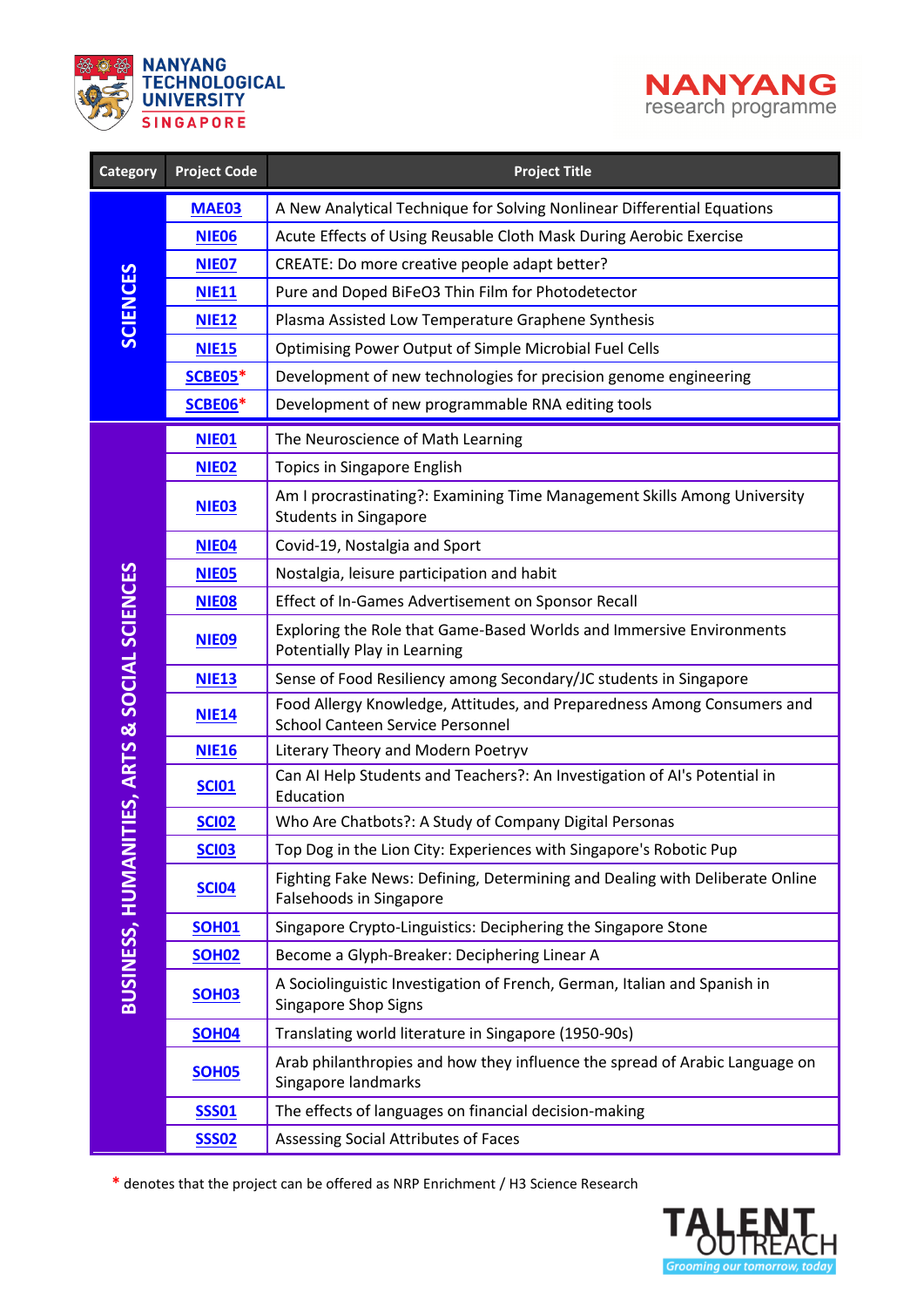



<span id="page-3-0"></span>

| <b>CEE01</b>              |                                                                                                                                                                                                                                                                                                                                                                                                                                                                                                                                                                                                                                                                                                                                                                                                                                                                                                                                                                                                                                                                                                                                                                                                                                                                                                                                                                                                                                                                                                                                                               |
|---------------------------|---------------------------------------------------------------------------------------------------------------------------------------------------------------------------------------------------------------------------------------------------------------------------------------------------------------------------------------------------------------------------------------------------------------------------------------------------------------------------------------------------------------------------------------------------------------------------------------------------------------------------------------------------------------------------------------------------------------------------------------------------------------------------------------------------------------------------------------------------------------------------------------------------------------------------------------------------------------------------------------------------------------------------------------------------------------------------------------------------------------------------------------------------------------------------------------------------------------------------------------------------------------------------------------------------------------------------------------------------------------------------------------------------------------------------------------------------------------------------------------------------------------------------------------------------------------|
| <b>Title</b>              | Plastic-eating worms: What can we learn from the worms to deal with plastic<br>waste?                                                                                                                                                                                                                                                                                                                                                                                                                                                                                                                                                                                                                                                                                                                                                                                                                                                                                                                                                                                                                                                                                                                                                                                                                                                                                                                                                                                                                                                                         |
| <b>Description</b>        | The large-scale production and use of plastics coupled to a low recycling and<br>incineration rate (~20%) for plastic waste have resulted in severe plastic pollution<br>to the environment. To address this global concern, it is imperative to develop<br>efficient, cost-effective processes to convert plastic wastes into valuable<br>commodities. The state-of-the-art plastic recycling involves mechanical and/or<br>chemical methods, which often require extensive use of energy and toxic<br>chemicals. Biotechnological processes employing depolymerizing enzymes are a<br>promising, more sustainable alternative that can be operated under mild<br>conditions. One challenge that limits the application of biotechnological processes<br>is the highly heterogenous nature of plastic waste and the lack of highly active<br>enzymes for depolymerization of mixed plastics. Mealworms, superworms, and<br>wax moths have been observed to be capable of ingesting plastics and reducing<br>their weight possibly via polymerizing and metabolizing the plastics.<br>In this project, we aim to learn from these plastic-eating worms on how to deal<br>with plastic waste. We will unravel biochemical mechanisms responsible for<br>depolymerization in the gut metagenomes of the worms. The microorganisms<br>and/or enzymes identified in this proposed work may be applied to process<br>plastics, as a part of the engineering solutions to end plastic wastes by bio-<br>upcycling them to valuable commodities such as bioplastics. |
| Project offered as        | <b>NRP Enrichment / H3 Science Research</b>                                                                                                                                                                                                                                                                                                                                                                                                                                                                                                                                                                                                                                                                                                                                                                                                                                                                                                                                                                                                                                                                                                                                                                                                                                                                                                                                                                                                                                                                                                                   |
| College / School          | School of Civil & Environmental Engineering                                                                                                                                                                                                                                                                                                                                                                                                                                                                                                                                                                                                                                                                                                                                                                                                                                                                                                                                                                                                                                                                                                                                                                                                                                                                                                                                                                                                                                                                                                                   |
| <b>Target Group</b>       | Year $5/$ JC 1                                                                                                                                                                                                                                                                                                                                                                                                                                                                                                                                                                                                                                                                                                                                                                                                                                                                                                                                                                                                                                                                                                                                                                                                                                                                                                                                                                                                                                                                                                                                                |
| <b>Group Size</b>         | Individual / Pair                                                                                                                                                                                                                                                                                                                                                                                                                                                                                                                                                                                                                                                                                                                                                                                                                                                                                                                                                                                                                                                                                                                                                                                                                                                                                                                                                                                                                                                                                                                                             |
| <b>Specific Knowledge</b> | (i) Basic biology and microbiology knowledge<br>(ii) Basic chemistry/biology lab skills<br>(iii) Being comfortable working in a highly interdisciplinary research environment                                                                                                                                                                                                                                                                                                                                                                                                                                                                                                                                                                                                                                                                                                                                                                                                                                                                                                                                                                                                                                                                                                                                                                                                                                                                                                                                                                                 |
| <b>Other Requirements</b> | <b>NIL</b>                                                                                                                                                                                                                                                                                                                                                                                                                                                                                                                                                                                                                                                                                                                                                                                                                                                                                                                                                                                                                                                                                                                                                                                                                                                                                                                                                                                                                                                                                                                                                    |

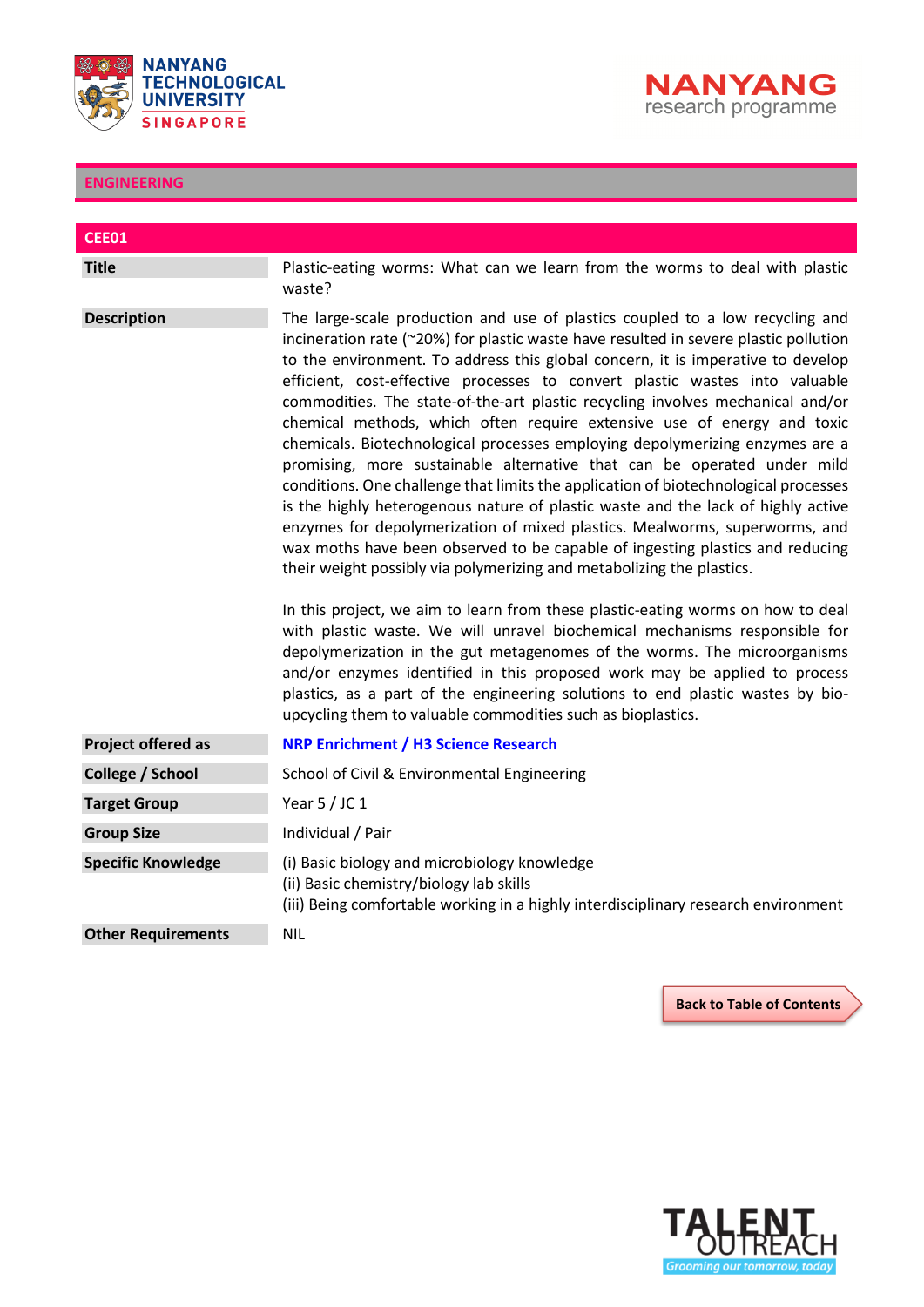



<span id="page-4-0"></span>

| <b>CEE02</b>              |                                                                                                                                                                                                                                                                                                                                                                                                                                                                                                                                                                                                                                                                                                                                                                                                                                                                                                                                                                                                                                                                                                                                                                                                                                                                                                                                                                                                                                                                              |
|---------------------------|------------------------------------------------------------------------------------------------------------------------------------------------------------------------------------------------------------------------------------------------------------------------------------------------------------------------------------------------------------------------------------------------------------------------------------------------------------------------------------------------------------------------------------------------------------------------------------------------------------------------------------------------------------------------------------------------------------------------------------------------------------------------------------------------------------------------------------------------------------------------------------------------------------------------------------------------------------------------------------------------------------------------------------------------------------------------------------------------------------------------------------------------------------------------------------------------------------------------------------------------------------------------------------------------------------------------------------------------------------------------------------------------------------------------------------------------------------------------------|
| <b>Title</b>              | Plastic-microbe interaction in marine environments                                                                                                                                                                                                                                                                                                                                                                                                                                                                                                                                                                                                                                                                                                                                                                                                                                                                                                                                                                                                                                                                                                                                                                                                                                                                                                                                                                                                                           |
| <b>Description</b>        | South East Asian seas receive outputs from five of the top ten nations for marine<br>emission of plastic debris, resulting in public concern about the impacts of this<br>pollution on the health of this vulnerable marine environment. Reducing the threat<br>of plastic pollution is especially critical to the region because coastal waters<br>provide diverse ecosystem services supporting economic growth, food supply and<br>livelihoods, particularly in coastal regions where over 70% of the approximately<br>650 million human population in South East (SE) Asia. Of particular concern, is the<br>region's plastic production is increasing at a rate higher than the global average,<br>driven by a market value of USD 3.4 billion. To address the growing problem, we<br>need to understand environmental transformation of plastic better and to analyse<br>the resulting adverse effects. Plastic breakdown in the marine environment is<br>predicted to be very slow, but this is based on poorly evidenced assumptions. A<br>critical knowledge gap regarding its transformation is the role played by<br>microorganisms, which quickly colonise plastic surfaces and secrete a biofilm to<br>become an integral component of the marine plastic debris. The objective of this<br>project is to characterise the interactions between biofilm and plastic surfaces in<br>order to understand how they transform plastics in SE Asia marine ecosystems. |
| <b>Project offered as</b> | <b>NRP Enrichment / H3 Science Research</b>                                                                                                                                                                                                                                                                                                                                                                                                                                                                                                                                                                                                                                                                                                                                                                                                                                                                                                                                                                                                                                                                                                                                                                                                                                                                                                                                                                                                                                  |
| College / School          | School of Civil & Environmental Engineering                                                                                                                                                                                                                                                                                                                                                                                                                                                                                                                                                                                                                                                                                                                                                                                                                                                                                                                                                                                                                                                                                                                                                                                                                                                                                                                                                                                                                                  |
| <b>Target Group</b>       | Year $5/$ JC 1                                                                                                                                                                                                                                                                                                                                                                                                                                                                                                                                                                                                                                                                                                                                                                                                                                                                                                                                                                                                                                                                                                                                                                                                                                                                                                                                                                                                                                                               |
| <b>Group Size</b>         | Individual / Pair                                                                                                                                                                                                                                                                                                                                                                                                                                                                                                                                                                                                                                                                                                                                                                                                                                                                                                                                                                                                                                                                                                                                                                                                                                                                                                                                                                                                                                                            |
| <b>Specific Knowledge</b> | (i) Basic chemistry, biology, and microbiology knowledge<br>(ii) Basic chemistry/biology lab skills<br>(iii) Being comfortable working in a highly interdisciplinary research environment                                                                                                                                                                                                                                                                                                                                                                                                                                                                                                                                                                                                                                                                                                                                                                                                                                                                                                                                                                                                                                                                                                                                                                                                                                                                                    |
| <b>Other Requirements</b> | <b>NIL</b>                                                                                                                                                                                                                                                                                                                                                                                                                                                                                                                                                                                                                                                                                                                                                                                                                                                                                                                                                                                                                                                                                                                                                                                                                                                                                                                                                                                                                                                                   |

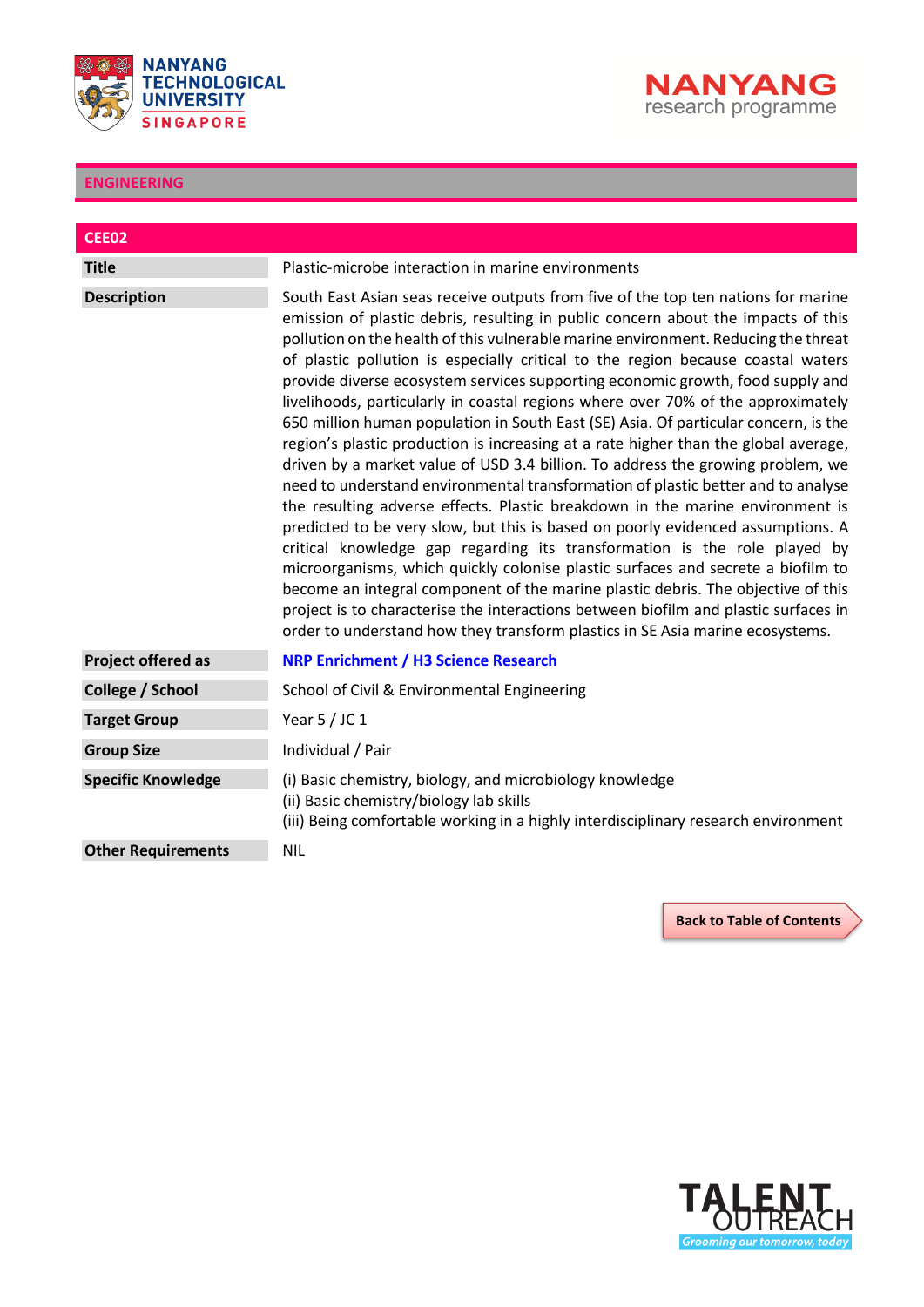



<span id="page-5-0"></span>

| <b>CEE03</b>              |                                                                                                                                                                                                                                                                                                                                                                                                                                                                                                                                                                                                                                                                                                                                                                                                                                                                                                                                                                                                                                                                                                                                                                                                                                                                                                                                                                                                                                                                                                                                                                    |
|---------------------------|--------------------------------------------------------------------------------------------------------------------------------------------------------------------------------------------------------------------------------------------------------------------------------------------------------------------------------------------------------------------------------------------------------------------------------------------------------------------------------------------------------------------------------------------------------------------------------------------------------------------------------------------------------------------------------------------------------------------------------------------------------------------------------------------------------------------------------------------------------------------------------------------------------------------------------------------------------------------------------------------------------------------------------------------------------------------------------------------------------------------------------------------------------------------------------------------------------------------------------------------------------------------------------------------------------------------------------------------------------------------------------------------------------------------------------------------------------------------------------------------------------------------------------------------------------------------|
| <b>Title</b>              | Osmosis-based membrane technology for water purification, desalination and                                                                                                                                                                                                                                                                                                                                                                                                                                                                                                                                                                                                                                                                                                                                                                                                                                                                                                                                                                                                                                                                                                                                                                                                                                                                                                                                                                                                                                                                                         |
|                           | renewable energy harvesting                                                                                                                                                                                                                                                                                                                                                                                                                                                                                                                                                                                                                                                                                                                                                                                                                                                                                                                                                                                                                                                                                                                                                                                                                                                                                                                                                                                                                                                                                                                                        |
| <b>Description</b>        | Osmosis is a natural process in which water molecules from a low concentration<br>solution spontaneously permeate through a semi-permeable membrane into a<br>high concentration solution. Based on the principle of osmosis, different types of<br>membrane technology have been developed such as reverse osmosis (RO) and<br>pressure-retarded osmosis (PRO). In RO, a hydraulic pressure, which is higher than<br>the osmotic pressure difference between the high concentration solution and the<br>low concentration solution, is applied in the high concentration solution side. The<br>applied hydraulic pressure can overcome the osmosis and push the water<br>molecules in the high concentration solution reversely permeating through the<br>membrane into the low concentration side. This process has been widely used in<br>seawater desalination and water purification. In PRO, the applied hydraulic<br>pressure in the high concentration solution is lower than the osmotic pressure<br>difference between the two solutions. Thus, it cannot overcome the osmosis. The<br>water molecules from the low concentration side still transport through the<br>membrane to the high concentration side, but their permeation rate is retarded<br>by the applied hydraulic pressure. PRO can be used to harvest the osmotic energy<br>to generate electricity. Osmotic energy is a new type of renewable energy<br>originated from the mixing of two solutions with different salinities such as river<br>water mixing with seawater at estuaries. |
|                           | In practice, RO and PRO can be designed in different processes. In this project,<br>various parameters on the performance of RO and PRO with different designs will<br>be systematically investigated. These parameters include hydrodynamic<br>conditions (e.g., applied hydraulic pressure and cross-flow velocity), feed solution<br>conditions (e.g., salt concentration/salinity and composition) and membrane<br>properties (e.g., water permeability, salt permeability, salt rejection, structural<br>parameter, surface roughness, charge and hydrophilicity/hydrophobicity). The<br>research will be conducted by lab experiments. Students in this project are<br>expected to gain a comprehensive understanding of principles of osmosis-based<br>membrane processes such as RO and PRO for various applications related to water<br>and energy production. Students will also gain an understanding of the influence<br>of various parameters on the performance of RO and PRO.                                                                                                                                                                                                                                                                                                                                                                                                                                                                                                                                                                       |
| Project offered as        | <b>NRP Enrichment</b>                                                                                                                                                                                                                                                                                                                                                                                                                                                                                                                                                                                                                                                                                                                                                                                                                                                                                                                                                                                                                                                                                                                                                                                                                                                                                                                                                                                                                                                                                                                                              |
| <b>College / School</b>   | School of Civil & Environmental Engineering                                                                                                                                                                                                                                                                                                                                                                                                                                                                                                                                                                                                                                                                                                                                                                                                                                                                                                                                                                                                                                                                                                                                                                                                                                                                                                                                                                                                                                                                                                                        |
| <b>Target Group</b>       | Year $5/$ JC 1                                                                                                                                                                                                                                                                                                                                                                                                                                                                                                                                                                                                                                                                                                                                                                                                                                                                                                                                                                                                                                                                                                                                                                                                                                                                                                                                                                                                                                                                                                                                                     |
| <b>Group Size</b>         | Individual / Pair                                                                                                                                                                                                                                                                                                                                                                                                                                                                                                                                                                                                                                                                                                                                                                                                                                                                                                                                                                                                                                                                                                                                                                                                                                                                                                                                                                                                                                                                                                                                                  |
| <b>Specific Knowledge</b> | Physics, chemistry, mathematics                                                                                                                                                                                                                                                                                                                                                                                                                                                                                                                                                                                                                                                                                                                                                                                                                                                                                                                                                                                                                                                                                                                                                                                                                                                                                                                                                                                                                                                                                                                                    |
| <b>Other Requirements</b> | <b>NIL</b>                                                                                                                                                                                                                                                                                                                                                                                                                                                                                                                                                                                                                                                                                                                                                                                                                                                                                                                                                                                                                                                                                                                                                                                                                                                                                                                                                                                                                                                                                                                                                         |

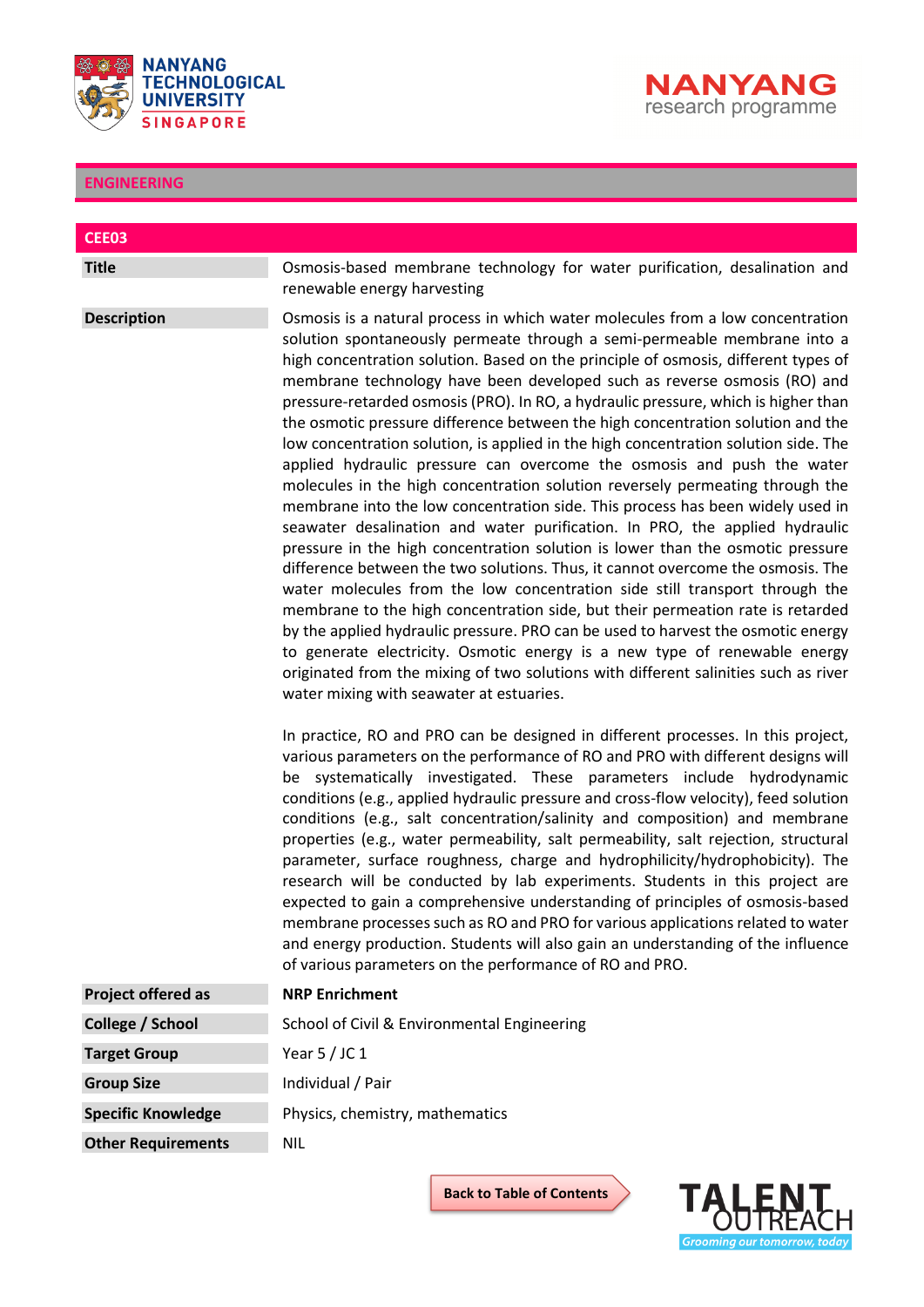



<span id="page-6-0"></span>

| <b>EEE01</b>              |                                                                                                                                                                                                                                                                                                                                                                                                                                                                                                                                                                                                                                                                                                                                                                                                                                                                                    |
|---------------------------|------------------------------------------------------------------------------------------------------------------------------------------------------------------------------------------------------------------------------------------------------------------------------------------------------------------------------------------------------------------------------------------------------------------------------------------------------------------------------------------------------------------------------------------------------------------------------------------------------------------------------------------------------------------------------------------------------------------------------------------------------------------------------------------------------------------------------------------------------------------------------------|
| <b>Title</b>              | Impact of Electromagnetic Radiation on Humans                                                                                                                                                                                                                                                                                                                                                                                                                                                                                                                                                                                                                                                                                                                                                                                                                                      |
| <b>Description</b>        | Exposure to electromagnetic fields is not a new phenomenon. However, during the<br>20th century, environmental exposure to artificial electromagnetic fields has been<br>steadily increasing as growing electricity demand, ever-advancing technologies<br>and changes in social behaviour have created more and more artificial sources.<br>Everyone is exposed to a complex mix of weak electric and magnetic fields, both<br>at home and at work, from the generation and transmission of electricity, domestic<br>appliances and industrial equipment, to telecommunications and broadcasting.                                                                                                                                                                                                                                                                                 |
|                           | Heating is the main biological effect of the electromagnetic fields of<br>radiofrequency fields. In microwave ovens this fact is employed to warm up food.<br>The levels of radiofrequency fields to which people are normally exposed are very<br>much lower than those needed to produce significant heating. The heating effect<br>of radio waves forms the underlying basis for current guidelines. Scientists are also<br>investigating the possibility that effects below the threshold level for body heating<br>occur as a result of long-term exposure. To date, no adverse health effects from<br>low level, long-term exposure to radiofrequency or power frequency fields have<br>been confirmed, but scientists are actively continuing to research this area. This<br>project will investigate on the mobile band of frequencies and their impact on<br>human cells. |
| <b>Project offered as</b> | <b>NRP Enrichment</b>                                                                                                                                                                                                                                                                                                                                                                                                                                                                                                                                                                                                                                                                                                                                                                                                                                                              |
| College / School          | School of Electrical & Electronic Engineering                                                                                                                                                                                                                                                                                                                                                                                                                                                                                                                                                                                                                                                                                                                                                                                                                                      |
| <b>Target Group</b>       | Year $5/$ JC 1                                                                                                                                                                                                                                                                                                                                                                                                                                                                                                                                                                                                                                                                                                                                                                                                                                                                     |
| <b>Group Size</b>         | Individual                                                                                                                                                                                                                                                                                                                                                                                                                                                                                                                                                                                                                                                                                                                                                                                                                                                                         |
| <b>Specific Knowledge</b> | Passion towards doing the literature survey, collection of data, interpretation of<br>the results and above all commitment.                                                                                                                                                                                                                                                                                                                                                                                                                                                                                                                                                                                                                                                                                                                                                        |
| <b>Other Requirements</b> | <b>NIL</b>                                                                                                                                                                                                                                                                                                                                                                                                                                                                                                                                                                                                                                                                                                                                                                                                                                                                         |

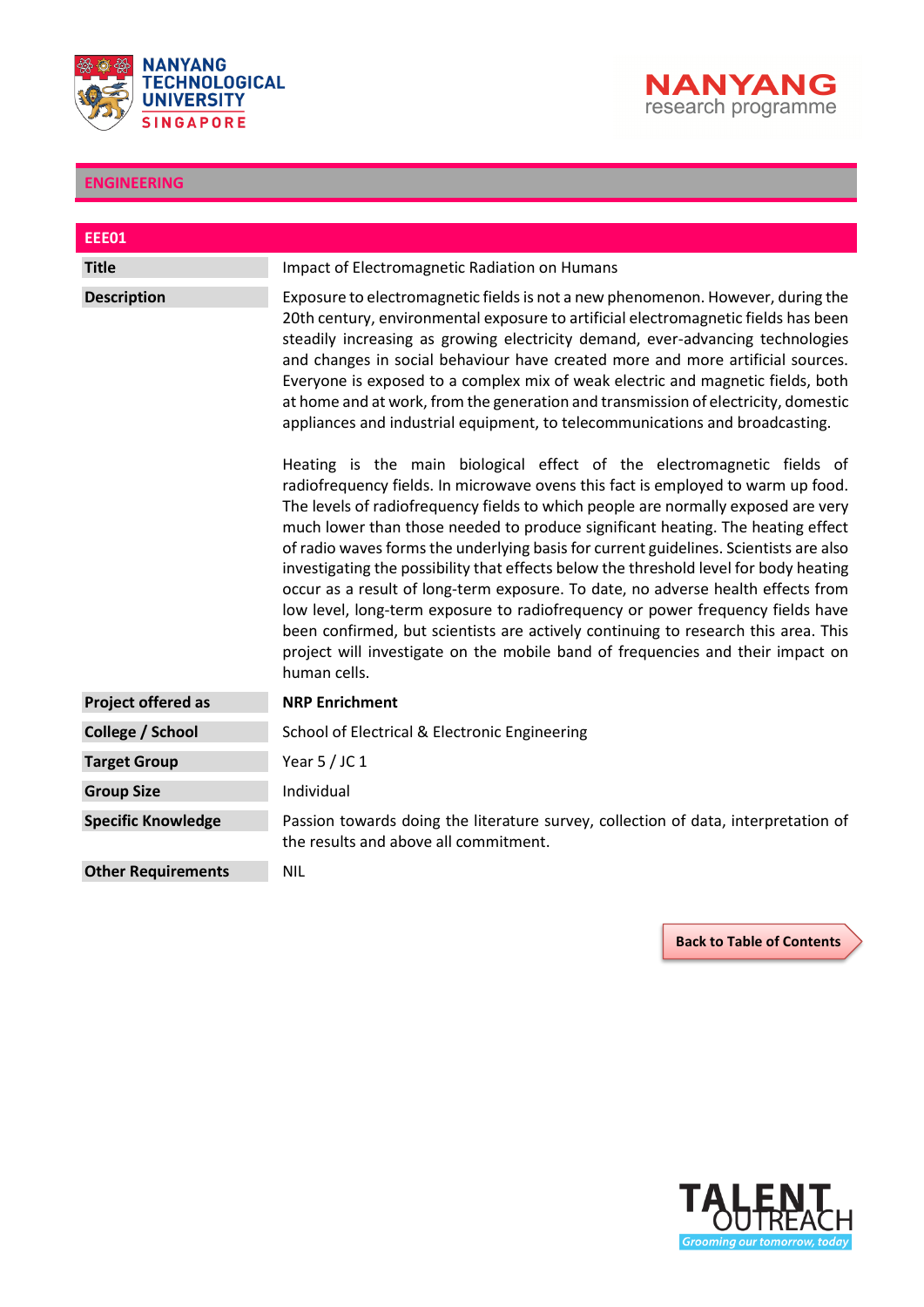



<span id="page-7-0"></span>

| <b>EEE02</b>              |                                                                                                                                                                                         |
|---------------------------|-----------------------------------------------------------------------------------------------------------------------------------------------------------------------------------------|
| <b>Title</b>              | Simulation Study on Optical Fibre Transmission System                                                                                                                                   |
| <b>Description</b>        | Design study on wavelength division multiplexed optical fibre transmission system<br>will be attempted in this project using Optisystem simulation tool. The tasks are<br>listed below. |
|                           | 1) Understand the necessary components of an optical transmitter which are<br>optical source, electrical pulse generator and optical modulator.                                         |
|                           | 2) Visualization of optical and electrical signals with the usage of an optical<br>spectrum analyzer, oscilloscope visualizer as well as an optical time domain<br>visualizer.          |
|                           | 3) Experimenting global parameters such as sample rate, number of samples and<br>time window.                                                                                           |
|                           | 4) Exploring with component properties and the visualizer parameters.                                                                                                                   |
|                           | 5) Executing the simulation to gain results from the visualizers in order to make<br>comparisons and discuss the results.                                                               |
|                           | 6) Design a simple transmission system, a wavelength-division-multiplexed passive<br>optical network (WDM-PON).                                                                         |
| <b>Project offered as</b> | <b>NRP Enrichment</b>                                                                                                                                                                   |
| College / School          | School of Electrical & Electronic Engineering                                                                                                                                           |
| <b>Target Group</b>       | Year $5/$ JC 1                                                                                                                                                                          |
| <b>Group Size</b>         | Individual                                                                                                                                                                              |
| <b>Specific Knowledge</b> | Background in optics and physics                                                                                                                                                        |
| <b>Other Requirements</b> | NIL.                                                                                                                                                                                    |

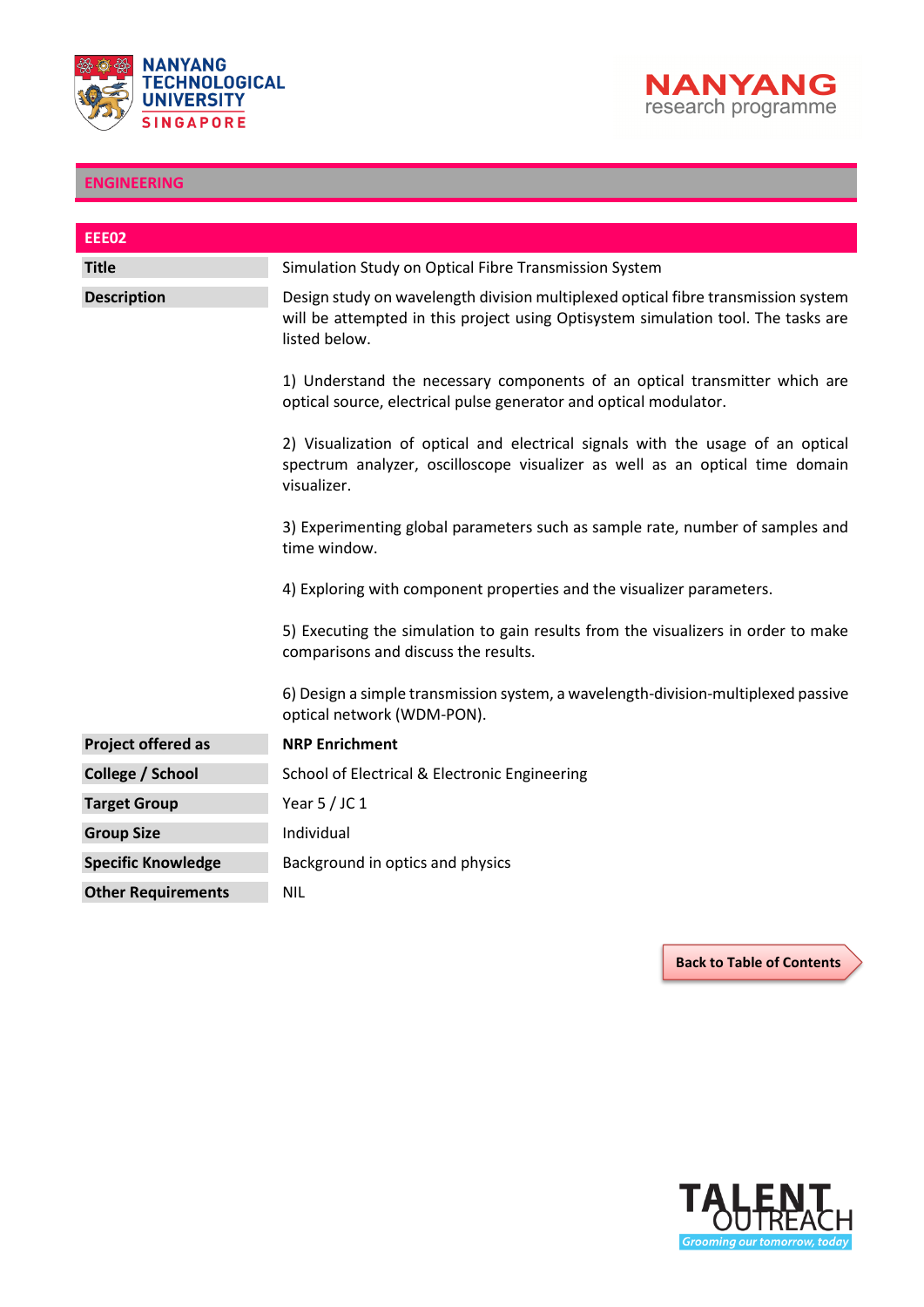



<span id="page-8-0"></span>

| <b>EEE03</b>              |                                                                                                                                                                                                                                                                                                                                                                                                                                                                                                                                                                                                                                                                                                                                                                                                |
|---------------------------|------------------------------------------------------------------------------------------------------------------------------------------------------------------------------------------------------------------------------------------------------------------------------------------------------------------------------------------------------------------------------------------------------------------------------------------------------------------------------------------------------------------------------------------------------------------------------------------------------------------------------------------------------------------------------------------------------------------------------------------------------------------------------------------------|
| <b>Title</b>              | Research and development of spectrum-adaptive table lamp                                                                                                                                                                                                                                                                                                                                                                                                                                                                                                                                                                                                                                                                                                                                       |
| <b>Description</b>        | Table lamps currently in the market could have warm or cold white light. Users will<br>choose the one which is suitable for them. However, users typically do not know<br>the scientific reasons for their choice. In fact, our eyes have been evolved to adapt<br>to sunlight, which changes from dawn to dusk with various light spectrum from<br>warm to cool white light. The project will do research on the sunlight spectrum<br>through the day and build the table lamp with a tunable spectrum that can change<br>the spectrum according to the user's need or following the sunlight so that users<br>have a feeling of outdoor light.<br>Students will not only learn about the sunlight spectrum but also control the light<br>with a simple microcontroller (Arduino) and coding. |
| <b>Project offered as</b> | <b>NRP Enrichment</b>                                                                                                                                                                                                                                                                                                                                                                                                                                                                                                                                                                                                                                                                                                                                                                          |
| College / School          | School of Electrical & Electronic Engineering                                                                                                                                                                                                                                                                                                                                                                                                                                                                                                                                                                                                                                                                                                                                                  |
| <b>Target Group</b>       | Year $5/$ JC 1                                                                                                                                                                                                                                                                                                                                                                                                                                                                                                                                                                                                                                                                                                                                                                                 |
| <b>Group Size</b>         | Individual / Pair                                                                                                                                                                                                                                                                                                                                                                                                                                                                                                                                                                                                                                                                                                                                                                              |
| <b>Specific Knowledge</b> | <b>NIL</b>                                                                                                                                                                                                                                                                                                                                                                                                                                                                                                                                                                                                                                                                                                                                                                                     |
| <b>Other Requirements</b> | <b>NIL</b>                                                                                                                                                                                                                                                                                                                                                                                                                                                                                                                                                                                                                                                                                                                                                                                     |

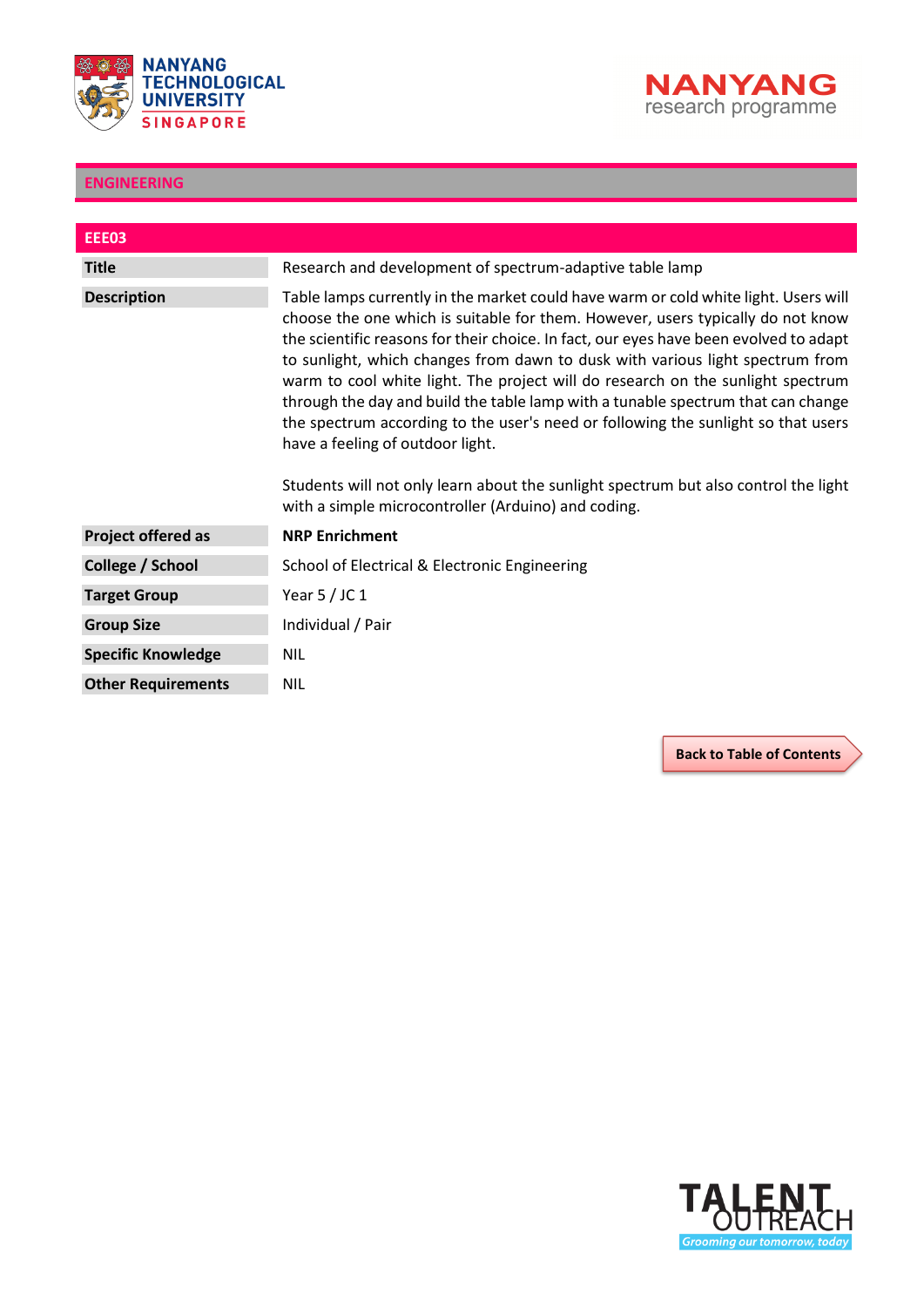



<span id="page-9-0"></span>

| <b>EEE04</b>              |                                                                                                                                                                                                                                                                                                                                                                                                                                                                                                                                                                                                                                                                                                                                                                                                                                                                                                                                                                          |
|---------------------------|--------------------------------------------------------------------------------------------------------------------------------------------------------------------------------------------------------------------------------------------------------------------------------------------------------------------------------------------------------------------------------------------------------------------------------------------------------------------------------------------------------------------------------------------------------------------------------------------------------------------------------------------------------------------------------------------------------------------------------------------------------------------------------------------------------------------------------------------------------------------------------------------------------------------------------------------------------------------------|
| <b>Title</b>              | Emissions from Rare-Earth lons by the Energy Transfer from ZnO Nanocrystals<br>Embedded in SiO2 Film                                                                                                                                                                                                                                                                                                                                                                                                                                                                                                                                                                                                                                                                                                                                                                                                                                                                     |
| <b>Description</b>        | Rare-Earth (RE) ions have been extensively used for various source of light<br>emissions. The emissions cover a wide range of spectrum, from visible to near<br>infra-red, and hence they have been used for lighting, displays, optical amplifier<br>and many others. The optical excitations of the RE ions, however, requires specific<br>wavelength which is challenging and relatively expensive to have. In this project,<br>we will use semiconductor ZnO nanocrystals to act as sensitizers. The optical<br>excitation of the ZnO nanocrystals is quite easy to have, as long as the photon<br>energy is higher than the bandgap. The RE ions can in turn be excited by the energy<br>transfer from the excited ZnO nanocrystals and give emissions when the RE ions<br>relax to the ground states. The RE ions and the ZnO nanocrystals will be<br>incorporated in SiO2 films. The project involves the fabrication and the<br>characterization of the samples. |
| <b>Project offered as</b> | <b>NRP Enrichment</b>                                                                                                                                                                                                                                                                                                                                                                                                                                                                                                                                                                                                                                                                                                                                                                                                                                                                                                                                                    |
| College / School          | School of Electrical & Electronic Engineering                                                                                                                                                                                                                                                                                                                                                                                                                                                                                                                                                                                                                                                                                                                                                                                                                                                                                                                            |
| <b>Target Group</b>       | Year $5/$ JC 1                                                                                                                                                                                                                                                                                                                                                                                                                                                                                                                                                                                                                                                                                                                                                                                                                                                                                                                                                           |
| <b>Group Size</b>         | Pair                                                                                                                                                                                                                                                                                                                                                                                                                                                                                                                                                                                                                                                                                                                                                                                                                                                                                                                                                                     |
| <b>Specific Knowledge</b> | Very good in Physics and Chemistry.                                                                                                                                                                                                                                                                                                                                                                                                                                                                                                                                                                                                                                                                                                                                                                                                                                                                                                                                      |
| <b>Other Requirements</b> | <b>NIL</b>                                                                                                                                                                                                                                                                                                                                                                                                                                                                                                                                                                                                                                                                                                                                                                                                                                                                                                                                                               |

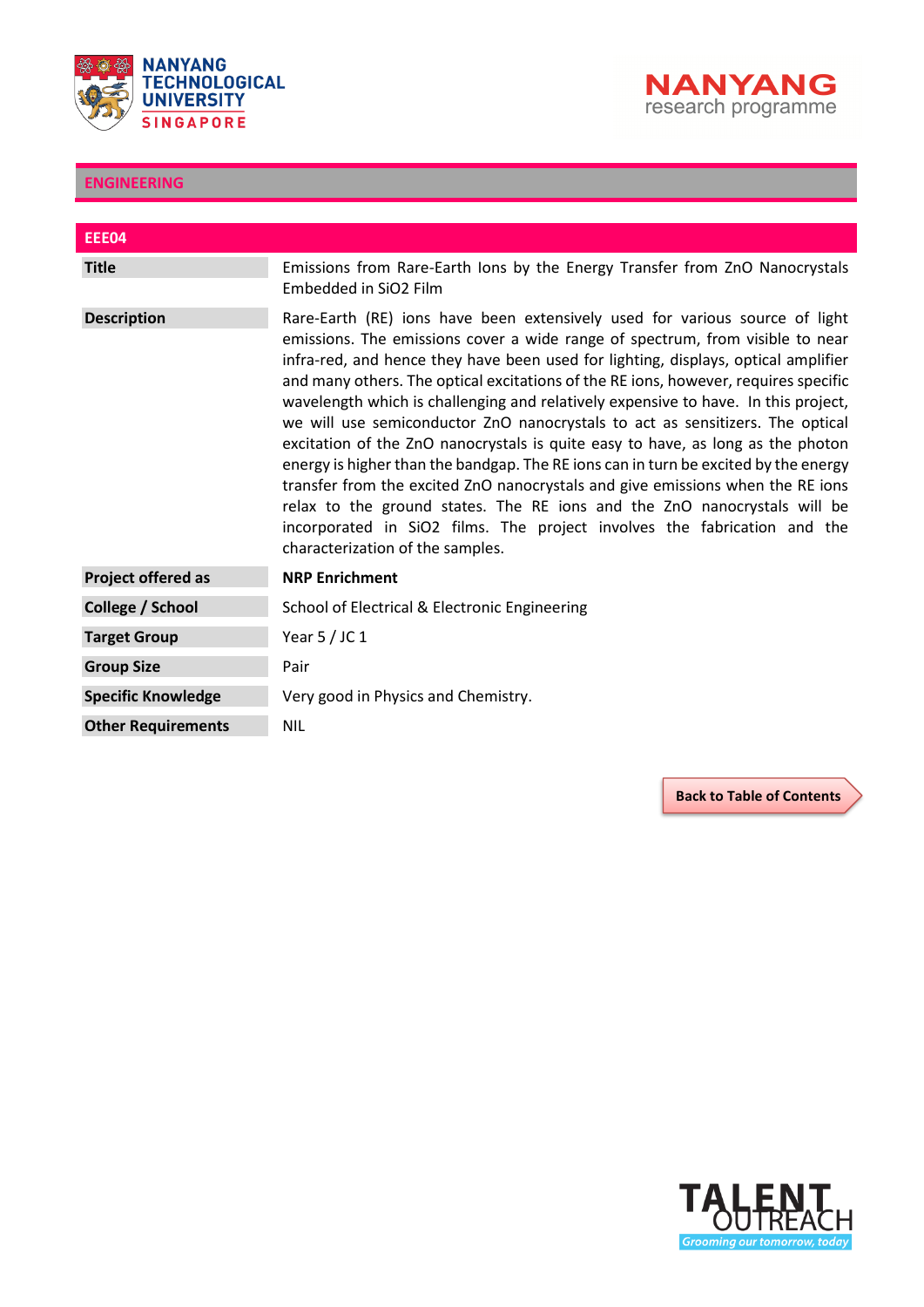



<span id="page-10-0"></span>

| <b>EEE05</b>              |                                                                                                                                                                                                                                                                                                                                                                                                                                                                                                                                                                                                                                                                                                                                                                                                                                                                                                                                                                                                                                                                                                                                                                                                                                                                                                           |
|---------------------------|-----------------------------------------------------------------------------------------------------------------------------------------------------------------------------------------------------------------------------------------------------------------------------------------------------------------------------------------------------------------------------------------------------------------------------------------------------------------------------------------------------------------------------------------------------------------------------------------------------------------------------------------------------------------------------------------------------------------------------------------------------------------------------------------------------------------------------------------------------------------------------------------------------------------------------------------------------------------------------------------------------------------------------------------------------------------------------------------------------------------------------------------------------------------------------------------------------------------------------------------------------------------------------------------------------------|
| <b>Title</b>              | Power Supply System for Smart Contact Lens                                                                                                                                                                                                                                                                                                                                                                                                                                                                                                                                                                                                                                                                                                                                                                                                                                                                                                                                                                                                                                                                                                                                                                                                                                                                |
| <b>Description</b>        | A smart contact lens is considered as one of next generation wearable electronic<br>devices. Recently, many well-recognized companies including Google Inc.<br>announced conceptual ideas of various usage of smart contact lens and research<br>groups in academia started to report the demonstration of various components to<br>be utilized in the smart contact lens such as sensors and actuators. The one of<br>challenge of development of various components for smart contact lens is harsh<br>environment on eye ball meniscus of limited space and fluidic media. In addition,<br>small energy capacity due to limited space requires energy efficient<br>communication system to transfer the information to the user. Hence, the<br>component of smart contact lens demands miniaturization as a form of thin film<br>on the curved meniscus for user convenience, corrosion resistance in the fluidic<br>media, and ultimate safety for eye protection. In this study, a student will learn<br>how to fabricate a micro battery on a contact lens device. The flexibility and proper<br>electrochemical reaction of the fabricated micro battery will be studied. Finally,<br>we will study how the electronic devices is integrated with a fabricated battery in<br>a smart contact lens. |
| <b>Project offered as</b> | <b>NRP Enrichment</b>                                                                                                                                                                                                                                                                                                                                                                                                                                                                                                                                                                                                                                                                                                                                                                                                                                                                                                                                                                                                                                                                                                                                                                                                                                                                                     |
| College / School          | School of Electrical & Electronic Engineering                                                                                                                                                                                                                                                                                                                                                                                                                                                                                                                                                                                                                                                                                                                                                                                                                                                                                                                                                                                                                                                                                                                                                                                                                                                             |
| <b>Target Group</b>       | Year $5/$ JC 1                                                                                                                                                                                                                                                                                                                                                                                                                                                                                                                                                                                                                                                                                                                                                                                                                                                                                                                                                                                                                                                                                                                                                                                                                                                                                            |
| <b>Group Size</b>         | Individual                                                                                                                                                                                                                                                                                                                                                                                                                                                                                                                                                                                                                                                                                                                                                                                                                                                                                                                                                                                                                                                                                                                                                                                                                                                                                                |
| <b>Specific Knowledge</b> | General Chemistry and Physics covered in JC                                                                                                                                                                                                                                                                                                                                                                                                                                                                                                                                                                                                                                                                                                                                                                                                                                                                                                                                                                                                                                                                                                                                                                                                                                                               |
| <b>Other Requirements</b> | <b>NIL</b>                                                                                                                                                                                                                                                                                                                                                                                                                                                                                                                                                                                                                                                                                                                                                                                                                                                                                                                                                                                                                                                                                                                                                                                                                                                                                                |

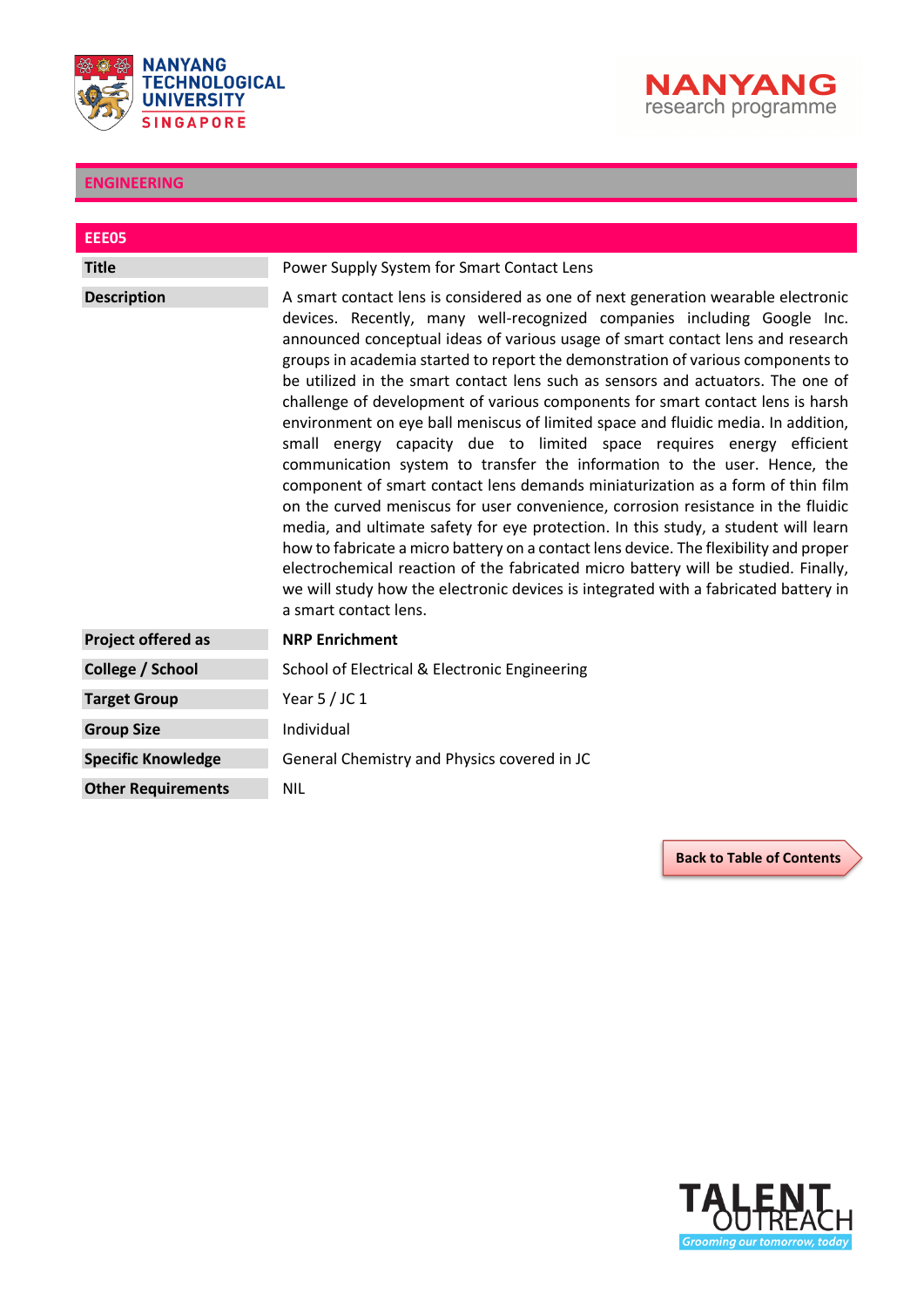



<span id="page-11-0"></span>

| <b>EEE06</b>              |                                                                                                                                                                                                                                                                                                                                                                                                                                                                                                                                                                                                                                                                                                                                                                                                                                  |
|---------------------------|----------------------------------------------------------------------------------------------------------------------------------------------------------------------------------------------------------------------------------------------------------------------------------------------------------------------------------------------------------------------------------------------------------------------------------------------------------------------------------------------------------------------------------------------------------------------------------------------------------------------------------------------------------------------------------------------------------------------------------------------------------------------------------------------------------------------------------|
| <b>Title</b>              | Advanced Gallium Nitride High Electron Mobility Transistors (HEMTs) for High-<br><b>Frequency Applications</b>                                                                                                                                                                                                                                                                                                                                                                                                                                                                                                                                                                                                                                                                                                                   |
| <b>Description</b>        | Gallium Nitride (GaN) based High-Electron-Mobility Transistors (HEMTs) have<br>been widely recognized as the preferred choice for next generation high-frequency<br>and high-power device applications such as 5G/6G wireless communications, high<br>power electronics, satellite communications and sensors etc. This is due to its<br>inherent material properties such as wide band gap with high breakdown voltage<br>and higher saturation velocity which enable it to operate at high-frequency, high-<br>power, high-temperature and harsh environment. In this project, the student will<br>learn the basic operation, characterization techniques and analysis of HEMTs thus<br>allow them to understand what it takes to achieve high-frequency and high<br>performance GaN HEMTs for many key emerging applications. |
| <b>Project offered as</b> | <b>NRP Enrichment</b>                                                                                                                                                                                                                                                                                                                                                                                                                                                                                                                                                                                                                                                                                                                                                                                                            |
| College / School          | School of Electrical & Electronic Engineering                                                                                                                                                                                                                                                                                                                                                                                                                                                                                                                                                                                                                                                                                                                                                                                    |
| <b>Target Group</b>       | Year $5/$ JC 1                                                                                                                                                                                                                                                                                                                                                                                                                                                                                                                                                                                                                                                                                                                                                                                                                   |
| <b>Group Size</b>         | Individual                                                                                                                                                                                                                                                                                                                                                                                                                                                                                                                                                                                                                                                                                                                                                                                                                       |
| <b>Specific Knowledge</b> | A-Level Physics and Mathematics                                                                                                                                                                                                                                                                                                                                                                                                                                                                                                                                                                                                                                                                                                                                                                                                  |
| <b>Other Requirements</b> | <b>NIL</b>                                                                                                                                                                                                                                                                                                                                                                                                                                                                                                                                                                                                                                                                                                                                                                                                                       |

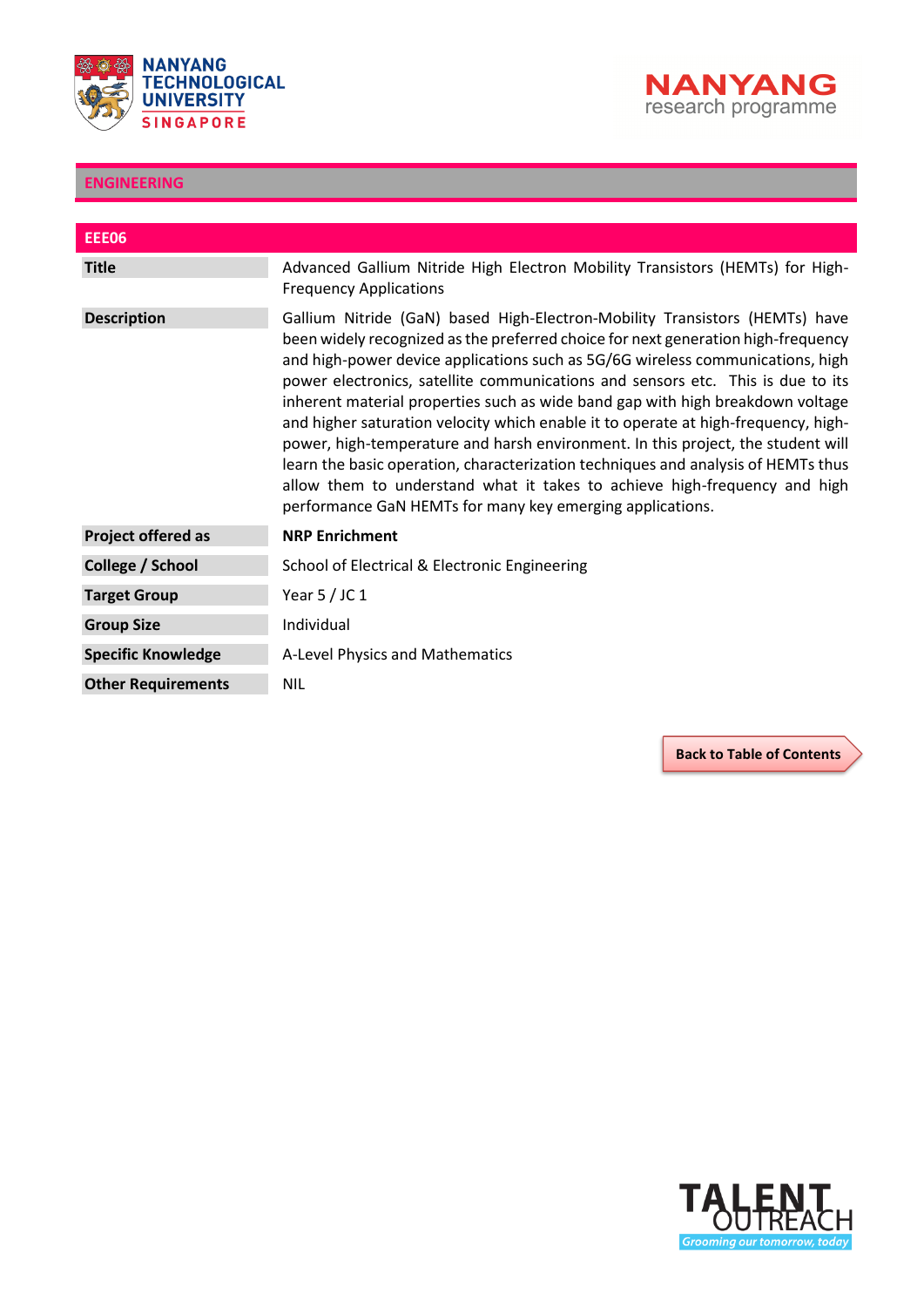



<span id="page-12-0"></span>

| <b>EEE07</b>              |                                                                                                                                                                                                                                                                                                                                                                                                                                                                                                                                                                                                                                                                                                                                                                                                                                                                                                                                                                                                                                                                                                                                                                                                                                                                                                                                                                                                                                                                                                                                                                       |
|---------------------------|-----------------------------------------------------------------------------------------------------------------------------------------------------------------------------------------------------------------------------------------------------------------------------------------------------------------------------------------------------------------------------------------------------------------------------------------------------------------------------------------------------------------------------------------------------------------------------------------------------------------------------------------------------------------------------------------------------------------------------------------------------------------------------------------------------------------------------------------------------------------------------------------------------------------------------------------------------------------------------------------------------------------------------------------------------------------------------------------------------------------------------------------------------------------------------------------------------------------------------------------------------------------------------------------------------------------------------------------------------------------------------------------------------------------------------------------------------------------------------------------------------------------------------------------------------------------------|
| <b>Title</b>              | Implement Environmental Sensor Under Internet of Things                                                                                                                                                                                                                                                                                                                                                                                                                                                                                                                                                                                                                                                                                                                                                                                                                                                                                                                                                                                                                                                                                                                                                                                                                                                                                                                                                                                                                                                                                                               |
| <b>Description</b>        | There has been very strong interest and attention in the past few years focused on<br>the Internet of Things (IoT). The IoT refers to a network of physical objects<br>embedded with electronics, software, sensors, and network connectivity, which<br>enables these objects to collect and exchange data. It allows remote sensing and<br>control across network infrastructure, creates opportunities for more direct<br>integration between the physical world and computer-based systems, and<br>resulting in improved efficiency, accuracy and economic benefit. [1] One of the<br>challenges in the IoT technology is the provision of energy for the sensing,<br>electronics, communication, etc. It is important that the deployed devices are<br>autonomous, that is, able to harness environmental energy and be self-sufficient<br>so that there is no need to provide and replace batteries. Among the various<br>sources of energy that can be harnessed from an indoor environment, light energy<br>has been shown to be one of the most efficient and widely available.<br>In this project, the student will study and implement an environmental sensor to<br>sense and transmit signal wirelessly to a host for real-time monitoring of the<br>environmental parameter of interest. The scope will also include the building of<br>communication circuit and circuit for harnessing of light energy to power the<br>sensor and communication circuits, to realize a fully autonomous sensor.<br>1. https://en.wikipedia.org/wiki/Internet of Things |
| <b>Project offered as</b> | <b>NRP Enrichment</b>                                                                                                                                                                                                                                                                                                                                                                                                                                                                                                                                                                                                                                                                                                                                                                                                                                                                                                                                                                                                                                                                                                                                                                                                                                                                                                                                                                                                                                                                                                                                                 |
|                           |                                                                                                                                                                                                                                                                                                                                                                                                                                                                                                                                                                                                                                                                                                                                                                                                                                                                                                                                                                                                                                                                                                                                                                                                                                                                                                                                                                                                                                                                                                                                                                       |
| College / School          | School of Electrical & Electronic Engineering                                                                                                                                                                                                                                                                                                                                                                                                                                                                                                                                                                                                                                                                                                                                                                                                                                                                                                                                                                                                                                                                                                                                                                                                                                                                                                                                                                                                                                                                                                                         |
| <b>Target Group</b>       | Year $5/$ JC 1                                                                                                                                                                                                                                                                                                                                                                                                                                                                                                                                                                                                                                                                                                                                                                                                                                                                                                                                                                                                                                                                                                                                                                                                                                                                                                                                                                                                                                                                                                                                                        |
| <b>Group Size</b>         | Individual / Pair                                                                                                                                                                                                                                                                                                                                                                                                                                                                                                                                                                                                                                                                                                                                                                                                                                                                                                                                                                                                                                                                                                                                                                                                                                                                                                                                                                                                                                                                                                                                                     |
| <b>Specific Knowledge</b> | No pre-requisites. Students should preferably have an interest in electronic<br>engineering and in the study of renewable energy.                                                                                                                                                                                                                                                                                                                                                                                                                                                                                                                                                                                                                                                                                                                                                                                                                                                                                                                                                                                                                                                                                                                                                                                                                                                                                                                                                                                                                                     |
| <b>Other Requirements</b> | <b>NIL</b>                                                                                                                                                                                                                                                                                                                                                                                                                                                                                                                                                                                                                                                                                                                                                                                                                                                                                                                                                                                                                                                                                                                                                                                                                                                                                                                                                                                                                                                                                                                                                            |

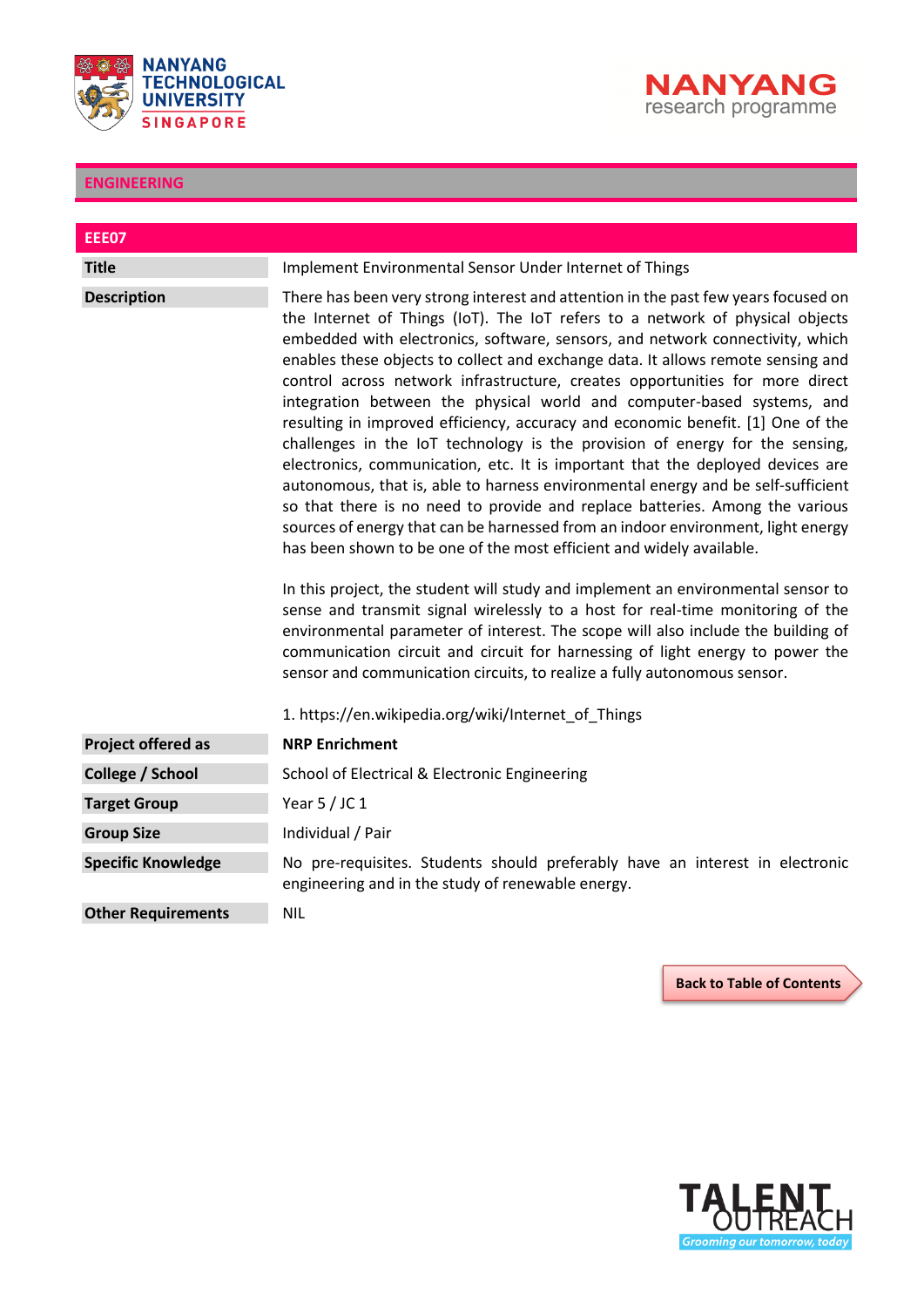



<span id="page-13-0"></span>

| EEE08                     |                                                                                                                                                                                                                                                                                                                                                                                                                                                                                                                                                                                                                                     |
|---------------------------|-------------------------------------------------------------------------------------------------------------------------------------------------------------------------------------------------------------------------------------------------------------------------------------------------------------------------------------------------------------------------------------------------------------------------------------------------------------------------------------------------------------------------------------------------------------------------------------------------------------------------------------|
| <b>Title</b>              | Wireless Charger of Implanted Devices                                                                                                                                                                                                                                                                                                                                                                                                                                                                                                                                                                                               |
| <b>Description</b>        | It is noted that changing the battery of implanted devices can be difficult and<br>painful. Therefore, it is desirable to have a system that can charge the implanted<br>devices wirelessly. The objective of this project is to study the mechanism of a<br>wireless power transfer system and to implement a system that demonstrates<br>wireless charging capability. Various designs associated with wireless power<br>transfer will be reviewed and a particular method will then be selected for<br>simulations and experiments. It is hoped that a prototype can be designed for<br>demonstration at the end of the project. |
| <b>Project offered as</b> | <b>NRP Enrichment</b>                                                                                                                                                                                                                                                                                                                                                                                                                                                                                                                                                                                                               |
| College / School          | School of Electrical & Electronic Engineering                                                                                                                                                                                                                                                                                                                                                                                                                                                                                                                                                                                       |
| <b>Target Group</b>       | Year $5/$ JC 1                                                                                                                                                                                                                                                                                                                                                                                                                                                                                                                                                                                                                      |
| <b>Group Size</b>         | Pair                                                                                                                                                                                                                                                                                                                                                                                                                                                                                                                                                                                                                                |
| <b>Specific Knowledge</b> | <b>NIL</b>                                                                                                                                                                                                                                                                                                                                                                                                                                                                                                                                                                                                                          |
| <b>Other Requirements</b> | <b>NIL</b>                                                                                                                                                                                                                                                                                                                                                                                                                                                                                                                                                                                                                          |

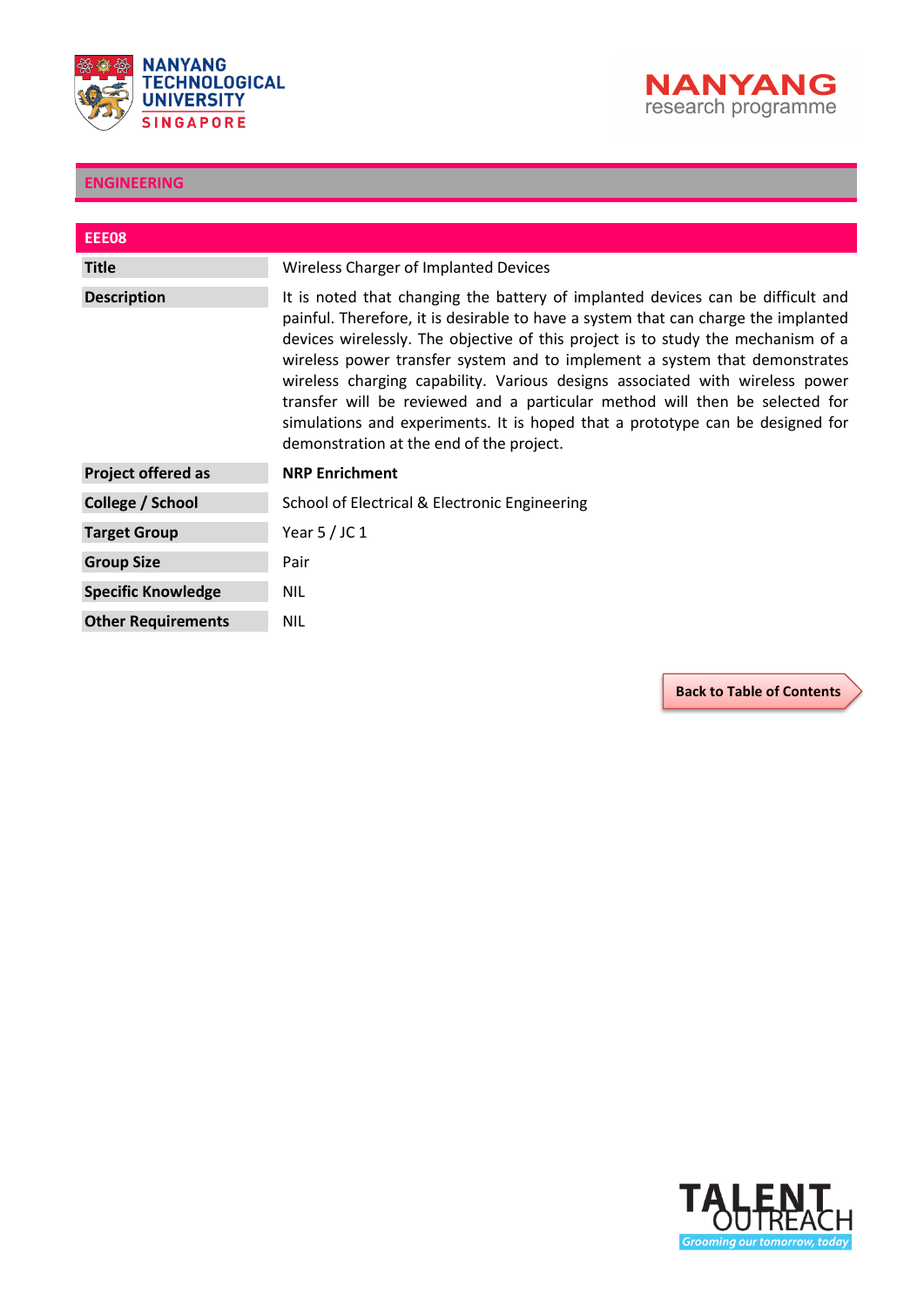



<span id="page-14-0"></span>

| <b>EEE09</b>              |                                                                                                                                                                                                                                                                                                                                                                                                                                                                                                                                                                                                                                                                                                                                                                                                                                                    |
|---------------------------|----------------------------------------------------------------------------------------------------------------------------------------------------------------------------------------------------------------------------------------------------------------------------------------------------------------------------------------------------------------------------------------------------------------------------------------------------------------------------------------------------------------------------------------------------------------------------------------------------------------------------------------------------------------------------------------------------------------------------------------------------------------------------------------------------------------------------------------------------|
| <b>Title</b>              | Smart Car Sharing in On-Demand Mobility                                                                                                                                                                                                                                                                                                                                                                                                                                                                                                                                                                                                                                                                                                                                                                                                            |
| <b>Description</b>        | Singapore has gone through a remarkable urbanisation process for the past several<br>decades. So far, about 12% of the accessible land has been used for building traffic<br>roads, and it is simply impossible to continuously expand the traffic network. To<br>meet the ever-growing number of traffic demands, advanced traffic management<br>techniques such as traffic signal control and flow management by road pricing<br>have been developed and implemented. In addition, it is commonly believed that,<br>by promoting ride sharing, the number of travel demands may be significantly<br>reduced, which could ease the high pressure faced by LTA on pan-island traffic<br>management. In this project the student will learn to model a simple traffic<br>network and analyse the impact of ride sharing on travel demand reduction. |
|                           | There are several objectives that the student is expected to meet:<br>(1) To learn how to model a ride sharing problem as a mathematical programming<br>problem.                                                                                                                                                                                                                                                                                                                                                                                                                                                                                                                                                                                                                                                                                   |
|                           | (2) To learn some simple optimisation techniques, in particular, the Lagrangian<br>multiplier method. If time allows, some evolution algorithms may also be learned.<br>(3) To apply relevant optimisation techniques to the ride sharing problem and<br>solve it with right tools.<br>(4) To develop a simple simulation based case study to illustrate the solution.                                                                                                                                                                                                                                                                                                                                                                                                                                                                             |
|                           | During this process, the student is expected to learn some basic concepts of linear<br>programming, mixed integer linear programming, Simplex, Lagrangian relaxation<br>and genetic algorithms. The simulation case study may be developed within a<br>realistic traffic simulator PTV VISSIM, which also allows the student to understand<br>some basic traffic management principles.                                                                                                                                                                                                                                                                                                                                                                                                                                                            |
| <b>Project offered as</b> | <b>NRP Enrichment</b>                                                                                                                                                                                                                                                                                                                                                                                                                                                                                                                                                                                                                                                                                                                                                                                                                              |
| College / School          | School of Electrical & Electronic Engineering                                                                                                                                                                                                                                                                                                                                                                                                                                                                                                                                                                                                                                                                                                                                                                                                      |
| <b>Target Group</b>       | Year $5/$ JC 1                                                                                                                                                                                                                                                                                                                                                                                                                                                                                                                                                                                                                                                                                                                                                                                                                                     |
| <b>Group Size</b>         | Individual / Pair                                                                                                                                                                                                                                                                                                                                                                                                                                                                                                                                                                                                                                                                                                                                                                                                                                  |
| <b>Specific Knowledge</b> | (1) For students who intend to develop their own optimisation algorithms,<br>knowledge about calculating function derivatives may be needed. Nevertheless,<br>this is not mandatory, as specific optimisation tools can be used to solve relevant<br>optimisation problems.<br>(2) Students may use their own familiar programming languages to develop some<br>case studies. Yet, they will be encouraged to use PTV VISSIM, which will be<br>provided by my group at NTU.                                                                                                                                                                                                                                                                                                                                                                        |
| <b>Other Requirements</b> | <b>NIL</b>                                                                                                                                                                                                                                                                                                                                                                                                                                                                                                                                                                                                                                                                                                                                                                                                                                         |

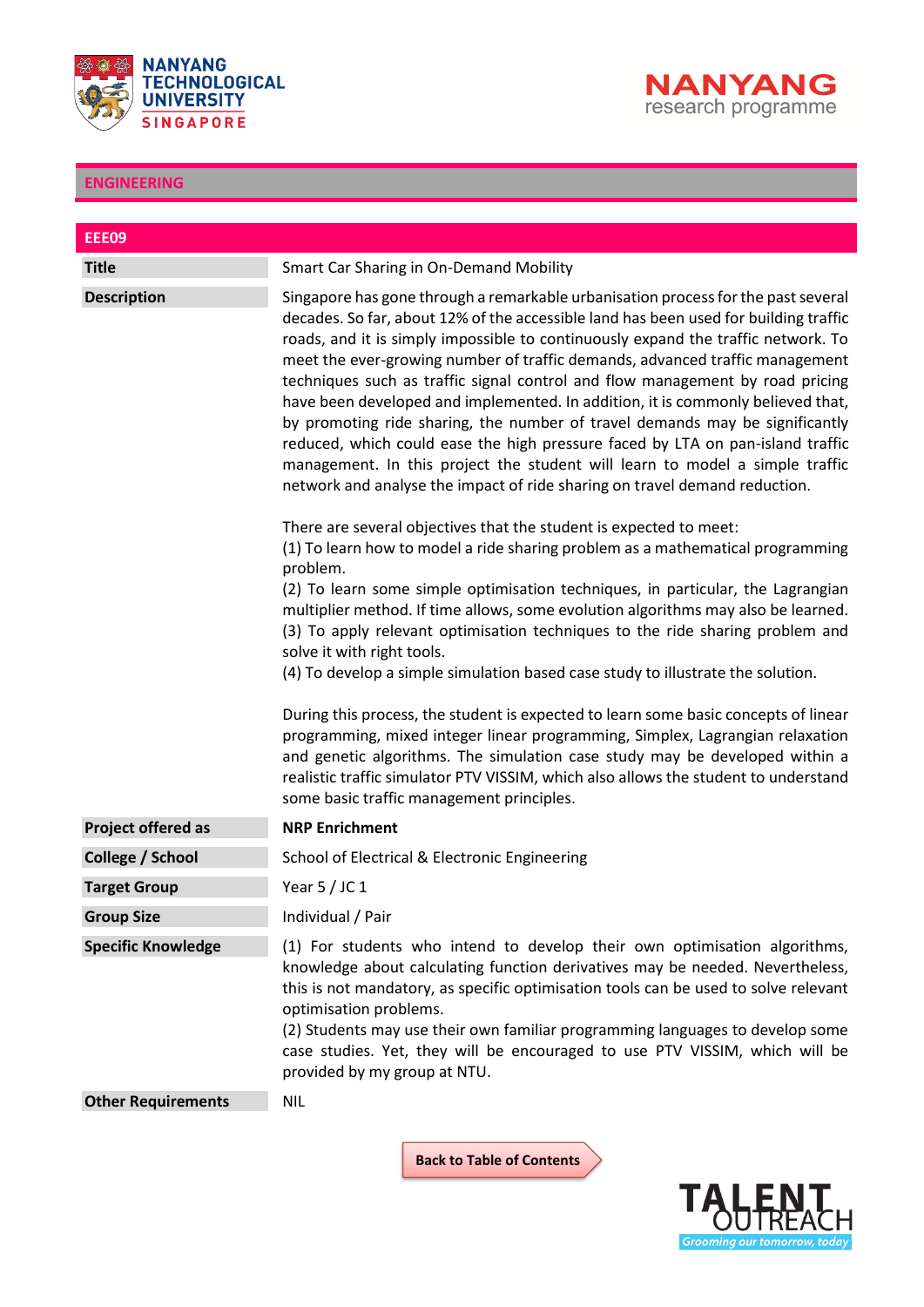



<span id="page-15-0"></span>

| <b>EEE10</b>              |                                                                                                                                                                                                                                                                                                                                                                                                                                                                                                                                                                                                                                                                   |
|---------------------------|-------------------------------------------------------------------------------------------------------------------------------------------------------------------------------------------------------------------------------------------------------------------------------------------------------------------------------------------------------------------------------------------------------------------------------------------------------------------------------------------------------------------------------------------------------------------------------------------------------------------------------------------------------------------|
| <b>Title</b>              | Reconstruction of Reference Signal for DVB-T2 System                                                                                                                                                                                                                                                                                                                                                                                                                                                                                                                                                                                                              |
| <b>Description</b>        | Recently, the Terrestrial Digital Video Broadcast (DVB-T2) system has widely been<br>deployed worldwide as well as in Singapore. It can provide much better signal<br>quality. The main focus of this project is on the decoding of the DVB-T2 signals and<br>its reconstruction. The challenge will be on the reconstruction of the signal under<br>different types of channel conditions, including additive white Gaussian noise<br>(AWGN) and fading. The performance of the algorithms will be studied and verified<br>through simulations. Matlab simulation will be conducted to study its performance<br>under different scenarios of channel conditions. |
| <b>Project offered as</b> | <b>NRP Enrichment</b>                                                                                                                                                                                                                                                                                                                                                                                                                                                                                                                                                                                                                                             |
| College / School          | School of Electrical & Electronic Engineering                                                                                                                                                                                                                                                                                                                                                                                                                                                                                                                                                                                                                     |
| <b>Target Group</b>       | Year $5/$ JC 1                                                                                                                                                                                                                                                                                                                                                                                                                                                                                                                                                                                                                                                    |
| <b>Group Size</b>         | Individual                                                                                                                                                                                                                                                                                                                                                                                                                                                                                                                                                                                                                                                        |
| <b>Specific Knowledge</b> | Preferably to have basic programming skills in Matlab, though it is not compulsory,<br>as the student should be able to pick up the skill during the execution of the<br>project.                                                                                                                                                                                                                                                                                                                                                                                                                                                                                 |
| <b>Other Requirements</b> | NIL.                                                                                                                                                                                                                                                                                                                                                                                                                                                                                                                                                                                                                                                              |

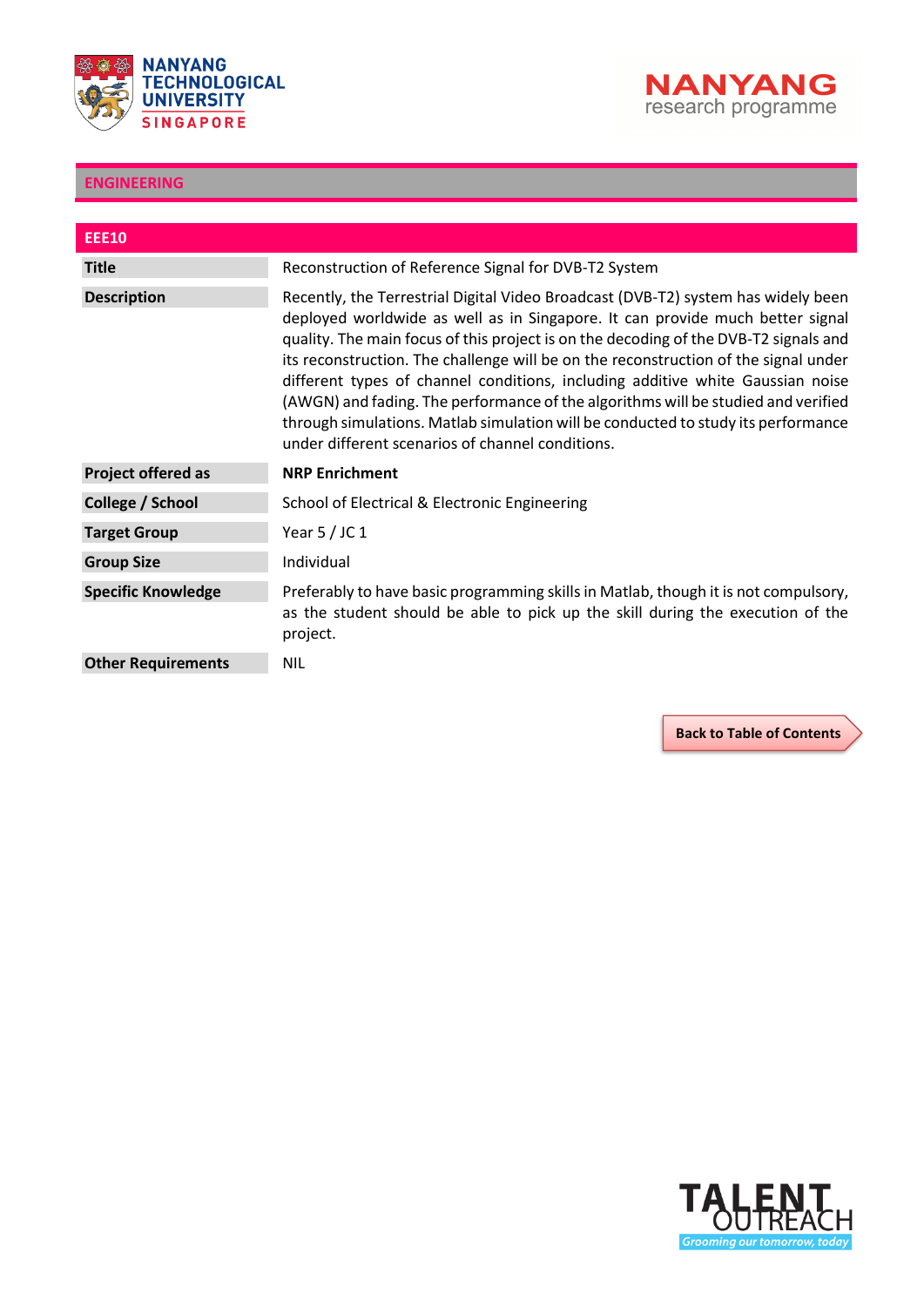



<span id="page-16-0"></span>

| <b>EEE11</b>              |                                                                                                                                                                                                                                                                                                                                                                                                                                                                                                                                                                                                                                                                                                   |
|---------------------------|---------------------------------------------------------------------------------------------------------------------------------------------------------------------------------------------------------------------------------------------------------------------------------------------------------------------------------------------------------------------------------------------------------------------------------------------------------------------------------------------------------------------------------------------------------------------------------------------------------------------------------------------------------------------------------------------------|
| <b>Title</b>              | Deep learning based robust channel estimator for orthogonal frequency-division<br>multiplexing systems                                                                                                                                                                                                                                                                                                                                                                                                                                                                                                                                                                                            |
| <b>Description</b>        | Orthogonal frequency-division multiplexing (OFDM) techniques have been widely<br>used for wireless communication systems. To further improve the performance<br>and robustness of the OFDM systems, deep learning based algorithms have been<br>introduced. In this project, we aim to study and design a deep learning based<br>receiver for OFDM system in an end-to-end approach. We will explore the<br>advantage of the deep learning model to recover the distorted signal. Moreover,<br>the channel state information will not be required as compared with the<br>traditional method. Matlab and Python simulations will be conducted to study the<br>performance of the proposed system. |
| <b>Project offered as</b> | <b>NRP Enrichment</b>                                                                                                                                                                                                                                                                                                                                                                                                                                                                                                                                                                                                                                                                             |
| College / School          | School of Electrical & Electronic Engineering                                                                                                                                                                                                                                                                                                                                                                                                                                                                                                                                                                                                                                                     |
| <b>Target Group</b>       | Year $5/$ JC 1                                                                                                                                                                                                                                                                                                                                                                                                                                                                                                                                                                                                                                                                                    |
| <b>Group Size</b>         | Individual                                                                                                                                                                                                                                                                                                                                                                                                                                                                                                                                                                                                                                                                                        |
| <b>Specific Knowledge</b> | Preferably to have basic programming skills in Matlab and Python, though it is not<br>compulsory, as the student should be able to pick up the skill during the execution<br>of the project.                                                                                                                                                                                                                                                                                                                                                                                                                                                                                                      |
| <b>Other Requirements</b> | <b>NIL</b>                                                                                                                                                                                                                                                                                                                                                                                                                                                                                                                                                                                                                                                                                        |

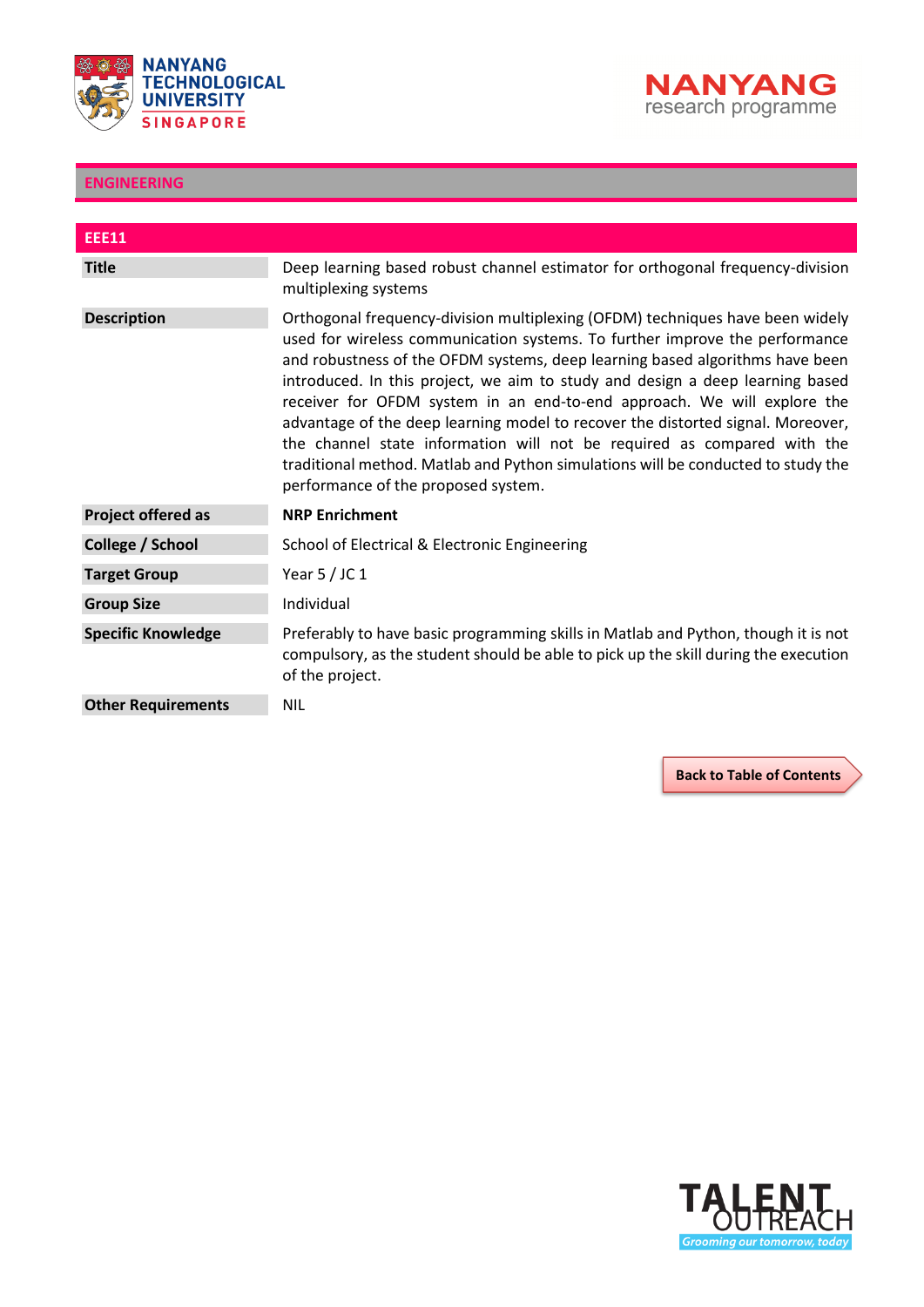



<span id="page-17-0"></span>

| <b>EEE12</b>              |                                                                                                                                                                                                                             |
|---------------------------|-----------------------------------------------------------------------------------------------------------------------------------------------------------------------------------------------------------------------------|
| <b>Title</b>              | Data-Driven Method for Li-Ion Battery Health Monitoring                                                                                                                                                                     |
| <b>Description</b>        | This project aims to develop a data-driven method to real-time monitoring the<br>health of the Li-ion batteries.                                                                                                            |
|                           | Artificial intelligence (AI) algorithms will be developed to learn from a battery<br>health data set, train a health monitoring model, and then be used for real-time<br>state-of-health (SOH) monitoring of the batteries. |
|                           | The project involves programming in computers, preliminaries of AI and<br>programming is needed.                                                                                                                            |
| <b>Project offered as</b> | <b>NRP Enrichment</b>                                                                                                                                                                                                       |
| College / School          | School of Electrical & Electronic Engineering                                                                                                                                                                               |
| <b>Target Group</b>       | Year $5/$ JC 1                                                                                                                                                                                                              |
| <b>Group Size</b>         | Individual / Pair                                                                                                                                                                                                           |
| <b>Specific Knowledge</b> | Artificial intelligence, machine learning, computer programming.<br>Battery health monitoring.                                                                                                                              |
| <b>Other Requirements</b> | <b>NIL</b>                                                                                                                                                                                                                  |

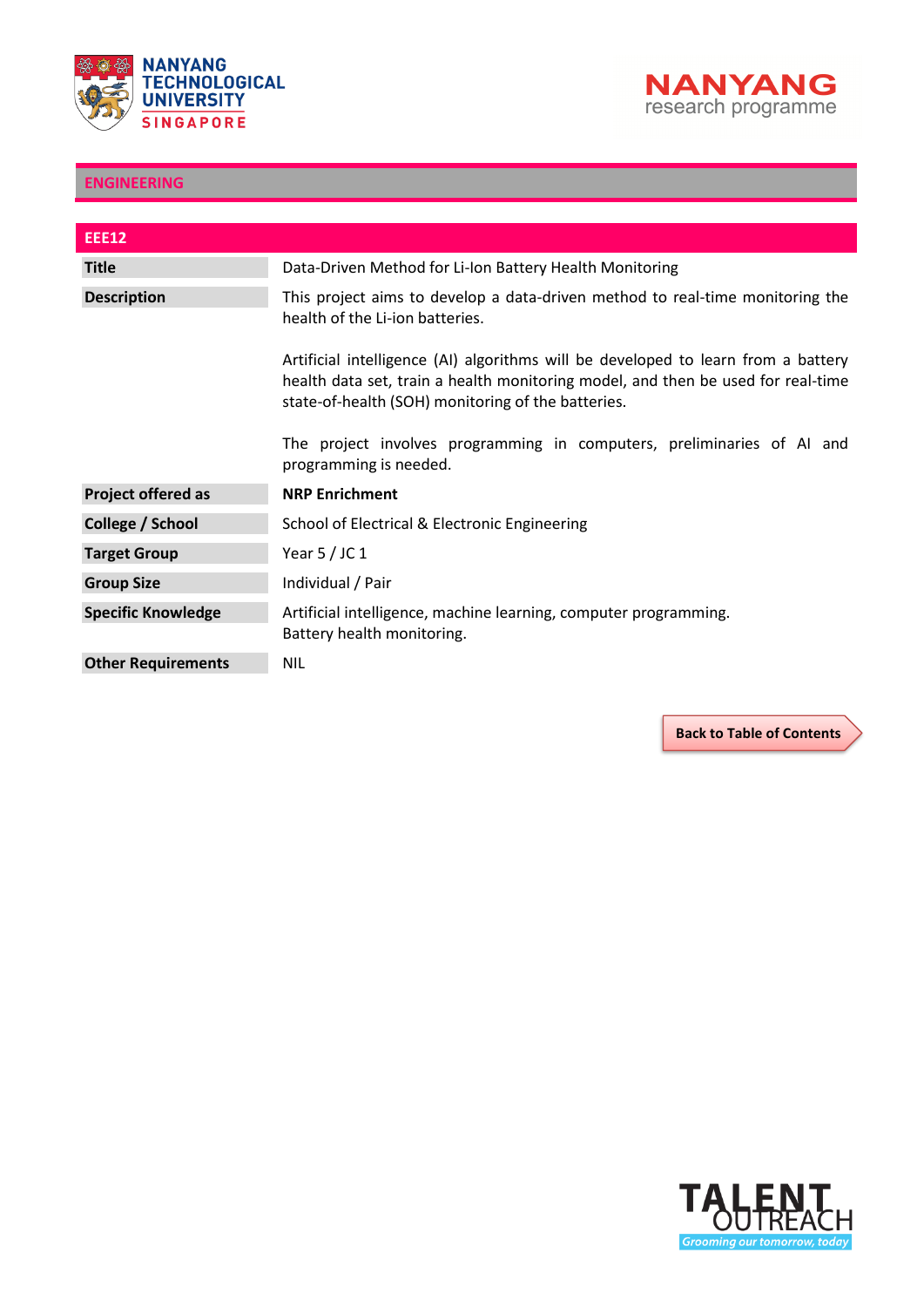



<span id="page-18-0"></span>

| <b>MAE01</b>              |                                                                                                                                                                                                                                                                                                                                                                                                                                                                                                                                                                                                                 |
|---------------------------|-----------------------------------------------------------------------------------------------------------------------------------------------------------------------------------------------------------------------------------------------------------------------------------------------------------------------------------------------------------------------------------------------------------------------------------------------------------------------------------------------------------------------------------------------------------------------------------------------------------------|
| <b>Title</b>              | Virtual & Augmented Reality Technology Enhanced Army Logistic Training                                                                                                                                                                                                                                                                                                                                                                                                                                                                                                                                          |
| <b>Description</b>        | Military training plays an utmost important role in defense. Safety and productivity<br>are two sites of a same coin with the military training. This project is interested to<br>develop innovative virtual & augmented reality (VAR) technology to enhance the<br>military training in collaboration with the Army Logistic Training Institute. In<br>particular, this project will look into the detail of Singapore Self-Propelled Howitzer<br>(SSPH) system. Two students will be recruited in this project working on the design<br>and simulation of the SSPH with the aid of the latest VAR technology. |
|                           | One of the students will be taking care of the design of SSPH in full three-dimension<br>and the other student will be responsible for interactive simulation. Students with<br>a strong interest in design and programming are encouraged to apply the project.<br>Knowledge and skill using 3ds Max and Unity3D, as well as Java or C# scripting will<br>be an advantage.<br>The project students if accepted will work with a team in NTU for the entire design                                                                                                                                              |
|                           | and development phase.                                                                                                                                                                                                                                                                                                                                                                                                                                                                                                                                                                                          |
| <b>Project offered as</b> | <b>NRP Enrichment</b>                                                                                                                                                                                                                                                                                                                                                                                                                                                                                                                                                                                           |
| College / School          | School of Mechanical & Aerospace Engineering                                                                                                                                                                                                                                                                                                                                                                                                                                                                                                                                                                    |
| <b>Target Group</b>       | Year $5/$ JC 1                                                                                                                                                                                                                                                                                                                                                                                                                                                                                                                                                                                                  |
| <b>Group Size</b>         | Pair                                                                                                                                                                                                                                                                                                                                                                                                                                                                                                                                                                                                            |
| <b>Specific Knowledge</b> | Students with strong interest in design and programming are encouraged to apply<br>the project. Knowledge and skill using 3ds Max and Unity3D, as well as Java or C#<br>scripting will be an advantage.                                                                                                                                                                                                                                                                                                                                                                                                         |
| <b>Other Requirements</b> | <b>NIL</b>                                                                                                                                                                                                                                                                                                                                                                                                                                                                                                                                                                                                      |

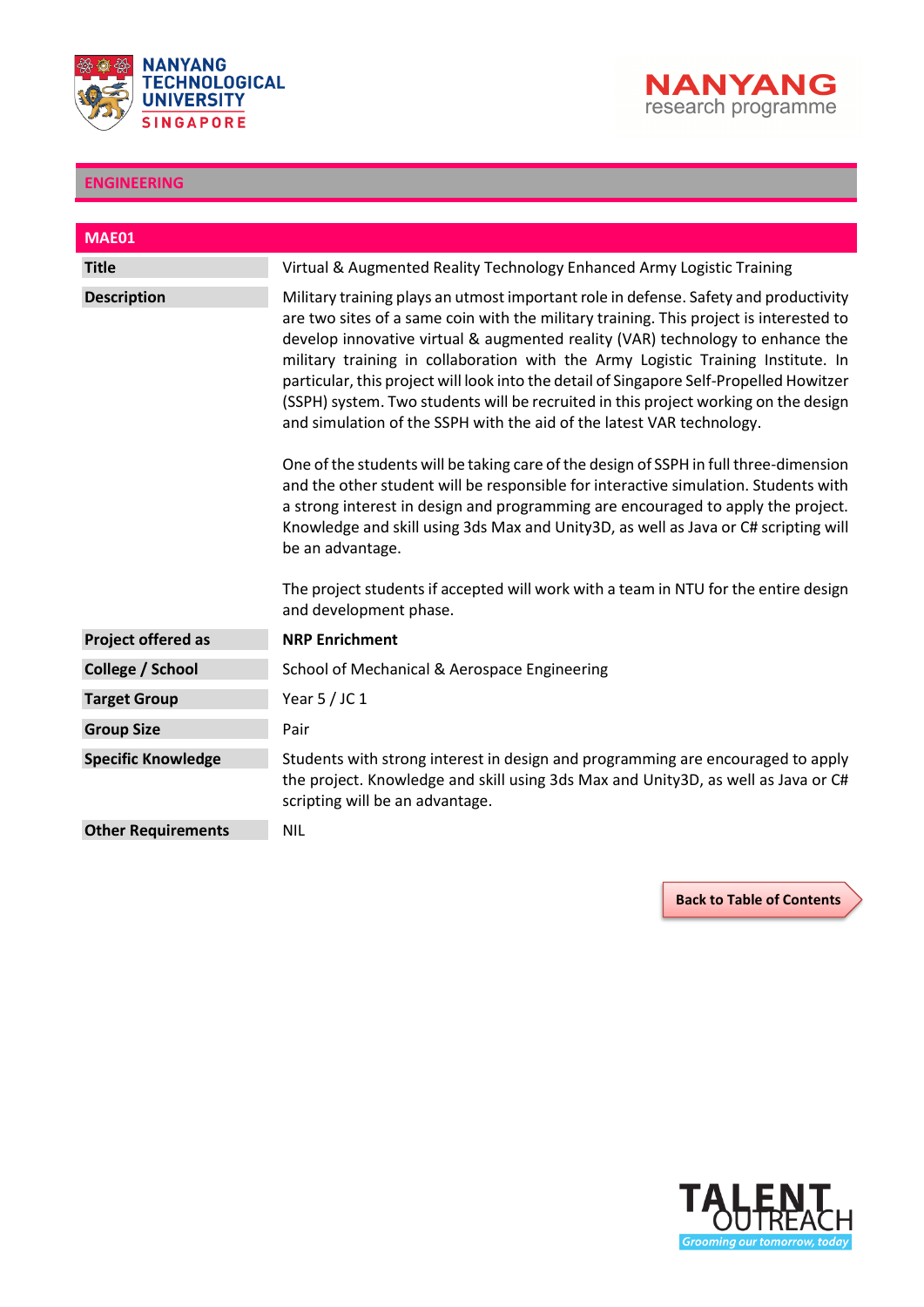



<span id="page-19-0"></span>

| <b>MAE02</b>              |                                                                                                                                                                                                                                                                                                                                                                                                                                                                                                                                                                                                                                                                                                                                                                                                                                                                                                                                                                                                                                                                                                                                                                                                                                                                                                                                                                                                                                                                              |
|---------------------------|------------------------------------------------------------------------------------------------------------------------------------------------------------------------------------------------------------------------------------------------------------------------------------------------------------------------------------------------------------------------------------------------------------------------------------------------------------------------------------------------------------------------------------------------------------------------------------------------------------------------------------------------------------------------------------------------------------------------------------------------------------------------------------------------------------------------------------------------------------------------------------------------------------------------------------------------------------------------------------------------------------------------------------------------------------------------------------------------------------------------------------------------------------------------------------------------------------------------------------------------------------------------------------------------------------------------------------------------------------------------------------------------------------------------------------------------------------------------------|
| <b>Title</b>              | Solar-driven conversion of carbon dioxide to chemicals                                                                                                                                                                                                                                                                                                                                                                                                                                                                                                                                                                                                                                                                                                                                                                                                                                                                                                                                                                                                                                                                                                                                                                                                                                                                                                                                                                                                                       |
| <b>Description</b>        | Traditional energy source alternative to petroleum such as coal worsens the<br>climate change by emitting more greenhouse gases. Greenhouse gas emission<br>consists of mainly carbon dioxide (CO2) and methane emission, where CO2<br>contributes to more than 55%. Greenhouse gas emission results in global warming<br>that causes about 300,000 casualties every year. These global challenges are even<br>more critical to Singapore. Global warming results in sea level rise, which is an<br>immediate threat to Singapore because most of Singapore island is less than 15<br>meters above the sea level. Global temperature would increase by 4°C with current<br>greenhouse gas emission trend, which could cause sea level rise about 10 meters.<br>This would result in more than 15% Singaporean homeless. Carbon dioxide can be<br>converted to energy carriers like carbon monoxide and hydrocarbons via<br>photoelectrochemical reactions; reducing the greenhouse gas emission and<br>meanwhile producing useful energy sources. Catalyst is the key for this conversion.<br>Nanoimprinting is a promising technique for scalable and cost-effective fabrication<br>of such catalysts. In this project, student will make nanostructured catalyst by<br>nanoimprinting method. Student will learn and comprehend the nanoimprinting<br>technique, and then improve the metal nanostructured catalyst fabricated using<br>this technique for CO2 conversion. |
| <b>Project offered as</b> | <b>NRP Enrichment / H3 Science Research</b>                                                                                                                                                                                                                                                                                                                                                                                                                                                                                                                                                                                                                                                                                                                                                                                                                                                                                                                                                                                                                                                                                                                                                                                                                                                                                                                                                                                                                                  |
| College / School          | School of Mechanical & Aerospace Engineering                                                                                                                                                                                                                                                                                                                                                                                                                                                                                                                                                                                                                                                                                                                                                                                                                                                                                                                                                                                                                                                                                                                                                                                                                                                                                                                                                                                                                                 |
| <b>Target Group</b>       | Year 5 / JC 1                                                                                                                                                                                                                                                                                                                                                                                                                                                                                                                                                                                                                                                                                                                                                                                                                                                                                                                                                                                                                                                                                                                                                                                                                                                                                                                                                                                                                                                                |
| <b>Group Size</b>         | Individual                                                                                                                                                                                                                                                                                                                                                                                                                                                                                                                                                                                                                                                                                                                                                                                                                                                                                                                                                                                                                                                                                                                                                                                                                                                                                                                                                                                                                                                                   |
| <b>Specific Knowledge</b> | <b>NIL</b>                                                                                                                                                                                                                                                                                                                                                                                                                                                                                                                                                                                                                                                                                                                                                                                                                                                                                                                                                                                                                                                                                                                                                                                                                                                                                                                                                                                                                                                                   |
| <b>Other Requirements</b> | <b>NIL</b>                                                                                                                                                                                                                                                                                                                                                                                                                                                                                                                                                                                                                                                                                                                                                                                                                                                                                                                                                                                                                                                                                                                                                                                                                                                                                                                                                                                                                                                                   |

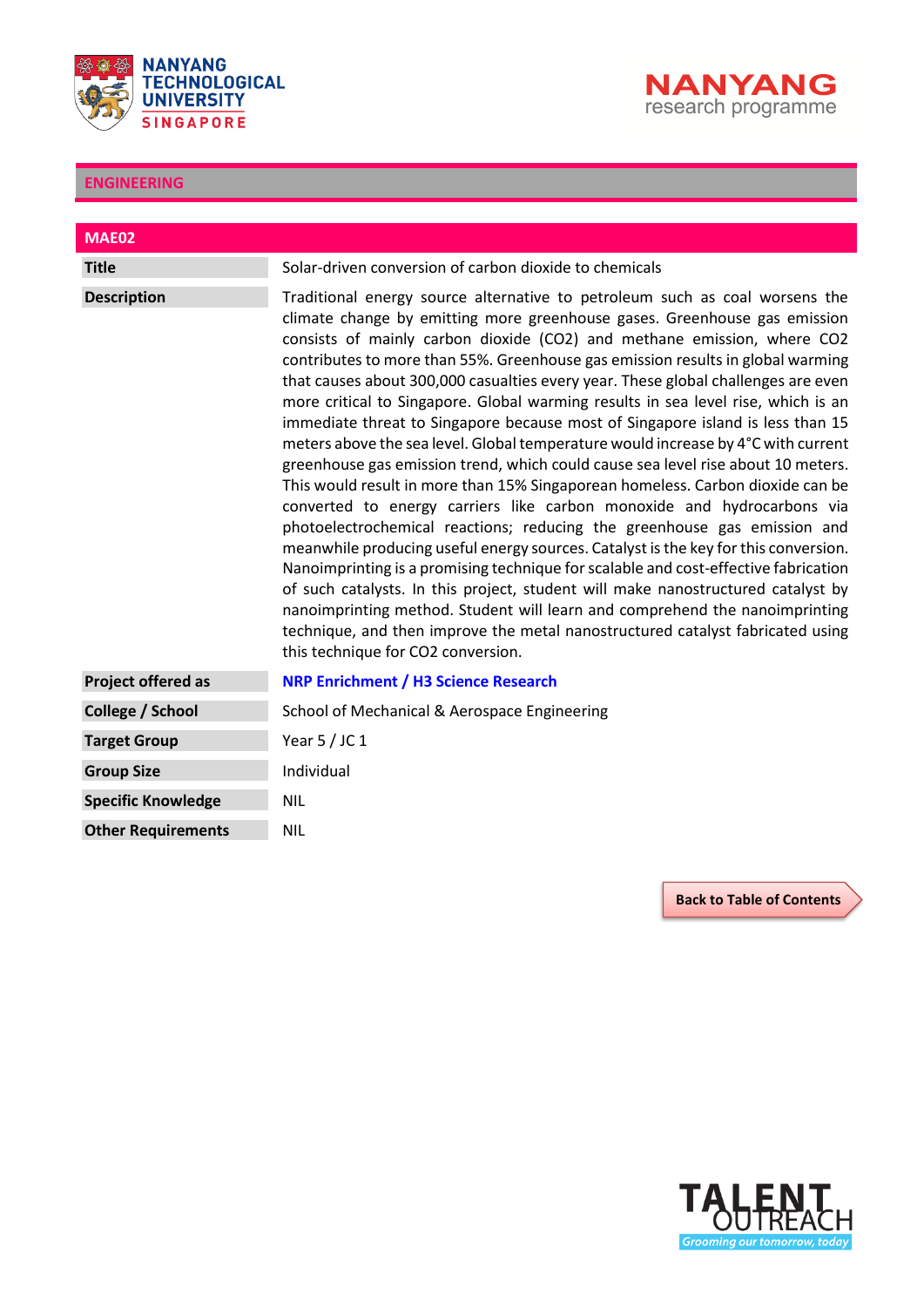



<span id="page-20-0"></span>

| <b>NIE10</b>              |                                                                                                                                                                                                                                                                                                                                                                                                                                                                          |
|---------------------------|--------------------------------------------------------------------------------------------------------------------------------------------------------------------------------------------------------------------------------------------------------------------------------------------------------------------------------------------------------------------------------------------------------------------------------------------------------------------------|
| <b>Title</b>              | Designing an Artificial Intelligence and / or Robotics System for Potential Real-<br><b>World Applications</b>                                                                                                                                                                                                                                                                                                                                                           |
| <b>Description</b>        | In this project, you will learn how to use open-source hardware (such as Arduino<br>and Raspberry Pi), Artificial Intelligence (AI) computing platforms (such as NVIDIA<br>Jetson) and sensors (such as cameras or microphones) to design and train an AI<br>robot for a real-world application of your choice. You will be supported in your<br>learning by a team of designers and developers who have extensive experience<br>with open-source hardware and software. |
| <b>Project offered as</b> | <b>NRP Enrichment</b>                                                                                                                                                                                                                                                                                                                                                                                                                                                    |
| College / School          | National Institute of Education                                                                                                                                                                                                                                                                                                                                                                                                                                          |
| <b>Target Group</b>       | Year $5/$ JC 1                                                                                                                                                                                                                                                                                                                                                                                                                                                           |
| <b>Group Size</b>         | Individual / Pair                                                                                                                                                                                                                                                                                                                                                                                                                                                        |
| <b>Specific Knowledge</b> | Interest in maker culture, artificial intelligence and robotics is a plus. Experience<br>with programming languages such as Python will be helpful though not necessary.                                                                                                                                                                                                                                                                                                 |
| <b>Other Requirements</b> | <b>NIL</b>                                                                                                                                                                                                                                                                                                                                                                                                                                                               |

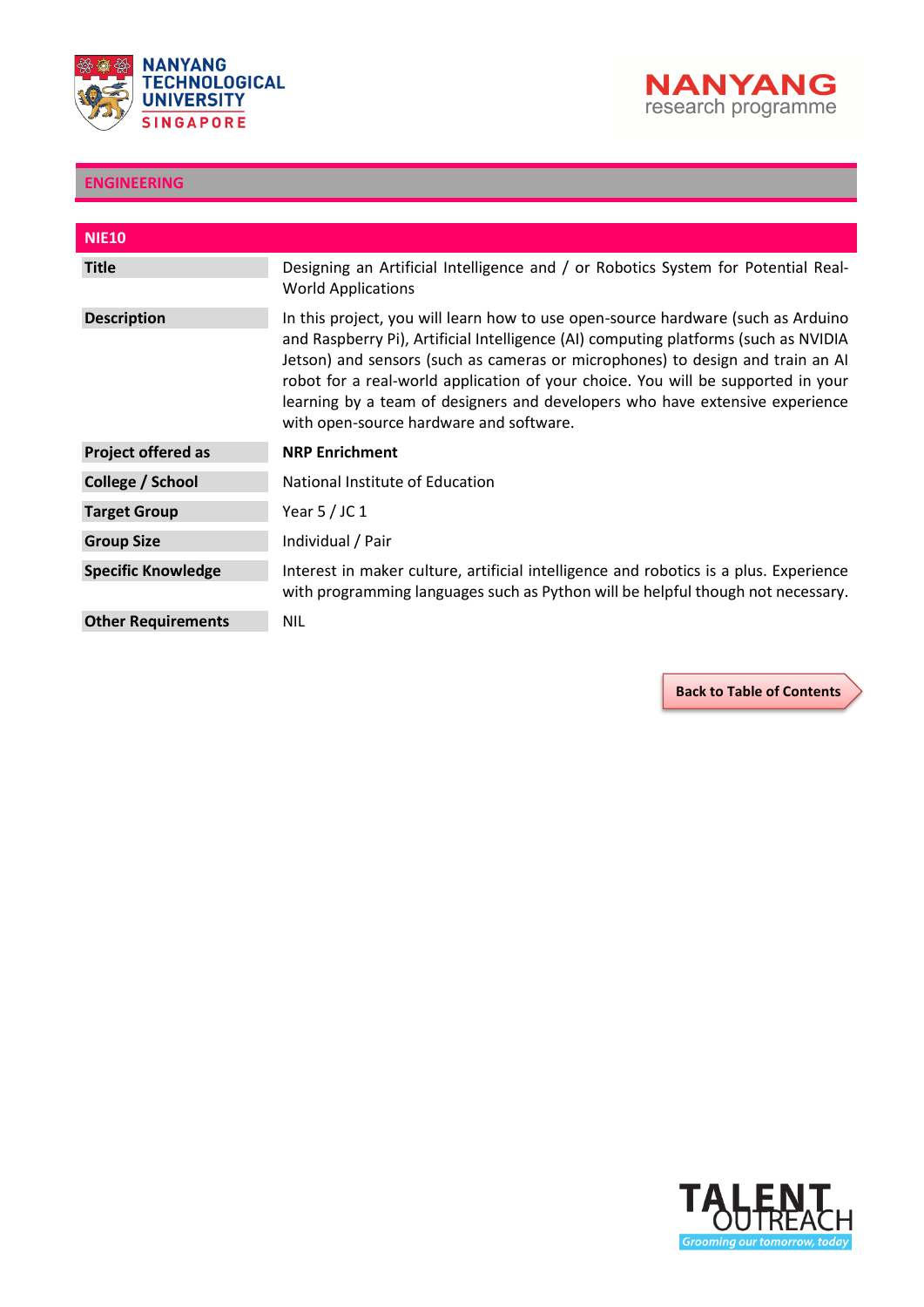



<span id="page-21-0"></span>

| <b>SBS01</b>              |                                                                                                                                                                                                                                                                                                                                                                                                                                                                                                                                                                                                                                                                                                                                                                                                                                                                                                                                                                                                                                                                                                                                                                                                                               |
|---------------------------|-------------------------------------------------------------------------------------------------------------------------------------------------------------------------------------------------------------------------------------------------------------------------------------------------------------------------------------------------------------------------------------------------------------------------------------------------------------------------------------------------------------------------------------------------------------------------------------------------------------------------------------------------------------------------------------------------------------------------------------------------------------------------------------------------------------------------------------------------------------------------------------------------------------------------------------------------------------------------------------------------------------------------------------------------------------------------------------------------------------------------------------------------------------------------------------------------------------------------------|
| <b>Title</b>              | Ex vivo engineering of cellular surfaces, a transfection independent approach.                                                                                                                                                                                                                                                                                                                                                                                                                                                                                                                                                                                                                                                                                                                                                                                                                                                                                                                                                                                                                                                                                                                                                |
| <b>Description</b>        | The identity of mammalian cells is commonly defined by their appearances or the<br>types of surface receptors they present. In the meantime, cells also constantly<br>undergo transformation and such that receptor expression profiles would morph<br>into distinct profiles over time. Such surface receptor profiles are often considered<br>as signatures of different cells types, and hallmarks of immune cell differentiation<br>and development/activation stages. Harnessing this surface receptor distribution<br>would be a convenient method to optimize cell based immuno-therapy.<br>Engineered cells with more stable surface receptor profiles, or with enhanced<br>presentation of functional groups would possess the ideal activities to facilitate<br>research and biomedical applications.<br>In this NRP project, the student(s) would work with an experienced research fellow<br>to optimize and/or co-develop an engineering protocol to modify surface<br>receptors, using enzymatic approaches.<br>Type of lab work involved:<br>1. Planning and molecular cloning.<br>2. Biochemistry<br>3. Structural Biology<br>4. Cell biology, immune activation assays.<br>No chemical hazard, no pathogens. |
| <b>Project offered as</b> | <b>NRP Enrichment</b>                                                                                                                                                                                                                                                                                                                                                                                                                                                                                                                                                                                                                                                                                                                                                                                                                                                                                                                                                                                                                                                                                                                                                                                                         |
| College / School          | <b>School of Biological Sciences</b>                                                                                                                                                                                                                                                                                                                                                                                                                                                                                                                                                                                                                                                                                                                                                                                                                                                                                                                                                                                                                                                                                                                                                                                          |
| <b>Target Group</b>       | Year $5/$ JC 1                                                                                                                                                                                                                                                                                                                                                                                                                                                                                                                                                                                                                                                                                                                                                                                                                                                                                                                                                                                                                                                                                                                                                                                                                |
| <b>Group Size</b>         | Pair                                                                                                                                                                                                                                                                                                                                                                                                                                                                                                                                                                                                                                                                                                                                                                                                                                                                                                                                                                                                                                                                                                                                                                                                                          |
| <b>Specific Knowledge</b> | This is a suitable beginner's biology project for High school students who have firm<br>Math background.                                                                                                                                                                                                                                                                                                                                                                                                                                                                                                                                                                                                                                                                                                                                                                                                                                                                                                                                                                                                                                                                                                                      |
| <b>Other Requirements</b> | <b>NIL</b>                                                                                                                                                                                                                                                                                                                                                                                                                                                                                                                                                                                                                                                                                                                                                                                                                                                                                                                                                                                                                                                                                                                                                                                                                    |

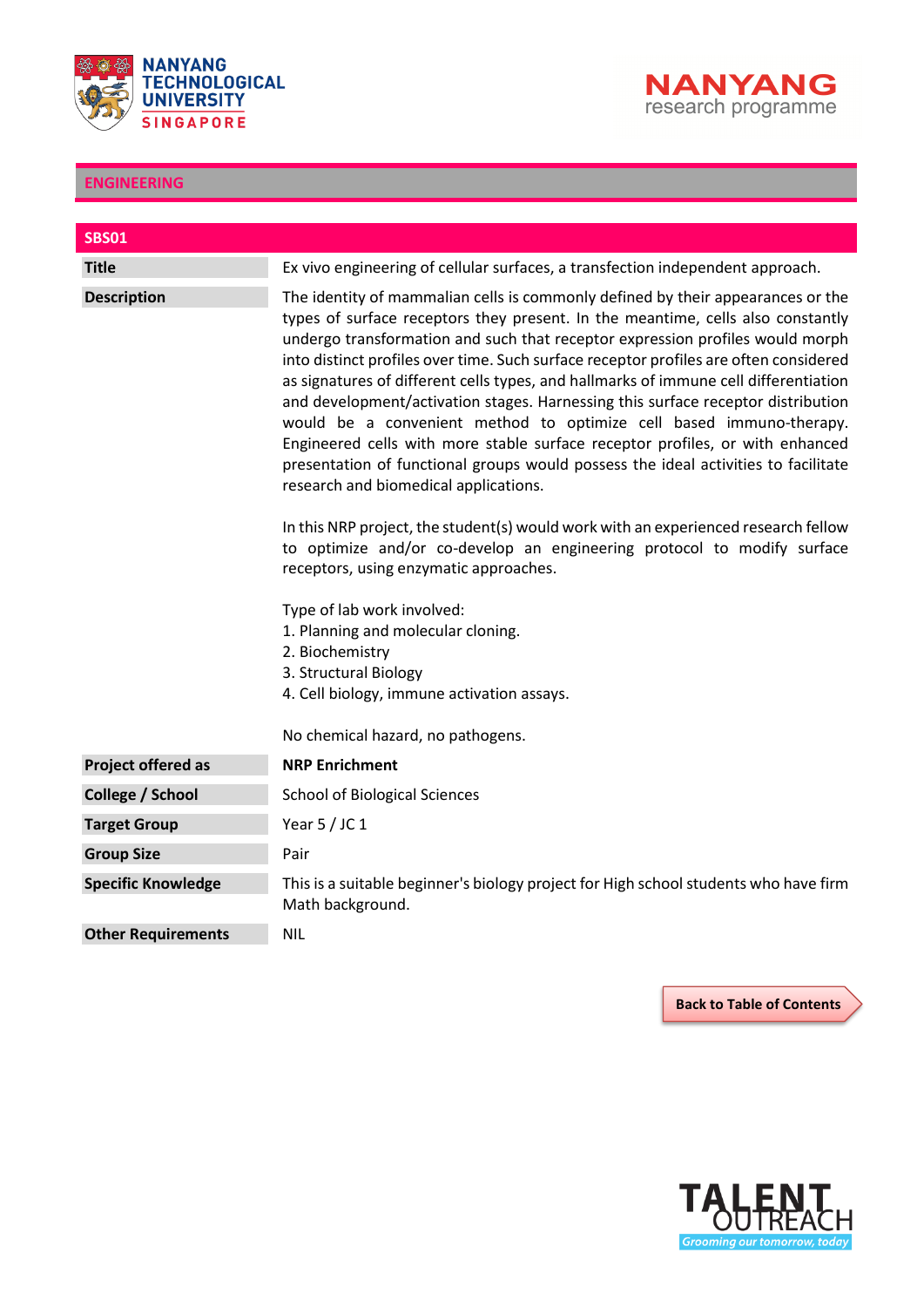



<span id="page-22-0"></span>

| SCBE01                    |                                                                                                                                                                                                                                                                                                                                                                                                                                                                                                                                                                                                                                                                                                                                                                                                                                                                                                                                                                                                                                                                                                                                                                                                     |
|---------------------------|-----------------------------------------------------------------------------------------------------------------------------------------------------------------------------------------------------------------------------------------------------------------------------------------------------------------------------------------------------------------------------------------------------------------------------------------------------------------------------------------------------------------------------------------------------------------------------------------------------------------------------------------------------------------------------------------------------------------------------------------------------------------------------------------------------------------------------------------------------------------------------------------------------------------------------------------------------------------------------------------------------------------------------------------------------------------------------------------------------------------------------------------------------------------------------------------------------|
| <b>Title</b>              | Plasmonic Nanostructures Based Surface Enhanced Optical Sensors                                                                                                                                                                                                                                                                                                                                                                                                                                                                                                                                                                                                                                                                                                                                                                                                                                                                                                                                                                                                                                                                                                                                     |
| <b>Description</b>        | Ultrasensitive detection of biomarkers is of considerable interest for early disease<br>diagnosis. To improve the sensitivity of traditional on-surface assays, we will<br>develop a plasmonic substrate prepared by 2D assembly of metal nanoparticles for<br>enhanced fluorescence readout. The 2D assembly will be prepared by self-<br>assembly of polymer-coated metal nanoparticles at the water/oil interface and<br>then transferred to glass or PET substrate by dip-coating. The substrate will be<br>characterized by scanning electron microscopy and UV-vis absorption<br>spectrometer. For improved detection sensitivity, we will optimize the optical<br>property of the building block nanoparticles and the thickness of the polymer<br>coating to match the extinction spectrum of the plasmonic substrate to the<br>excitation/emission spectra of the fluorescent dye. A sandwich assay will then be<br>performed on the plasmonic substrate with the capture antibody and the<br>detection antibody labelled with dyes. The fluorescence signals will be read out by<br>a fluorescence microscope and be compared with results obtained with pure glass<br>or PET substrates. |
| <b>Project offered as</b> | <b>NRP Enrichment</b>                                                                                                                                                                                                                                                                                                                                                                                                                                                                                                                                                                                                                                                                                                                                                                                                                                                                                                                                                                                                                                                                                                                                                                               |
| College / School          | School of Chemical & Biomedical Engineering                                                                                                                                                                                                                                                                                                                                                                                                                                                                                                                                                                                                                                                                                                                                                                                                                                                                                                                                                                                                                                                                                                                                                         |
| <b>Target Group</b>       | Year $5/$ JC 1                                                                                                                                                                                                                                                                                                                                                                                                                                                                                                                                                                                                                                                                                                                                                                                                                                                                                                                                                                                                                                                                                                                                                                                      |
| <b>Group Size</b>         | Individual / Pair                                                                                                                                                                                                                                                                                                                                                                                                                                                                                                                                                                                                                                                                                                                                                                                                                                                                                                                                                                                                                                                                                                                                                                                   |
| <b>Specific Knowledge</b> | <b>Chemistry and Physics</b>                                                                                                                                                                                                                                                                                                                                                                                                                                                                                                                                                                                                                                                                                                                                                                                                                                                                                                                                                                                                                                                                                                                                                                        |
| <b>Other Requirements</b> | <b>NIL</b>                                                                                                                                                                                                                                                                                                                                                                                                                                                                                                                                                                                                                                                                                                                                                                                                                                                                                                                                                                                                                                                                                                                                                                                          |

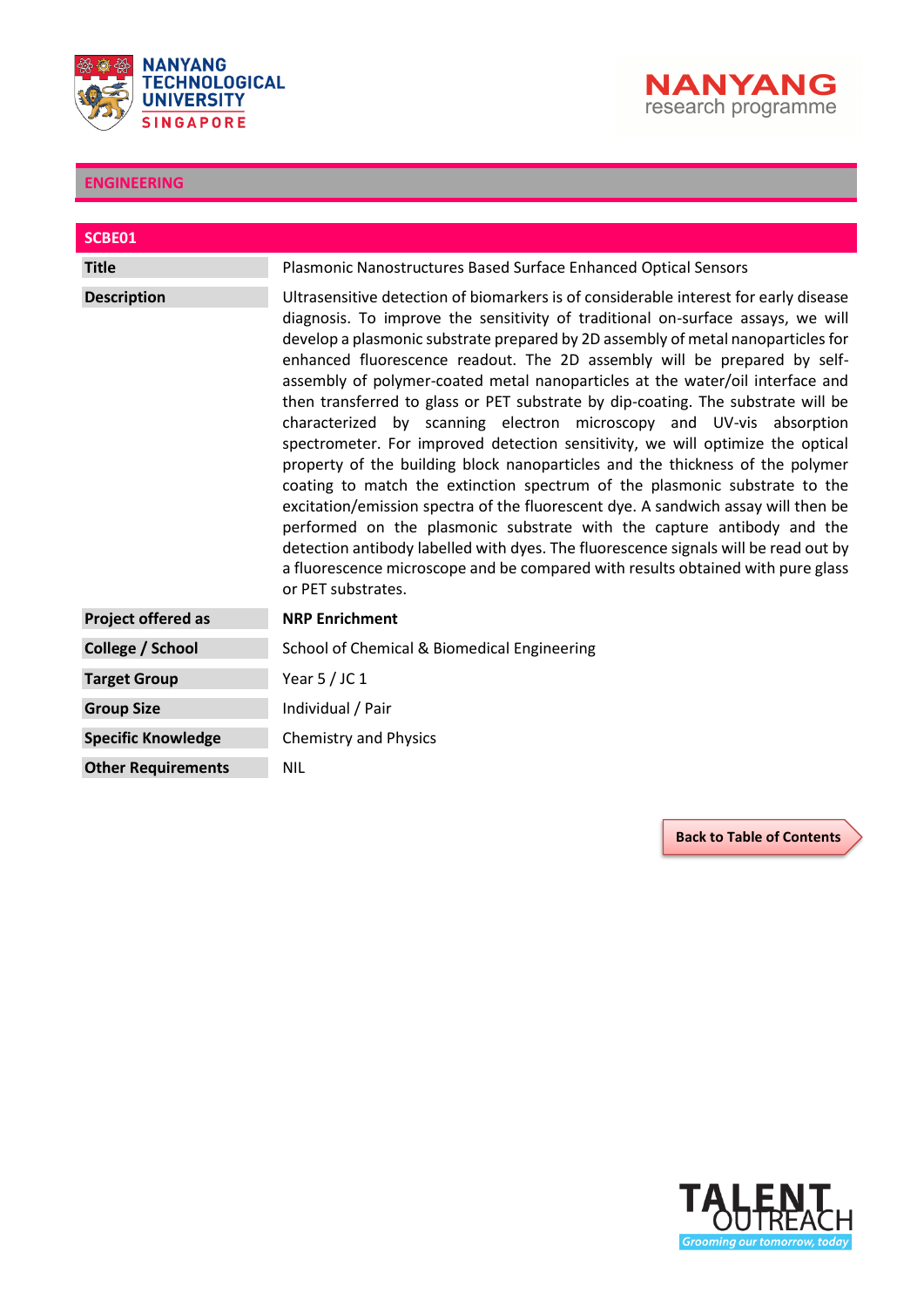



<span id="page-23-0"></span>

| SCBE02                    |                                                                                                                                                                                                                                                                                                                                                                                                                                                                                                                                                                                                                                                                                                                                                                                                                                                                                                                                                                                                                                                                                                                                                                                                                                                                                                                                                                                                                                       |
|---------------------------|---------------------------------------------------------------------------------------------------------------------------------------------------------------------------------------------------------------------------------------------------------------------------------------------------------------------------------------------------------------------------------------------------------------------------------------------------------------------------------------------------------------------------------------------------------------------------------------------------------------------------------------------------------------------------------------------------------------------------------------------------------------------------------------------------------------------------------------------------------------------------------------------------------------------------------------------------------------------------------------------------------------------------------------------------------------------------------------------------------------------------------------------------------------------------------------------------------------------------------------------------------------------------------------------------------------------------------------------------------------------------------------------------------------------------------------|
| <b>Title</b>              | Life Cycle Assessment of Pharmaceutical Nanoparticles from Bioavailability versus<br><b>Manufacturing Perspectives</b>                                                                                                                                                                                                                                                                                                                                                                                                                                                                                                                                                                                                                                                                                                                                                                                                                                                                                                                                                                                                                                                                                                                                                                                                                                                                                                                |
| <b>Description</b>        | Nanoparticles of active pharmaceutical ingredients (API) have emerged as an<br>effective strategy to enhance the systemic bioavailability of poorly soluble drugs.<br>This is attributed to the fast dissolution rate afforded by the large specific surface<br>area of nanoparticles. The high bioavailability translates to lower dosage<br>requirement compared to the conventional drug formulation by microcrystalline<br>drug particles. The lower dosage requirement also means less drug products need<br>to be produced and less drug is wasted after administration (as most of it will be<br>absorbed by the patient's body), thus smaller environmental footprints from the<br>manufacturing. However, the production of API nanoparticles is time-consuming<br>and energy-intensive process by size reduction by milling or high-pressure<br>homogenisation. This leads to large environmental footprints from the<br>manufacturing. In this project, we would like to answer the research question<br>whether the smaller footprints afforded by the higher solubility of API<br>nanoparticles are adequate to overcome the larger footprint in their production<br>step? The students will learn how to carry out basic principles of Life Cycle<br>Assessment (LCA) analysis to answer this research question. Students with great<br>interests in medicinal chemistry and mathematics are encouraged to participate. |
| <b>Project offered as</b> | <b>NRP Enrichment</b>                                                                                                                                                                                                                                                                                                                                                                                                                                                                                                                                                                                                                                                                                                                                                                                                                                                                                                                                                                                                                                                                                                                                                                                                                                                                                                                                                                                                                 |
| College / School          | School of Chemical & Biomedical Engineering                                                                                                                                                                                                                                                                                                                                                                                                                                                                                                                                                                                                                                                                                                                                                                                                                                                                                                                                                                                                                                                                                                                                                                                                                                                                                                                                                                                           |
| <b>Target Group</b>       | Year $5/$ JC 1                                                                                                                                                                                                                                                                                                                                                                                                                                                                                                                                                                                                                                                                                                                                                                                                                                                                                                                                                                                                                                                                                                                                                                                                                                                                                                                                                                                                                        |
| <b>Group Size</b>         | Individual / Pair                                                                                                                                                                                                                                                                                                                                                                                                                                                                                                                                                                                                                                                                                                                                                                                                                                                                                                                                                                                                                                                                                                                                                                                                                                                                                                                                                                                                                     |
| <b>Specific Knowledge</b> | <b>Basic Chemistry</b>                                                                                                                                                                                                                                                                                                                                                                                                                                                                                                                                                                                                                                                                                                                                                                                                                                                                                                                                                                                                                                                                                                                                                                                                                                                                                                                                                                                                                |
| <b>Other Requirements</b> | <b>NIL</b>                                                                                                                                                                                                                                                                                                                                                                                                                                                                                                                                                                                                                                                                                                                                                                                                                                                                                                                                                                                                                                                                                                                                                                                                                                                                                                                                                                                                                            |

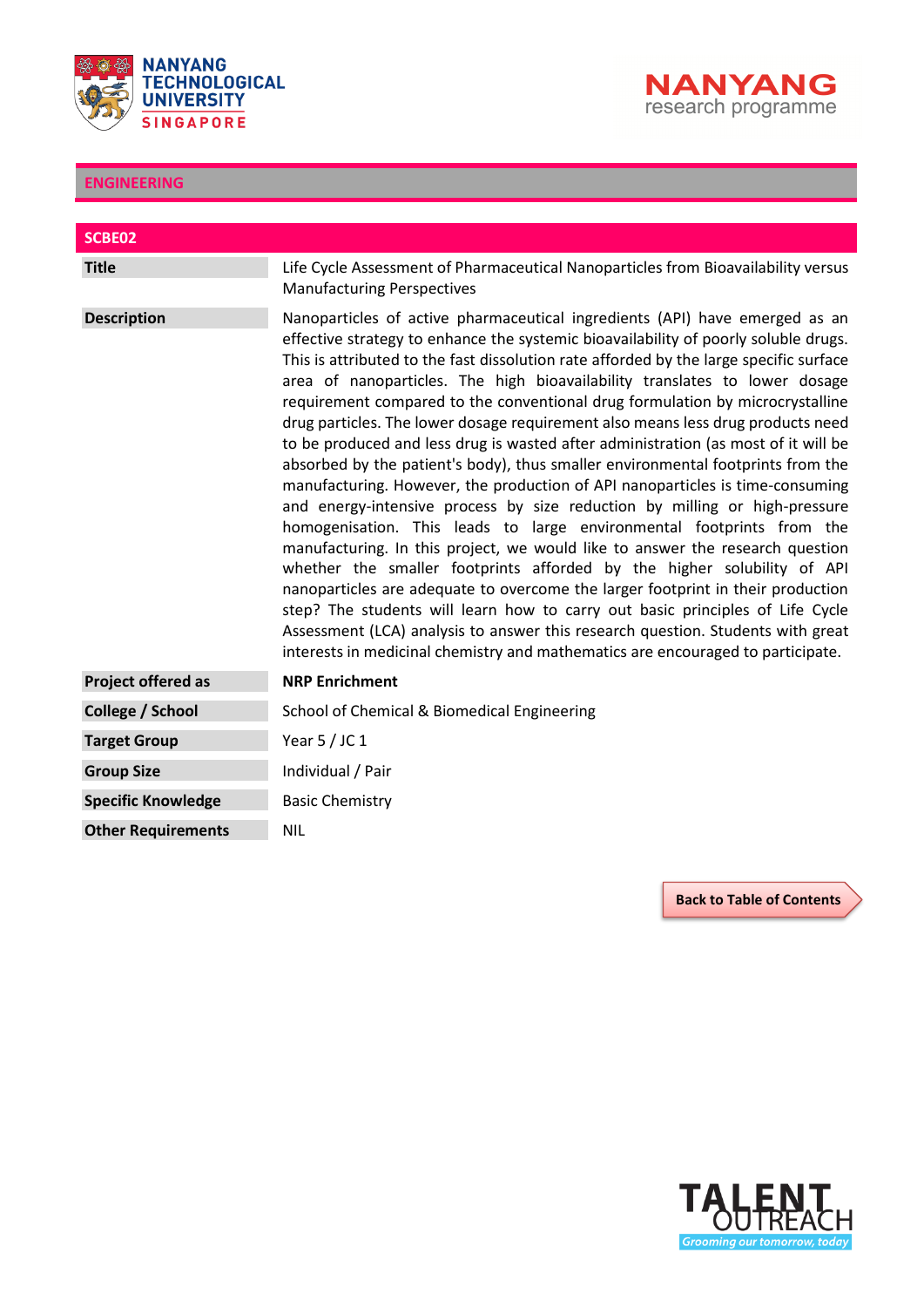



<span id="page-24-0"></span>

| SCBE03                    |                                                                                                                                                                                                                                                                                                                                                                                                                                                                                                                                                                                                                               |
|---------------------------|-------------------------------------------------------------------------------------------------------------------------------------------------------------------------------------------------------------------------------------------------------------------------------------------------------------------------------------------------------------------------------------------------------------------------------------------------------------------------------------------------------------------------------------------------------------------------------------------------------------------------------|
| <b>Title</b>              | <b>Reactor Simulation using Aspen Hysys</b>                                                                                                                                                                                                                                                                                                                                                                                                                                                                                                                                                                                   |
| <b>Description</b>        | Chemical engineering is not just about experiments, but also about playing with<br>simulation software. In this project, we shall look into various parts of a chemical<br>plant especially the reactors. Reactors are the heart of the chemical process. We<br>shall employ the Aspen HYSYS modelling platform - a user-friendly and exciting<br>tool - to simulate and understand the operation of different parts of chemical<br>plants. The broad aim of this project is to look at different types of reactors<br>(catalytic reactors, Fluidized Bed reactors, etc.) with the aid of typically used<br>simulation tools. |
| <b>Project offered as</b> | <b>NRP Enrichment</b>                                                                                                                                                                                                                                                                                                                                                                                                                                                                                                                                                                                                         |
| College / School          | School of Chemical & Biomedical Engineering                                                                                                                                                                                                                                                                                                                                                                                                                                                                                                                                                                                   |
| <b>Target Group</b>       | Year $5/$ JC 1                                                                                                                                                                                                                                                                                                                                                                                                                                                                                                                                                                                                                |
| <b>Group Size</b>         | Pair                                                                                                                                                                                                                                                                                                                                                                                                                                                                                                                                                                                                                          |
| <b>Specific Knowledge</b> | Aspen Hysys Software<br><b>Chemical Reactions</b>                                                                                                                                                                                                                                                                                                                                                                                                                                                                                                                                                                             |
| <b>Other Requirements</b> | <b>NIL</b>                                                                                                                                                                                                                                                                                                                                                                                                                                                                                                                                                                                                                    |

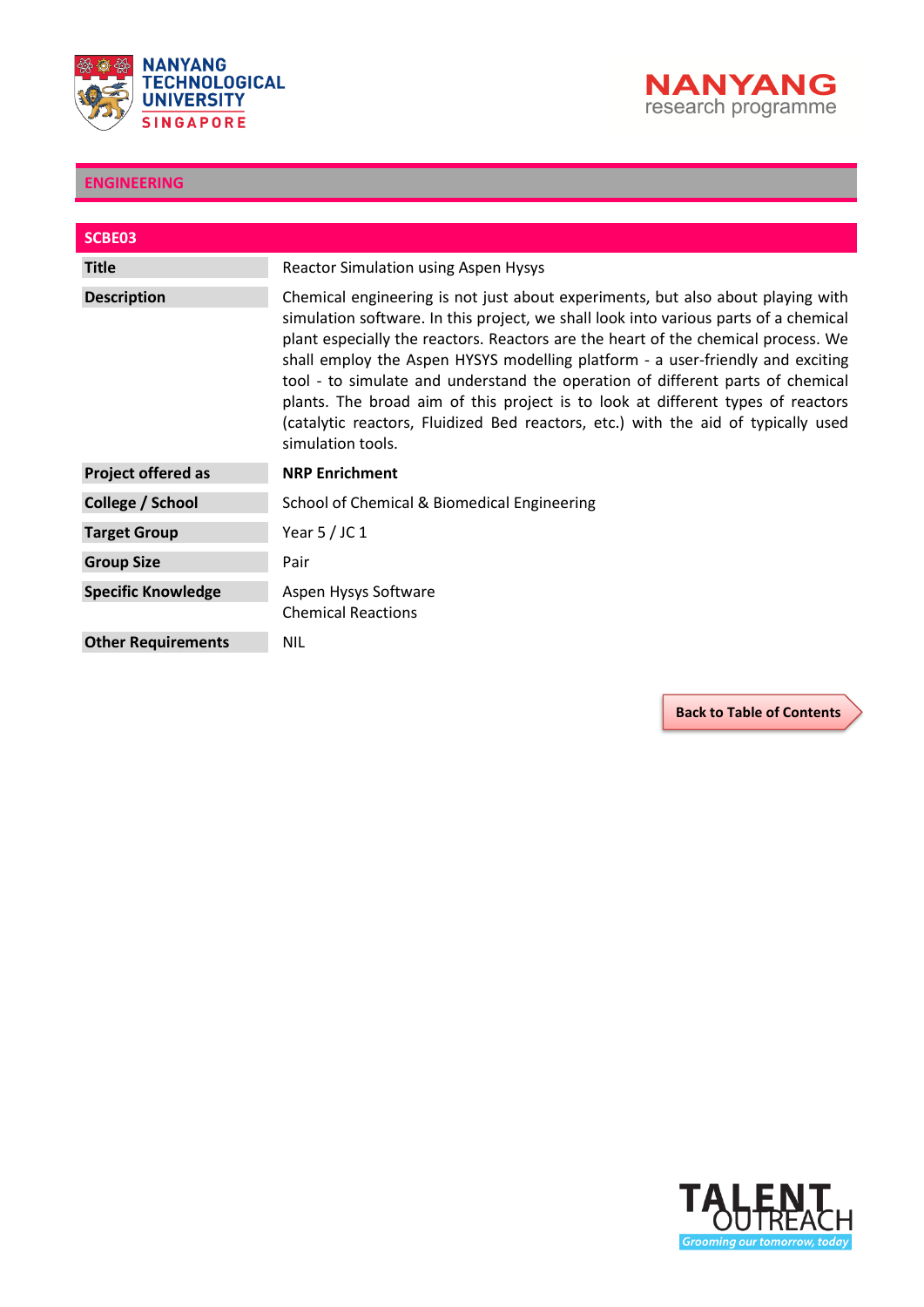



<span id="page-25-0"></span>

| SCBE04                    |                                                                                                                                                                                                                                                                                                                                                                                                                                                                                                                                                |
|---------------------------|------------------------------------------------------------------------------------------------------------------------------------------------------------------------------------------------------------------------------------------------------------------------------------------------------------------------------------------------------------------------------------------------------------------------------------------------------------------------------------------------------------------------------------------------|
| <b>Title</b>              | <b>Process Simulation</b>                                                                                                                                                                                                                                                                                                                                                                                                                                                                                                                      |
| <b>Description</b>        | Chemical engineering is not just about experiments, but also about playing with<br>simulation software. In this project, we shall look into various parts of the chemical<br>plant. We shall employ the Aspen HYSYS modelling platform - a user-friendly and<br>exciting tool - to simulate and understand the operation of different operations of<br>chemical plants. The aim of this project is to give students a light appreciation of<br>some core chemical engineering fundamentals with the aid of typically used<br>simulation tools. |
| <b>Project offered as</b> | <b>NRP Enrichment</b>                                                                                                                                                                                                                                                                                                                                                                                                                                                                                                                          |
| College / School          | School of Chemical & Biomedical Engineering                                                                                                                                                                                                                                                                                                                                                                                                                                                                                                    |
| <b>Target Group</b>       | Year $5/$ JC 1                                                                                                                                                                                                                                                                                                                                                                                                                                                                                                                                 |
| <b>Group Size</b>         | Pair                                                                                                                                                                                                                                                                                                                                                                                                                                                                                                                                           |
| <b>Specific Knowledge</b> | Students will be doing modelling                                                                                                                                                                                                                                                                                                                                                                                                                                                                                                               |
| <b>Other Requirements</b> | <b>NIL</b>                                                                                                                                                                                                                                                                                                                                                                                                                                                                                                                                     |

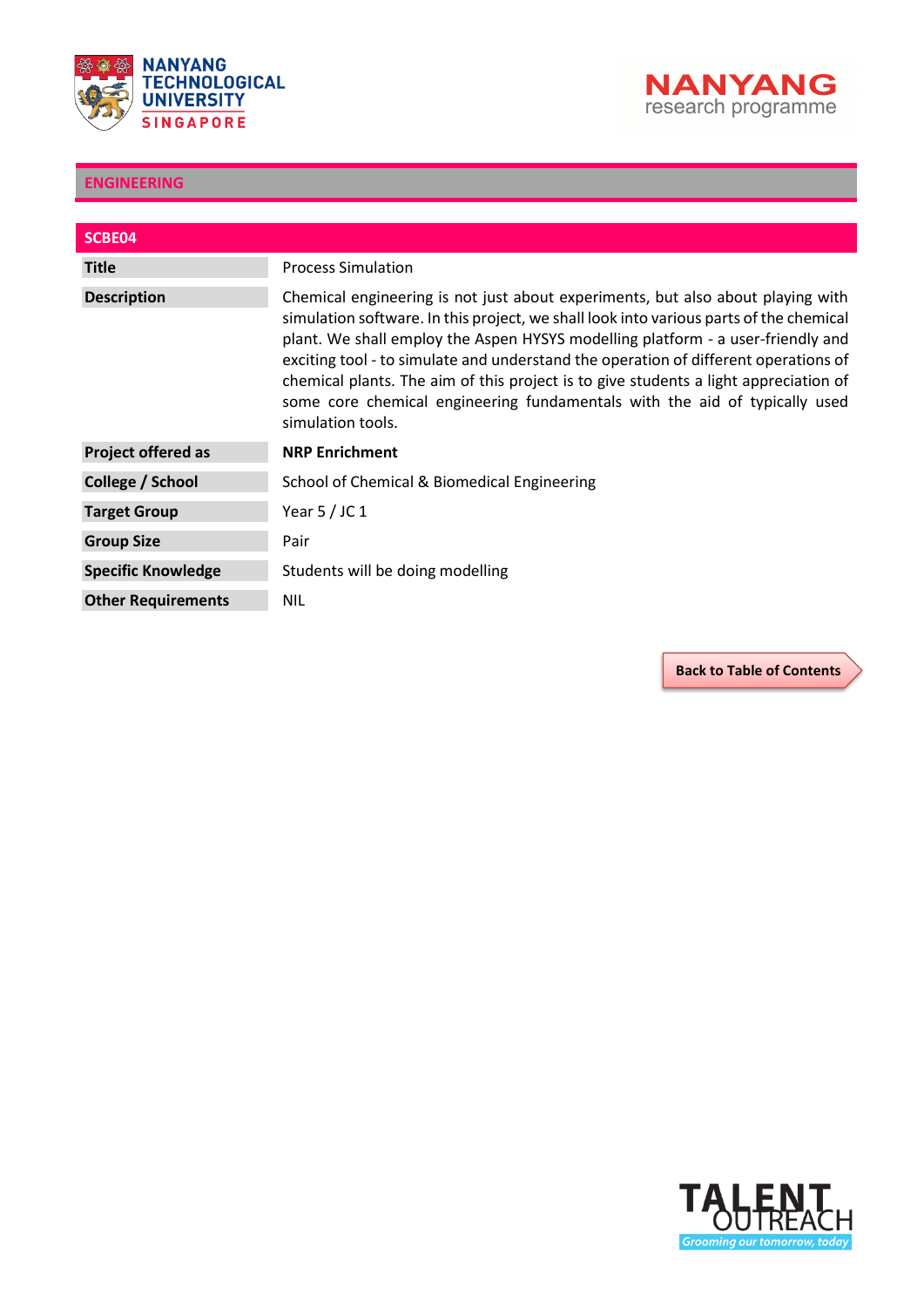



<span id="page-26-0"></span>

| SCSE01                    |                                                                                                                                                                                                                                                                                                                                                                                                                                                   |
|---------------------------|---------------------------------------------------------------------------------------------------------------------------------------------------------------------------------------------------------------------------------------------------------------------------------------------------------------------------------------------------------------------------------------------------------------------------------------------------|
|                           |                                                                                                                                                                                                                                                                                                                                                                                                                                                   |
| <b>Title</b>              | Detection and Recognition of Handwritten Mathematical Expressions                                                                                                                                                                                                                                                                                                                                                                                 |
| <b>Description</b>        | Digitizing handwritten mathematical expressions has been an increase in the usage<br>in education, engineering, and science. Engineers, researchers and students may<br>need to write many sophisticated mathematical expressions in their reports<br>research papers etc. in word or Latex. However, it is not an easy job. Having touch-<br>screen devices, they can easily write down those expressions but the recognition<br>is a challenge. |
|                           | In this project, the student will study existing machine learning techniques of<br>handwritten mathematical expression recognition. The student will propose an<br>improvement or integrate the existing work into a system. The system will convert<br>the handwritten mathematical expressions into the Latex format seamlessly. The<br>work can be applied on an auto-assessment system for mathematics quiz.                                  |
| <b>Project offered as</b> | <b>NRP Enrichment / H3 Science Research</b>                                                                                                                                                                                                                                                                                                                                                                                                       |
| College / School          | School of Computer Science and Engineering                                                                                                                                                                                                                                                                                                                                                                                                        |
| <b>Target Group</b>       | Year $5/$ JC 1                                                                                                                                                                                                                                                                                                                                                                                                                                    |
| <b>Group Size</b>         | Individual / Pair                                                                                                                                                                                                                                                                                                                                                                                                                                 |
| <b>Specific Knowledge</b> | Good at Mathematics and have some basic programming background<br>Interested in AI, machine learning.                                                                                                                                                                                                                                                                                                                                             |
| <b>Other Requirements</b> | <b>NIL</b>                                                                                                                                                                                                                                                                                                                                                                                                                                        |

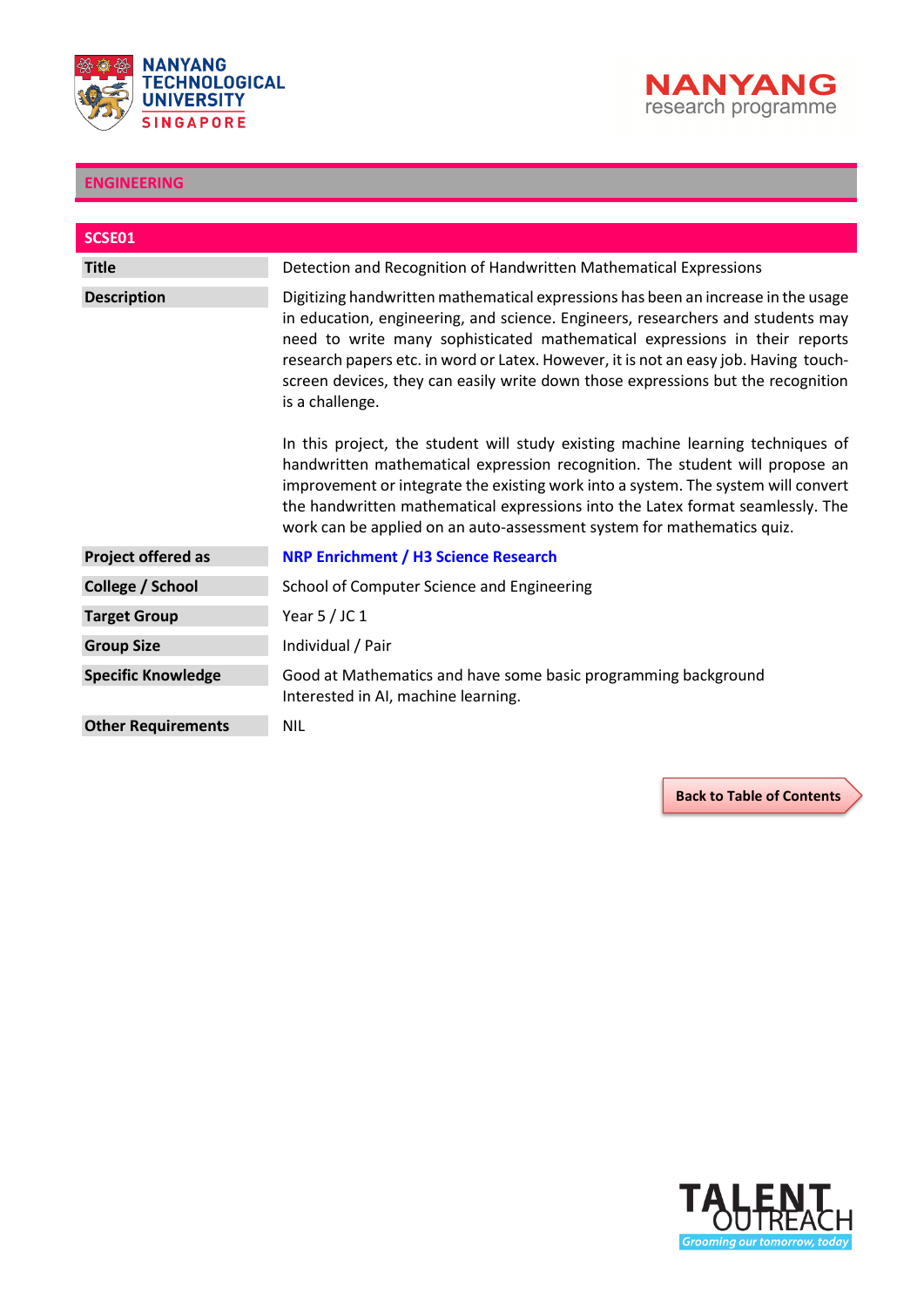



<span id="page-27-0"></span>ı

| <b>MAE03</b>              |                                                                                                                                                                                                                                                                                                                     |
|---------------------------|---------------------------------------------------------------------------------------------------------------------------------------------------------------------------------------------------------------------------------------------------------------------------------------------------------------------|
| <b>Title</b>              | A New Analytical Technique for Solving Nonlinear Differential Equations                                                                                                                                                                                                                                             |
| <b>Description</b>        | At present, a few special nonlinear differential equations are known to have exact<br>solutions, but many which are important in engineering and science applications<br>are not yet available. The scope of this project is to exploit a new analytical<br>technique for solving nonlinear differential equations. |
| <b>Project offered as</b> | <b>NRP Enrichment</b>                                                                                                                                                                                                                                                                                               |
| College / School          | School of Mechanical & Aerospace Engineering                                                                                                                                                                                                                                                                        |
| <b>Target Group</b>       | Year $5/$ JC 1                                                                                                                                                                                                                                                                                                      |
| <b>Group Size</b>         | Individual / Pair                                                                                                                                                                                                                                                                                                   |
| <b>Specific Knowledge</b> | Good at mathematics                                                                                                                                                                                                                                                                                                 |
| <b>Other Requirements</b> | NIL                                                                                                                                                                                                                                                                                                                 |

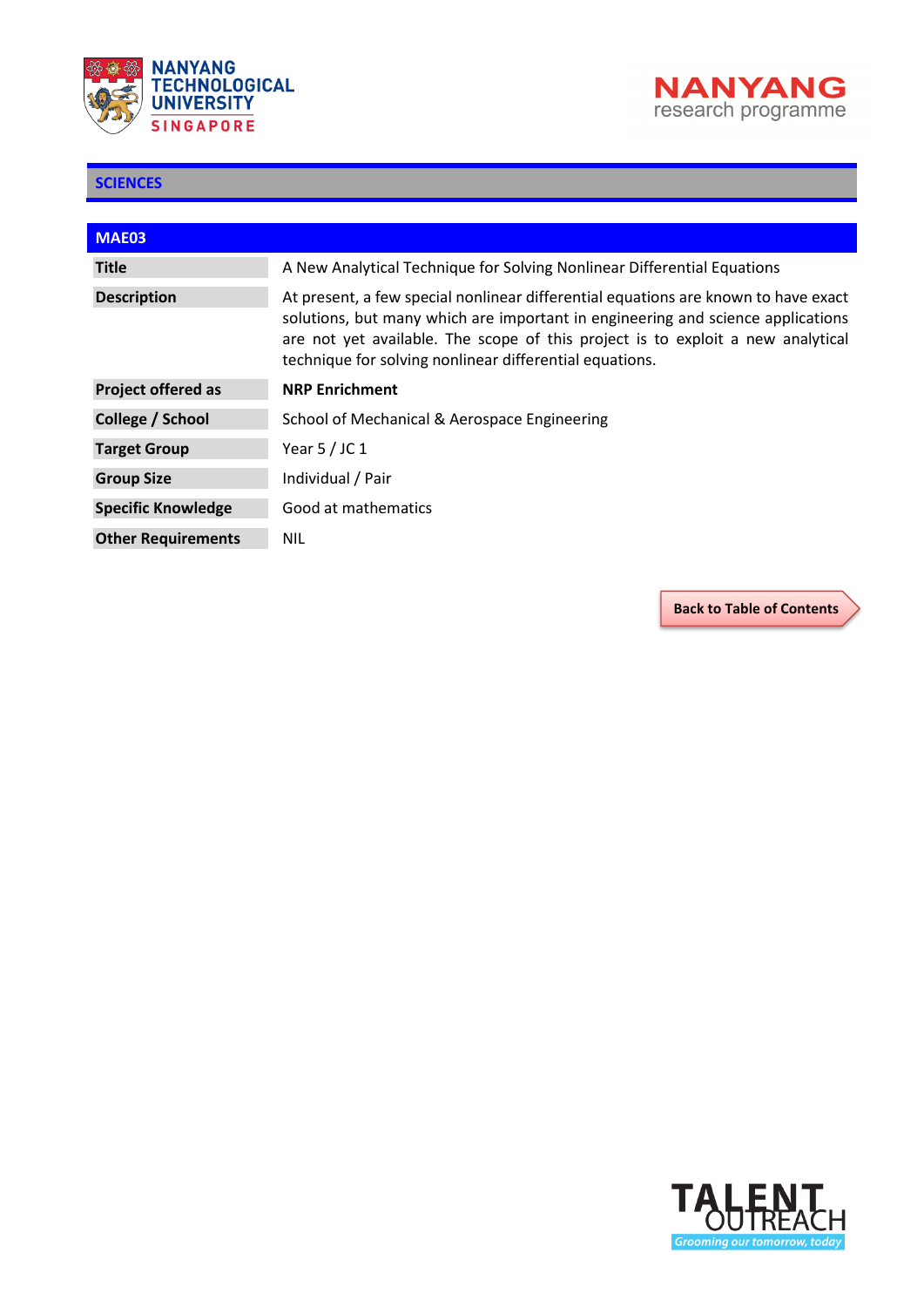



<span id="page-28-0"></span>

| <b>NIE06</b>              |                                                                                                                                                                                                                                                                                                                                                                                                                                                                                                                                                                                                                                                                                                       |
|---------------------------|-------------------------------------------------------------------------------------------------------------------------------------------------------------------------------------------------------------------------------------------------------------------------------------------------------------------------------------------------------------------------------------------------------------------------------------------------------------------------------------------------------------------------------------------------------------------------------------------------------------------------------------------------------------------------------------------------------|
| <b>Title</b>              | Acute Effects of Using Reusable Cloth Mask During Aerobic Exercise                                                                                                                                                                                                                                                                                                                                                                                                                                                                                                                                                                                                                                    |
| <b>Description</b>        | As Coronavirus Disease 2019 evolves to become an epidemic and the future of<br>mask wearing activities is unknown, understanding the physiological effect and<br>exercise performance with reusable cloth mask (RCM) is essential. It is<br>hypothesized that RCM impedes airflow transmission between environment and<br>user, hence a negative impact on the ventilatory breakpoint (Vpt) and<br>physiological variables (i.e. blood lactate, heart rate and oxygen consumption).<br>However, the understanding is not concrete and many other studies conducted on<br>surgical mask shows conflicting results.                                                                                     |
|                           | There are three objectives to the study: 1) To investigate the physiological effects<br>of reusable cloth mask (RCM) worn during exercise, 2) To investigate the perceived<br>exertion level and perceptual discomfort of RCM during aerobic exercise, and 3) to<br>determine the appropriate exercise intensity level while wearing a RCM during<br>exercise for healthy adults.                                                                                                                                                                                                                                                                                                                     |
|                           | The study will look into the physiological makers, perceptual mask discomfort, and<br>rate of perceived exertion during aerobic exercise. The study adopts a randomized<br>crossover counterbalanced experimental design. All participants will be randomly<br>assigned into the experimental (with RCM) or control group (without RCM) and<br>the changeover will take place in the following week. A submaximal graded<br>exercise treadmill protocol will be used to conduct the experiment where the<br>ventilatory breakpoint will be identified. The protocol requires participants to run<br>and rest for four minutes each, on an alternate basis until volitional exhaustion is<br>achieved. |
| <b>Project offered as</b> | <b>NRP Enrichment</b>                                                                                                                                                                                                                                                                                                                                                                                                                                                                                                                                                                                                                                                                                 |
| <b>College / School</b>   | National Institute of Education                                                                                                                                                                                                                                                                                                                                                                                                                                                                                                                                                                                                                                                                       |
| <b>Target Group</b>       | Year $5/$ JC 1                                                                                                                                                                                                                                                                                                                                                                                                                                                                                                                                                                                                                                                                                        |
| <b>Group Size</b>         | Individual / Pair                                                                                                                                                                                                                                                                                                                                                                                                                                                                                                                                                                                                                                                                                     |
| <b>Specific Knowledge</b> | 1) Communication skills<br>2) Attention to details<br>3) Adhere to protocols and guidelines for safe procedures in laboratory<br>4) Positive learning attitude and open mind<br>5) Basic understanding of human anatomy, circulatory and respiratory systems,<br>effect of exercise and training                                                                                                                                                                                                                                                                                                                                                                                                      |
| <b>Other Requirements</b> | <b>NIL</b>                                                                                                                                                                                                                                                                                                                                                                                                                                                                                                                                                                                                                                                                                            |



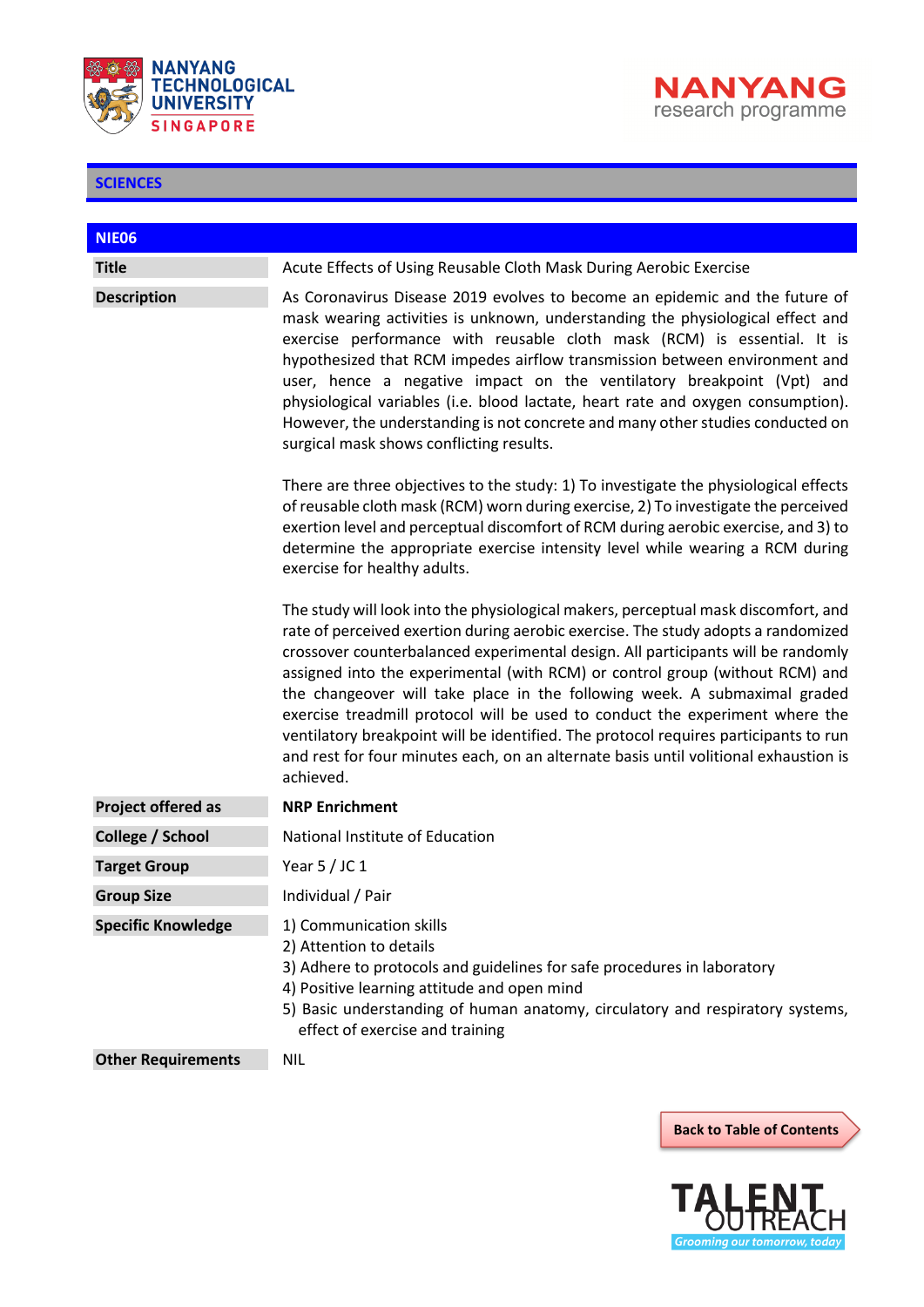



<span id="page-29-0"></span>

| NIE07                     |                                                                                                                                                                                                                                                                                                                                                                                                                                                                                                                                                                   |
|---------------------------|-------------------------------------------------------------------------------------------------------------------------------------------------------------------------------------------------------------------------------------------------------------------------------------------------------------------------------------------------------------------------------------------------------------------------------------------------------------------------------------------------------------------------------------------------------------------|
| <b>Title</b>              | CREATE: Do more creative people adapt better?                                                                                                                                                                                                                                                                                                                                                                                                                                                                                                                     |
| <b>Description</b>        | The aim of this project is to test experimentally whether cognitive creativity (i.e.,<br>divergent thinking) is associated with behavioral flexibility and adaptability in a<br>goal-directed motor task, both at the movement (i.e., kinematic) and at the brain<br>levels (i.e., neural organization). In other words, are more creative people better<br>at adapting their behavior to novel and dynamic situations?                                                                                                                                           |
|                           | To answer this question, we propose to measure both cognitive creativity through<br>divergent thinking, as well as behavioral flexibility and adaptability in a motor task,<br>at the kinematic and neural levels. Correlations/regressions will thereafter look at<br>the potential association between high cognitive creativity and high capacity to<br>adapt to novelty. To conduct such measurements, surveys, motion capture (i.e.,<br>infra-red camera) as well as brain imaging techniques (i.e., functional near infrared<br>spectroscopy) will be used. |
|                           | Results of this project will inform whether it could be possible to detect, early,<br>persons who could be "better learner", in the sense that some persons could be<br>more keen to learn new things (whatever the domain) than others.                                                                                                                                                                                                                                                                                                                          |
| <b>Project offered as</b> | <b>NRP Enrichment</b>                                                                                                                                                                                                                                                                                                                                                                                                                                                                                                                                             |
| College / School          | National Institute of Education                                                                                                                                                                                                                                                                                                                                                                                                                                                                                                                                   |
| <b>Target Group</b>       | Year $5/$ JC 1                                                                                                                                                                                                                                                                                                                                                                                                                                                                                                                                                    |
| <b>Group Size</b>         | Individual                                                                                                                                                                                                                                                                                                                                                                                                                                                                                                                                                        |
| <b>Specific Knowledge</b> | No real prerequisite for this project, maybe an appetence for sport/motor<br>behavior, although this is not mandatory.                                                                                                                                                                                                                                                                                                                                                                                                                                            |
| <b>Other Requirements</b> | <b>NIL</b>                                                                                                                                                                                                                                                                                                                                                                                                                                                                                                                                                        |

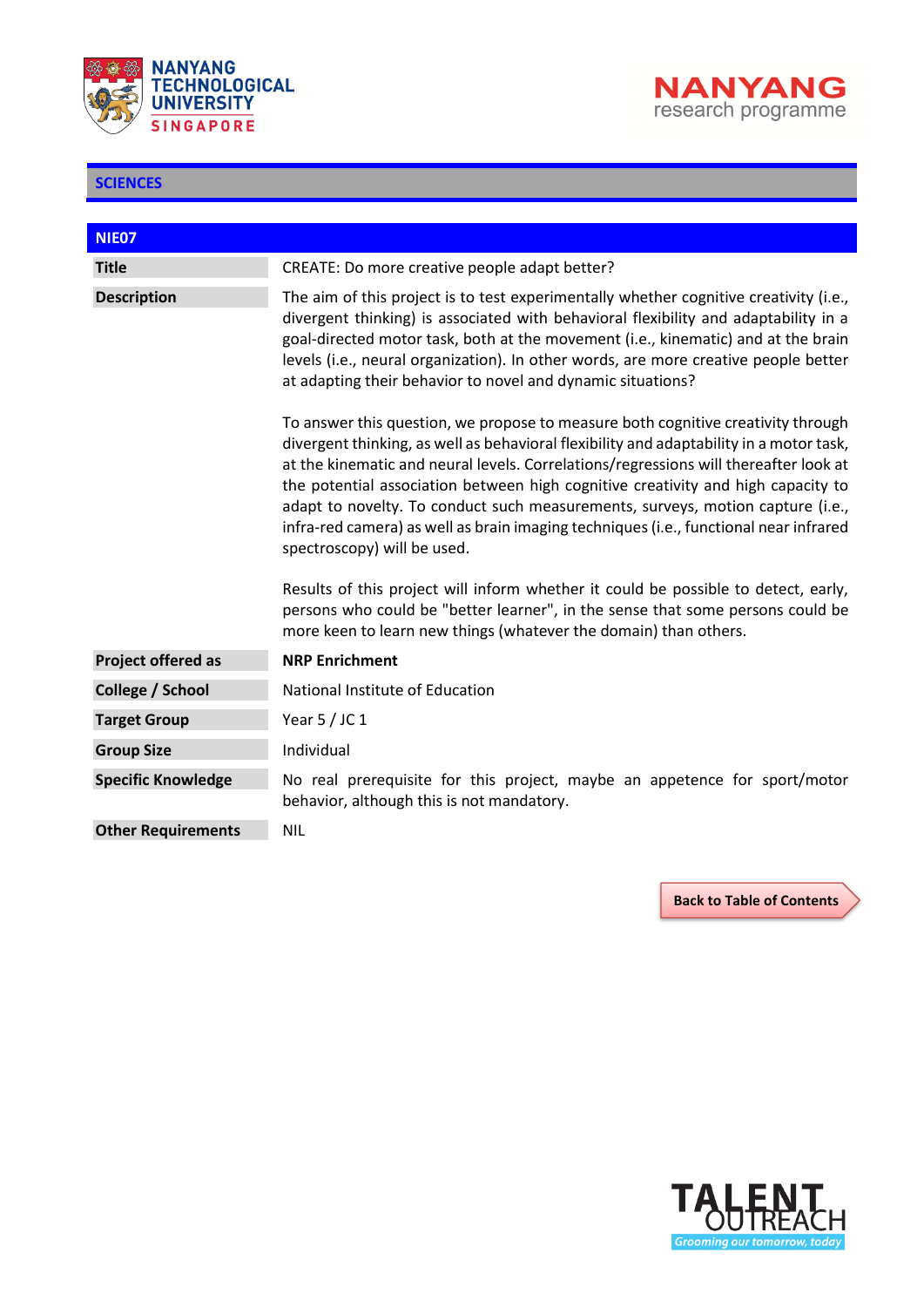



<span id="page-30-0"></span>

| <b>NIE11</b>              |                                                                                                                                                                                                                                                                                                                                                                                                                                                                                                                                                                                                                                                                                                                                                                                                                                                                                                                                                                                                        |
|---------------------------|--------------------------------------------------------------------------------------------------------------------------------------------------------------------------------------------------------------------------------------------------------------------------------------------------------------------------------------------------------------------------------------------------------------------------------------------------------------------------------------------------------------------------------------------------------------------------------------------------------------------------------------------------------------------------------------------------------------------------------------------------------------------------------------------------------------------------------------------------------------------------------------------------------------------------------------------------------------------------------------------------------|
| <b>Title</b>              | Pure and Doped BiFeO3 Thin Film for Photodetector                                                                                                                                                                                                                                                                                                                                                                                                                                                                                                                                                                                                                                                                                                                                                                                                                                                                                                                                                      |
| <b>Description</b>        | Multiferroic (exhibiting both ferroelectric (FE) and Ferromagnetic (FM)) are<br>promising candidates for designing multifunctional devices including novel high<br>density magnetic storage memories, sensors, photovoltaic devices, micro<br>actuators etc. Multiferroics are also being synthesized as a composite system, e.g.<br>as a product property of a composite phase consisting of a magnetostrictive and a<br>piezoelectric material. Whereas BiFeO3 is single-phase multiferroic system<br>exhibiting both FM and FE. In the present work, we will focus towards the<br>development of BiFeO3 thin films on cost effective corning glass, ITO/glass and<br>Pt/Si substrates. Further to achieve significant enhancement in the ferroic<br>properties, site doping engineering approach will be employed by adding dopants<br>at the A-site and B-site in BiFeO3 lattice. At the end of work, emphasis will be made<br>to realize the photodetector from pure and doped BiFeO3 thin films. |
| <b>Project offered as</b> | <b>NRP Enrichment</b>                                                                                                                                                                                                                                                                                                                                                                                                                                                                                                                                                                                                                                                                                                                                                                                                                                                                                                                                                                                  |
| College / School          | National Institute of Education                                                                                                                                                                                                                                                                                                                                                                                                                                                                                                                                                                                                                                                                                                                                                                                                                                                                                                                                                                        |
| <b>Target Group</b>       | Year $5/$ JC 1                                                                                                                                                                                                                                                                                                                                                                                                                                                                                                                                                                                                                                                                                                                                                                                                                                                                                                                                                                                         |
| <b>Group Size</b>         | Pair                                                                                                                                                                                                                                                                                                                                                                                                                                                                                                                                                                                                                                                                                                                                                                                                                                                                                                                                                                                                   |
| <b>Specific Knowledge</b> | Motivated for basic Physics and magnetism. Hands-on skills towards experimental<br>Physics.                                                                                                                                                                                                                                                                                                                                                                                                                                                                                                                                                                                                                                                                                                                                                                                                                                                                                                            |
| <b>Other Requirements</b> | <b>NIL</b>                                                                                                                                                                                                                                                                                                                                                                                                                                                                                                                                                                                                                                                                                                                                                                                                                                                                                                                                                                                             |

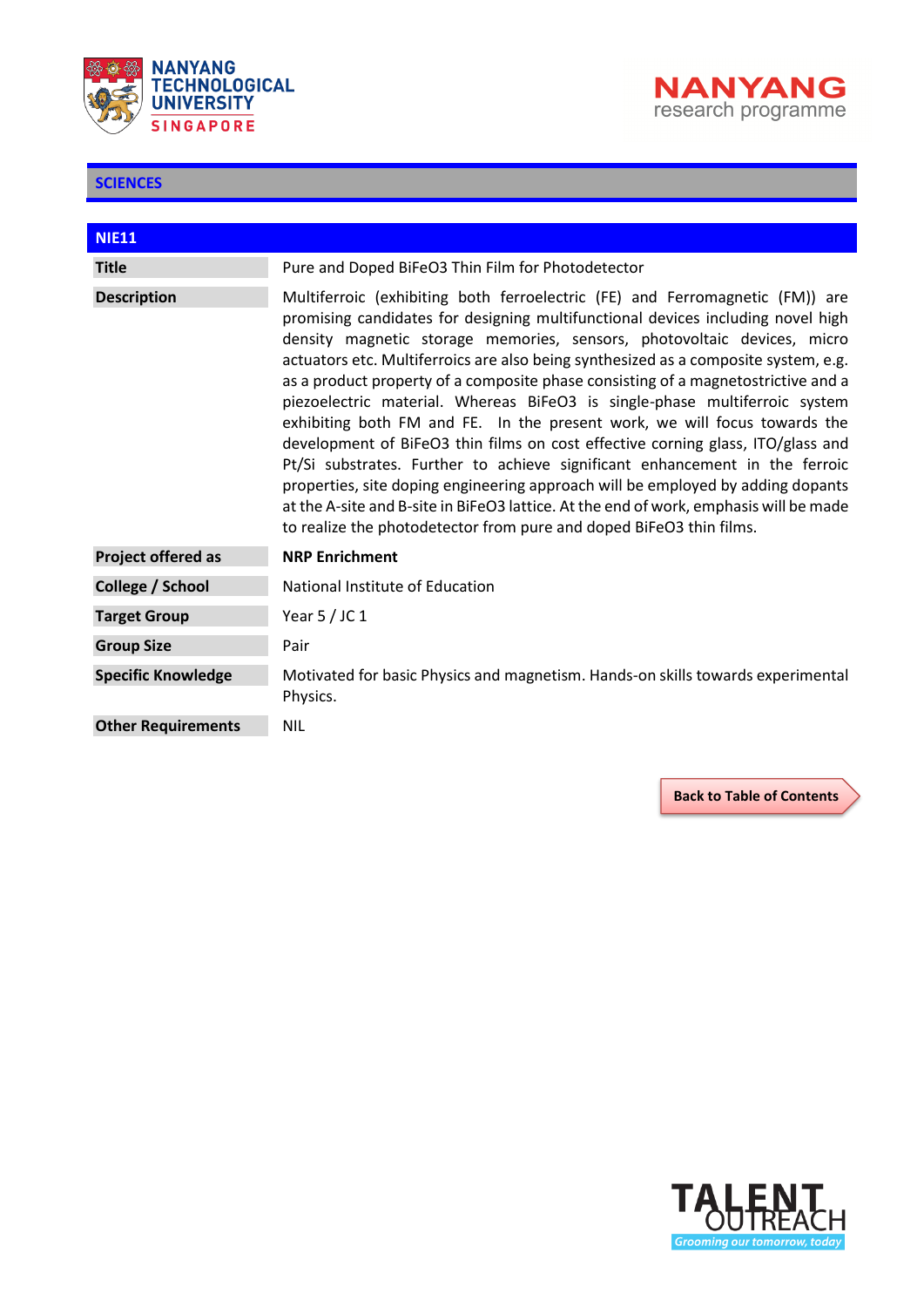



ı

<span id="page-31-0"></span>

| <b>NIE12</b>              |                                                                                                                                                                                                                                                                                                                                                                                                                                                                                                                                                                                                                                                                                                                                                                                                                                                                               |
|---------------------------|-------------------------------------------------------------------------------------------------------------------------------------------------------------------------------------------------------------------------------------------------------------------------------------------------------------------------------------------------------------------------------------------------------------------------------------------------------------------------------------------------------------------------------------------------------------------------------------------------------------------------------------------------------------------------------------------------------------------------------------------------------------------------------------------------------------------------------------------------------------------------------|
| <b>Title</b>              | Plasma Assisted Low Temperature Graphene Synthesis                                                                                                                                                                                                                                                                                                                                                                                                                                                                                                                                                                                                                                                                                                                                                                                                                            |
| <b>Description</b>        | Well-stabilized chemical vapor deposition (CVD) method has been used for quite<br>long time for the growth of graphene on the copper and nickel substrates. In order<br>to grow the high quality graphene on copper and nickel substrates using CVD, high<br>temperature processing above 1000 oC is required. High growth temperature does<br>not allow us to grow the graphene on the various desired substrates which are<br>useful for various applications like wearable and flexible electronics. Hence, we<br>propose a plasma assisted graphene growth in which carbon precursor will be<br>exposed to RF plasma before deposition. The plasma will help to dissociate the<br>carbon and will promote the graphene growth even at very low temperature close<br>to room temperature. The approach can be used to grown the graphene on various<br>type of substrates. |
| <b>Project offered as</b> | <b>NRP Enrichment</b>                                                                                                                                                                                                                                                                                                                                                                                                                                                                                                                                                                                                                                                                                                                                                                                                                                                         |
| College / School          | National Institute of Education                                                                                                                                                                                                                                                                                                                                                                                                                                                                                                                                                                                                                                                                                                                                                                                                                                               |
| <b>Target Group</b>       | Year $5/$ JC 1                                                                                                                                                                                                                                                                                                                                                                                                                                                                                                                                                                                                                                                                                                                                                                                                                                                                |
| <b>Group Size</b>         | Pair                                                                                                                                                                                                                                                                                                                                                                                                                                                                                                                                                                                                                                                                                                                                                                                                                                                                          |
| <b>Specific Knowledge</b> | Motivated to learn advance materials characterization techniques.                                                                                                                                                                                                                                                                                                                                                                                                                                                                                                                                                                                                                                                                                                                                                                                                             |
| <b>Other Requirements</b> | <b>NIL</b>                                                                                                                                                                                                                                                                                                                                                                                                                                                                                                                                                                                                                                                                                                                                                                                                                                                                    |

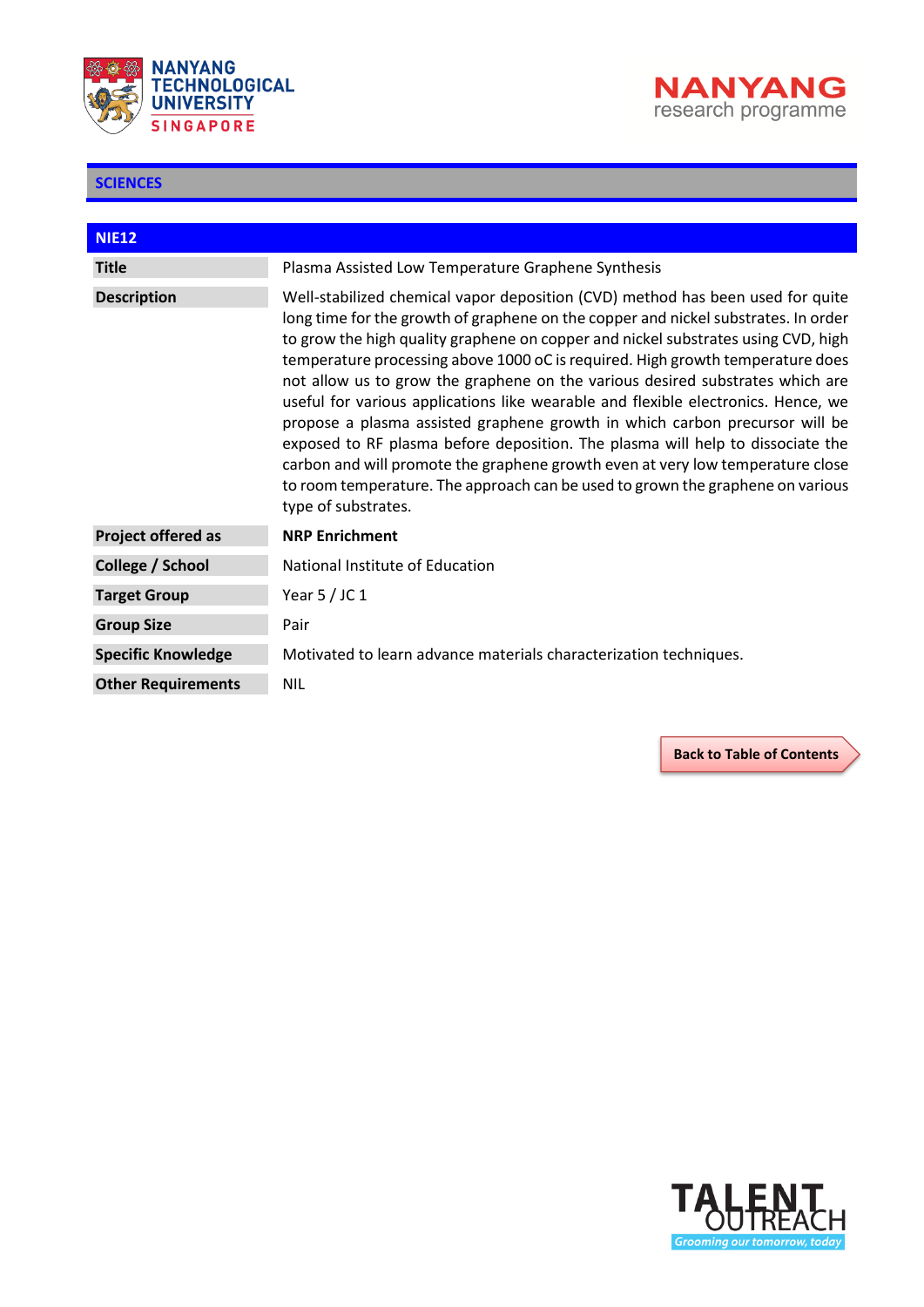



<span id="page-32-0"></span>

| <b>NIE15</b>              |                                                                                                                                                                                                                                                                                                                                                                                                                                                                                                                                                                                                                                                                                                                                                                                                                                                                                                                                                                                                                                                                                                                                              |
|---------------------------|----------------------------------------------------------------------------------------------------------------------------------------------------------------------------------------------------------------------------------------------------------------------------------------------------------------------------------------------------------------------------------------------------------------------------------------------------------------------------------------------------------------------------------------------------------------------------------------------------------------------------------------------------------------------------------------------------------------------------------------------------------------------------------------------------------------------------------------------------------------------------------------------------------------------------------------------------------------------------------------------------------------------------------------------------------------------------------------------------------------------------------------------|
| <b>Title</b>              | <b>Optimising Power Output of Simple Microbial Fuel Cells</b>                                                                                                                                                                                                                                                                                                                                                                                                                                                                                                                                                                                                                                                                                                                                                                                                                                                                                                                                                                                                                                                                                |
| <b>Description</b>        | Microbial fuel cells (MFC) are bio-electrochemical devices, where some of the<br>energy from the food source of the microbes in the MFC that is released via cellular<br>respiration, is "stolen" and converted into electrical energy. This technology has<br>potential use in areas such as power generation using sewage as the food source,<br>thus recovering energy that would otherwise be lost as heat to the atmosphere as<br>the raw sewage decomposes.                                                                                                                                                                                                                                                                                                                                                                                                                                                                                                                                                                                                                                                                            |
|                           | In small scale experiments, the power output of simple MFCs is limited and useful<br>mainly as a teaching tool, only able to light up LEDs and very low power digital<br>circuits. For this purpose, a curriculum package has been developed for school-<br>based programmes where student teams investigate the parameters influencing<br>MFC power output, principally its voltage output over time, and hence use their<br>data to design-and-make improvised MFCs with improved performance. In these<br>investigations, it is noted that each parameter varied (e.g. type or concentration<br>of sugar used as food source, oxidising agent, electron mediator, size and shape of<br>chambers, type of electrode, etc) results in varied performance in a non-linear,<br>non-intuitive relationship. This is due to the complex interactions between each<br>parameter. For example, changing the concentration of one reagent might<br>influence reactivity and internal conductance that should improve voltage output,<br>but at the same time, such changes might stress the microbes and thus reduce<br>their rate of respiration. |
|                           | This project seeks to establish and map the effect of changes to MFC parameters<br>in isolation and in combination. Understanding these complex relationships will<br>help towards optimising MFCs for production of power at modest scales to<br>contribute towards the search for sustainable energy sources, as well as further<br>develop them as teaching activities for science education from school to university<br>levels. There is also scope for student-led innovation of MFC design, engineering<br>and discovery, dependent upon the interests of students on the project.                                                                                                                                                                                                                                                                                                                                                                                                                                                                                                                                                    |
| <b>Project offered as</b> | <b>NRP Enrichment</b>                                                                                                                                                                                                                                                                                                                                                                                                                                                                                                                                                                                                                                                                                                                                                                                                                                                                                                                                                                                                                                                                                                                        |
| College / School          | National Institute of Education                                                                                                                                                                                                                                                                                                                                                                                                                                                                                                                                                                                                                                                                                                                                                                                                                                                                                                                                                                                                                                                                                                              |
| <b>Target Group</b>       | Year $5/$ JC 1                                                                                                                                                                                                                                                                                                                                                                                                                                                                                                                                                                                                                                                                                                                                                                                                                                                                                                                                                                                                                                                                                                                               |
| <b>Group Size</b>         | Individual / Pair                                                                                                                                                                                                                                                                                                                                                                                                                                                                                                                                                                                                                                                                                                                                                                                                                                                                                                                                                                                                                                                                                                                            |
| <b>Specific Knowledge</b> | Basic knowledge of cellular respiration, reduction-oxidation (redox) chemistry, and<br>electricity (voltage, current, power, resistance, etc). Interest in interdisciplinary<br>science, STEM, and science education would be vital. Student(s) should ideally<br>have access to school lab where controlled chemistry-based experiments can be<br>conducted, and ideally should have dataloggers with voltage sensors available.<br>Some experimentation can be done in school lab, if these resources are available.                                                                                                                                                                                                                                                                                                                                                                                                                                                                                                                                                                                                                       |
| <b>Other Requirements</b> | <b>NIL</b>                                                                                                                                                                                                                                                                                                                                                                                                                                                                                                                                                                                                                                                                                                                                                                                                                                                                                                                                                                                                                                                                                                                                   |

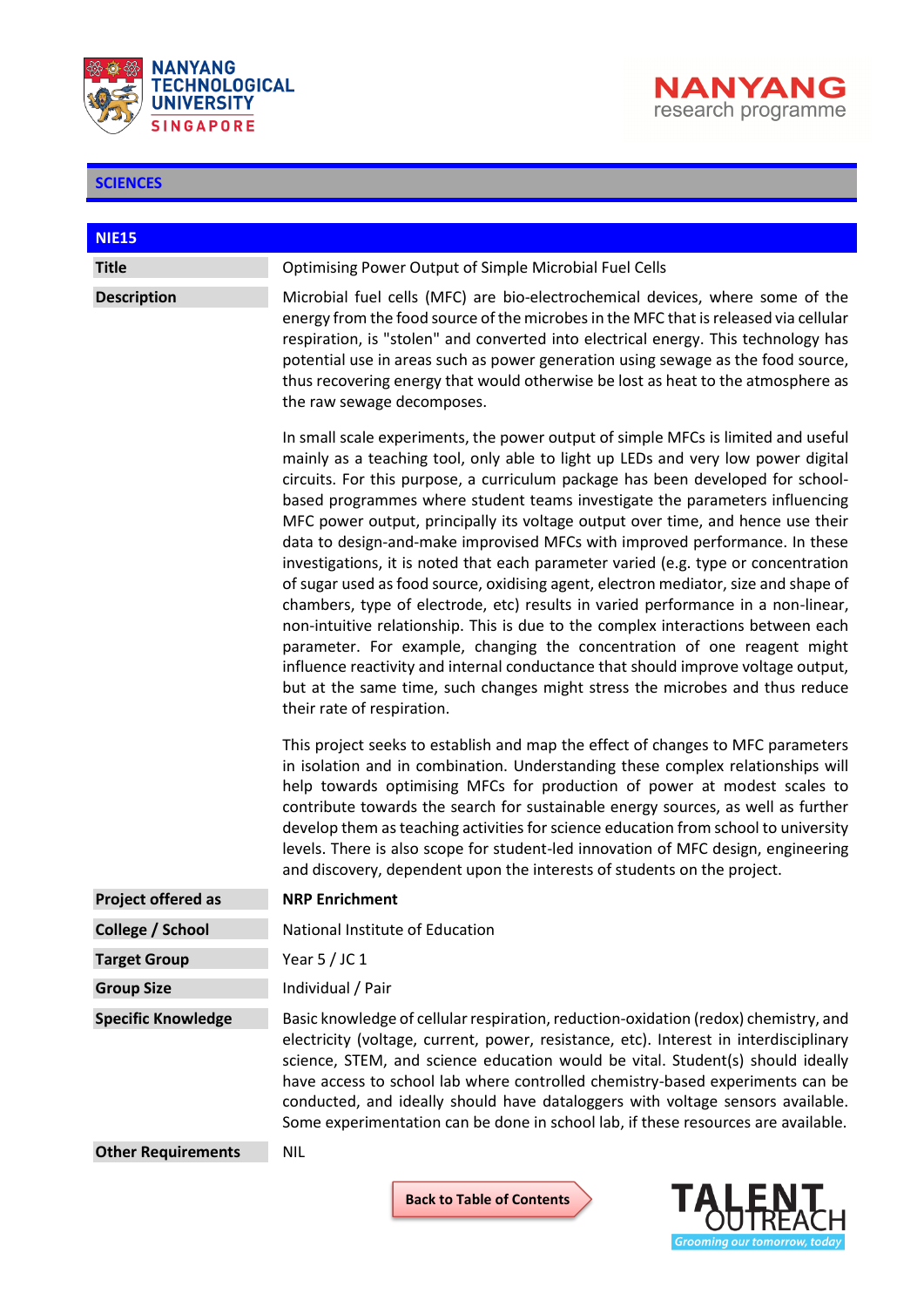



<span id="page-33-0"></span>

| <b>SCBE05</b>             |                                                                                                                                                                                                                                                                                                                                                                                                                                                                                                                                                                                                                                                                                 |
|---------------------------|---------------------------------------------------------------------------------------------------------------------------------------------------------------------------------------------------------------------------------------------------------------------------------------------------------------------------------------------------------------------------------------------------------------------------------------------------------------------------------------------------------------------------------------------------------------------------------------------------------------------------------------------------------------------------------|
| <b>Title</b>              | Development of new technologies for precision genome engineering                                                                                                                                                                                                                                                                                                                                                                                                                                                                                                                                                                                                                |
| <b>Description</b>        | An ability to introduce precise changes in the genome of a living cell lends itself to<br>many biomedical and biotechnological applications. In recent years, CRISPR-Cas<br>has emerged as a powerful system that enables us to engineer the genome of<br>plants and animals, including humans. However, the efficiency of precision<br>genome engineering remains low in many human cell types. In this project, we will<br>explore different strategies to enhance the ability of CRISPR-Cas to install any<br>defined edit in the human genome. If successful, our work will bring CRISPR<br>technologies one step closer to clinical reality as a new form of therapeutics. |
| <b>Project offered as</b> | <b>NRP Enrichment / H3 Science Research</b>                                                                                                                                                                                                                                                                                                                                                                                                                                                                                                                                                                                                                                     |
| College / School          | School of Chemical & Biomedical Engineering                                                                                                                                                                                                                                                                                                                                                                                                                                                                                                                                                                                                                                     |
| <b>Target Group</b>       | Year $5/$ JC 1                                                                                                                                                                                                                                                                                                                                                                                                                                                                                                                                                                                                                                                                  |
| <b>Group Size</b>         | Individual / Pair                                                                                                                                                                                                                                                                                                                                                                                                                                                                                                                                                                                                                                                               |
| <b>Specific Knowledge</b> | Some knowledge of molecular biology and genetics, some research experience on<br>a biology- or biomedical engineering-related project, willingness to work hard.                                                                                                                                                                                                                                                                                                                                                                                                                                                                                                                |
| <b>Other Requirements</b> | <b>NIL</b>                                                                                                                                                                                                                                                                                                                                                                                                                                                                                                                                                                                                                                                                      |

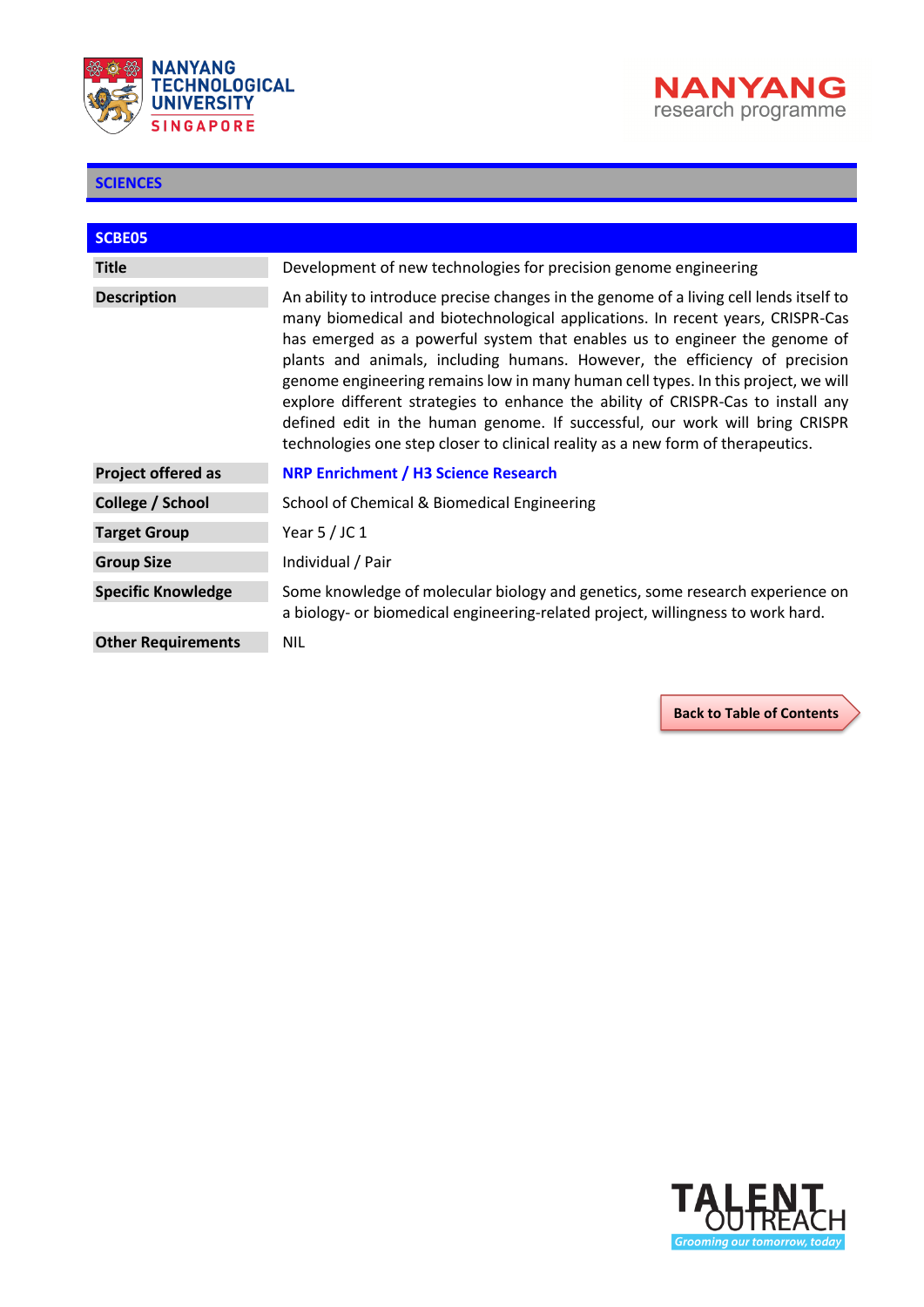



<span id="page-34-0"></span>

| SCBE06                    |                                                                                                                                                                                                                                                                                                                                                                                                                                                                                                                                                                                                                                                                                                                                                                  |
|---------------------------|------------------------------------------------------------------------------------------------------------------------------------------------------------------------------------------------------------------------------------------------------------------------------------------------------------------------------------------------------------------------------------------------------------------------------------------------------------------------------------------------------------------------------------------------------------------------------------------------------------------------------------------------------------------------------------------------------------------------------------------------------------------|
| <b>Title</b>              | Development of new programmable RNA editing tools                                                                                                                                                                                                                                                                                                                                                                                                                                                                                                                                                                                                                                                                                                                |
| <b>Description</b>        | The ability to engineer the genomes and transcriptomes and living cells lends itself<br>to many biomedical and biotechnological applications. In recent years, CRISPR-Cas<br>has emerged as a powerful system for genome and transcriptome engineering.<br>Briefly, a Cas enzyme is recruited to a target site by a programmable guide RNA. In<br>so doing, it can also bring along an effector domain to modulate the target gene.<br>Here, we are interested in developing new Cas13-based technologies to install A-<br>to-I or C-to-U editing events in RNA transcripts. The tools developed may be used<br>as a new therapeutic modality for well-defined genetic diseases and can also be<br>utilized to study RNA editing in various biological contexts. |
| <b>Project offered as</b> | <b>NRP Enrichment / H3 Science Research</b>                                                                                                                                                                                                                                                                                                                                                                                                                                                                                                                                                                                                                                                                                                                      |
| College / School          | School of Chemical & Biomedical Engineering                                                                                                                                                                                                                                                                                                                                                                                                                                                                                                                                                                                                                                                                                                                      |
| <b>Target Group</b>       | Year $5/$ JC 1                                                                                                                                                                                                                                                                                                                                                                                                                                                                                                                                                                                                                                                                                                                                                   |
| <b>Group Size</b>         | Individual / Pair                                                                                                                                                                                                                                                                                                                                                                                                                                                                                                                                                                                                                                                                                                                                                |
| <b>Specific Knowledge</b> | Knowledge of molecular biology and genetics, past research experience on<br>biology-or biomedical engineering-related topics, willingness to work hard.                                                                                                                                                                                                                                                                                                                                                                                                                                                                                                                                                                                                          |
| <b>Other Requirements</b> | <b>NIL</b>                                                                                                                                                                                                                                                                                                                                                                                                                                                                                                                                                                                                                                                                                                                                                       |

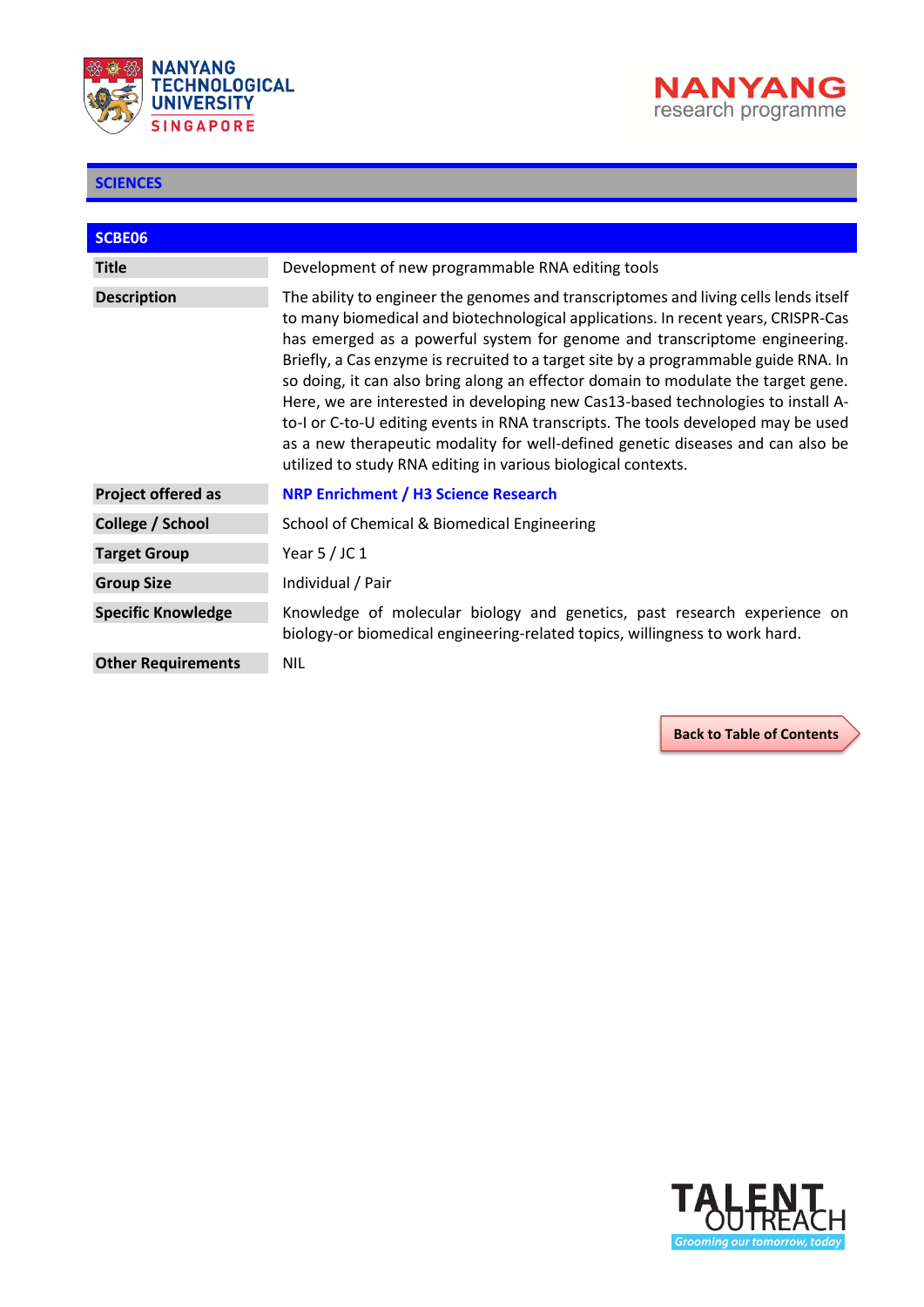



<span id="page-35-0"></span>

| NIE01                     |                                                                                                                                                                                                                                                                                                                                                                                                                                                                                                                                                                                                                                                                                                                                                                                                                            |
|---------------------------|----------------------------------------------------------------------------------------------------------------------------------------------------------------------------------------------------------------------------------------------------------------------------------------------------------------------------------------------------------------------------------------------------------------------------------------------------------------------------------------------------------------------------------------------------------------------------------------------------------------------------------------------------------------------------------------------------------------------------------------------------------------------------------------------------------------------------|
| <b>Title</b>              | The Neuroscience of Math Learning                                                                                                                                                                                                                                                                                                                                                                                                                                                                                                                                                                                                                                                                                                                                                                                          |
| <b>Description</b>        | The study of children who consistently attain low achievement scores in mathematics<br>is challenging because there could be many underlying reasons for math struggles<br>which include language difficulties, sensory processing deficits, inappropriate<br>instructions, poor attitude towards mathematics, high anxiety or lack of home<br>support. These factors may be exacerbated if the child has other learning difficulties<br>such as attention deficit / hyperactivity disorder, global developmental delay, or other<br>underlying deficits. In this study, we use educational neuroscience methods to<br>investigate if math performance can be predicted using behavioural and neurological<br>data. We will also look into the design of neural-informed games to help students in<br>their math learning. |
| Project offered as        | <b>NRP Enrichment</b>                                                                                                                                                                                                                                                                                                                                                                                                                                                                                                                                                                                                                                                                                                                                                                                                      |
| College / School          | National Institute of Education                                                                                                                                                                                                                                                                                                                                                                                                                                                                                                                                                                                                                                                                                                                                                                                            |
| <b>Target Group</b>       | Year 5 / JC 1                                                                                                                                                                                                                                                                                                                                                                                                                                                                                                                                                                                                                                                                                                                                                                                                              |
| <b>Group Size</b>         | Individual / Pair                                                                                                                                                                                                                                                                                                                                                                                                                                                                                                                                                                                                                                                                                                                                                                                                          |
| <b>Specific Knowledge</b> | - Good understanding of math curriculum<br>- Interest in educational neuroscience<br>- Experience with mathematics games<br>- Experience with statistical methods will be an advantage                                                                                                                                                                                                                                                                                                                                                                                                                                                                                                                                                                                                                                     |
| <b>Other Requirements</b> | <b>NIL</b>                                                                                                                                                                                                                                                                                                                                                                                                                                                                                                                                                                                                                                                                                                                                                                                                                 |

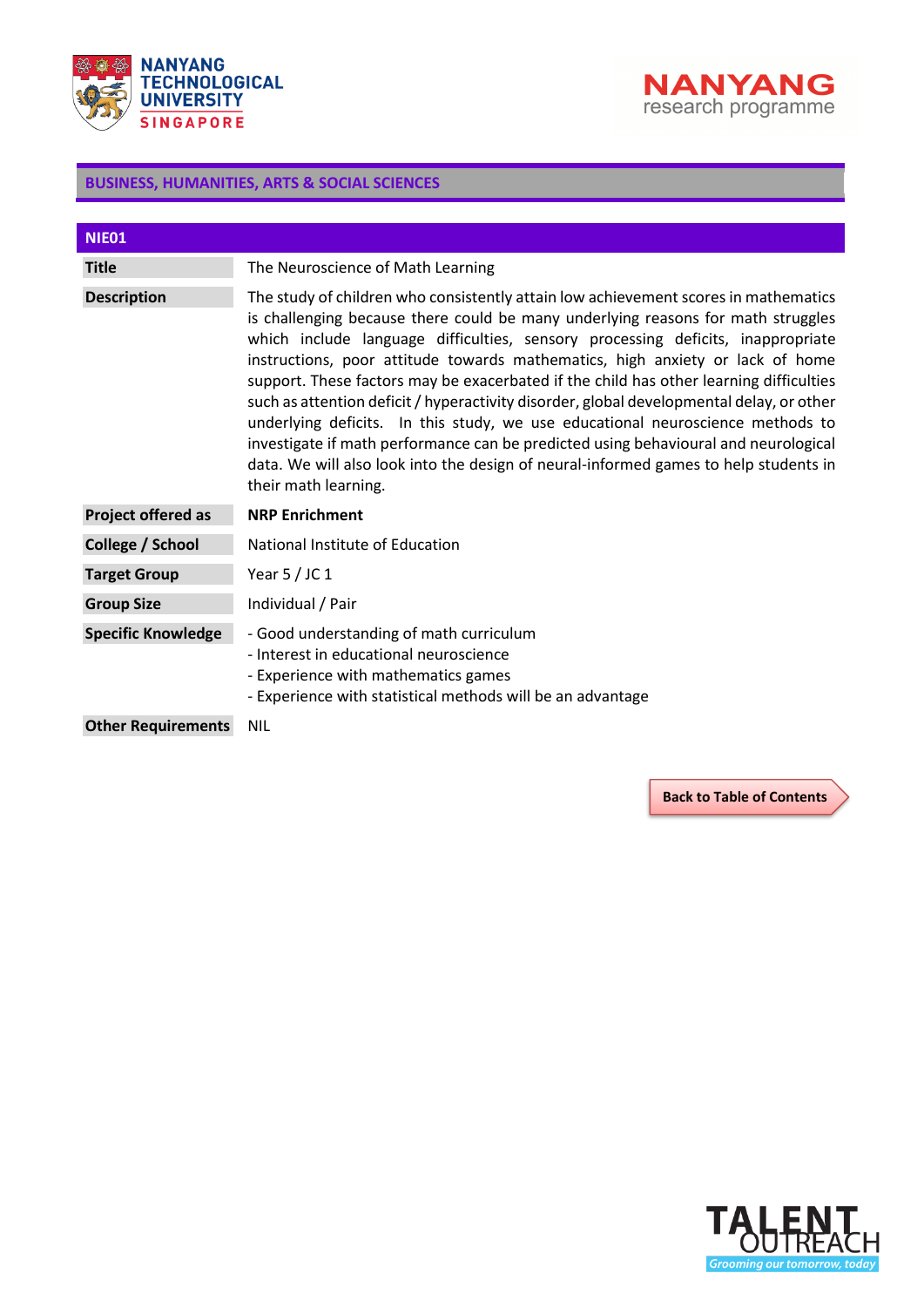



<span id="page-36-0"></span>

| NIE <sub>02</sub>         |                                                                                                                                                                                                                                                                                                                                                                                                                                                                                                                                                                                                                                                               |
|---------------------------|---------------------------------------------------------------------------------------------------------------------------------------------------------------------------------------------------------------------------------------------------------------------------------------------------------------------------------------------------------------------------------------------------------------------------------------------------------------------------------------------------------------------------------------------------------------------------------------------------------------------------------------------------------------|
| <b>Title</b>              | Topics in Singapore English                                                                                                                                                                                                                                                                                                                                                                                                                                                                                                                                                                                                                                   |
| <b>Description</b>        | For this project, we will work on natural language data from Colloquial Singapore<br>English (otherwise known as Singlish). Data will either be collected through<br>elicitation/production tasks, designed experiments, or from existing corpora/data<br>sets. Singapore English is a contact variety of English with several unique features. The<br>specific aspect of Singapore English, as well as how the data is analysed will depend<br>on the linguistic subfield of your choice: syntax (structure), semantics/pragmatics<br>(meaning), or phonology/phonetics (sound). I am fine with adopting whatever<br>linguistic framework you prefer to use. |
| <b>Project offered as</b> | <b>NRP Enrichment</b>                                                                                                                                                                                                                                                                                                                                                                                                                                                                                                                                                                                                                                         |
| College / School          | National Institute of Education                                                                                                                                                                                                                                                                                                                                                                                                                                                                                                                                                                                                                               |
| <b>Target Group</b>       | Year $5$ / JC 1                                                                                                                                                                                                                                                                                                                                                                                                                                                                                                                                                                                                                                               |
| <b>Group Size</b>         | Individual / Pair                                                                                                                                                                                                                                                                                                                                                                                                                                                                                                                                                                                                                                             |
| <b>Specific Knowledge</b> | Native speaker of Singapore English, or have easy access to one.<br>Good intuition, interest and curiosity in the way language is produced and processed.                                                                                                                                                                                                                                                                                                                                                                                                                                                                                                     |
| <b>Other Requirements</b> | <b>NIL</b>                                                                                                                                                                                                                                                                                                                                                                                                                                                                                                                                                                                                                                                    |

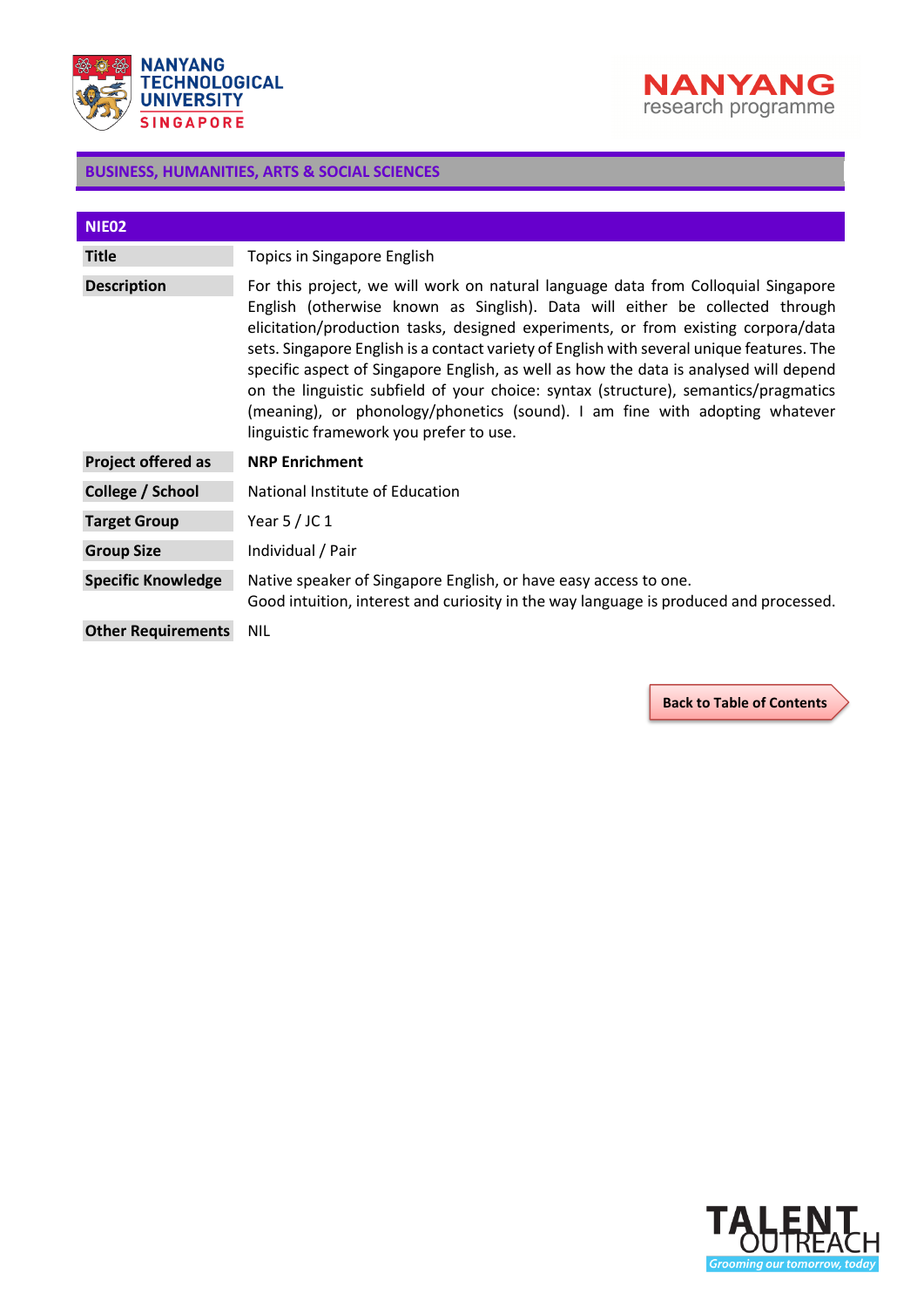



<span id="page-37-0"></span>

| NIE03                     |                                                                                                                                                                                                                                                                                                              |
|---------------------------|--------------------------------------------------------------------------------------------------------------------------------------------------------------------------------------------------------------------------------------------------------------------------------------------------------------|
| <b>Title</b>              | Am I procrastinating?: Examining Time Management Skills Among University Students<br>in Singapore                                                                                                                                                                                                            |
| <b>Description</b>        | Procrastination is often seen in our daily life. This proposed study aims to explore the<br>degree to which university students in Singapore report themselves to be<br>procrastinating and explore the potential relationships between the tendency of<br>procrastination and their time management skills. |
| <b>Project offered as</b> | <b>NRP Enrichment</b>                                                                                                                                                                                                                                                                                        |
| College / School          | National Institute of Education                                                                                                                                                                                                                                                                              |
| <b>Target Group</b>       | Year $5/$ JC 1                                                                                                                                                                                                                                                                                               |
| <b>Group Size</b>         | Pair                                                                                                                                                                                                                                                                                                         |
| <b>Specific Knowledge</b> | - interested in human psychology<br>- good at numbers and have an interest in survey research methodology                                                                                                                                                                                                    |
| <b>Other Requirements</b> | <b>NIL</b>                                                                                                                                                                                                                                                                                                   |

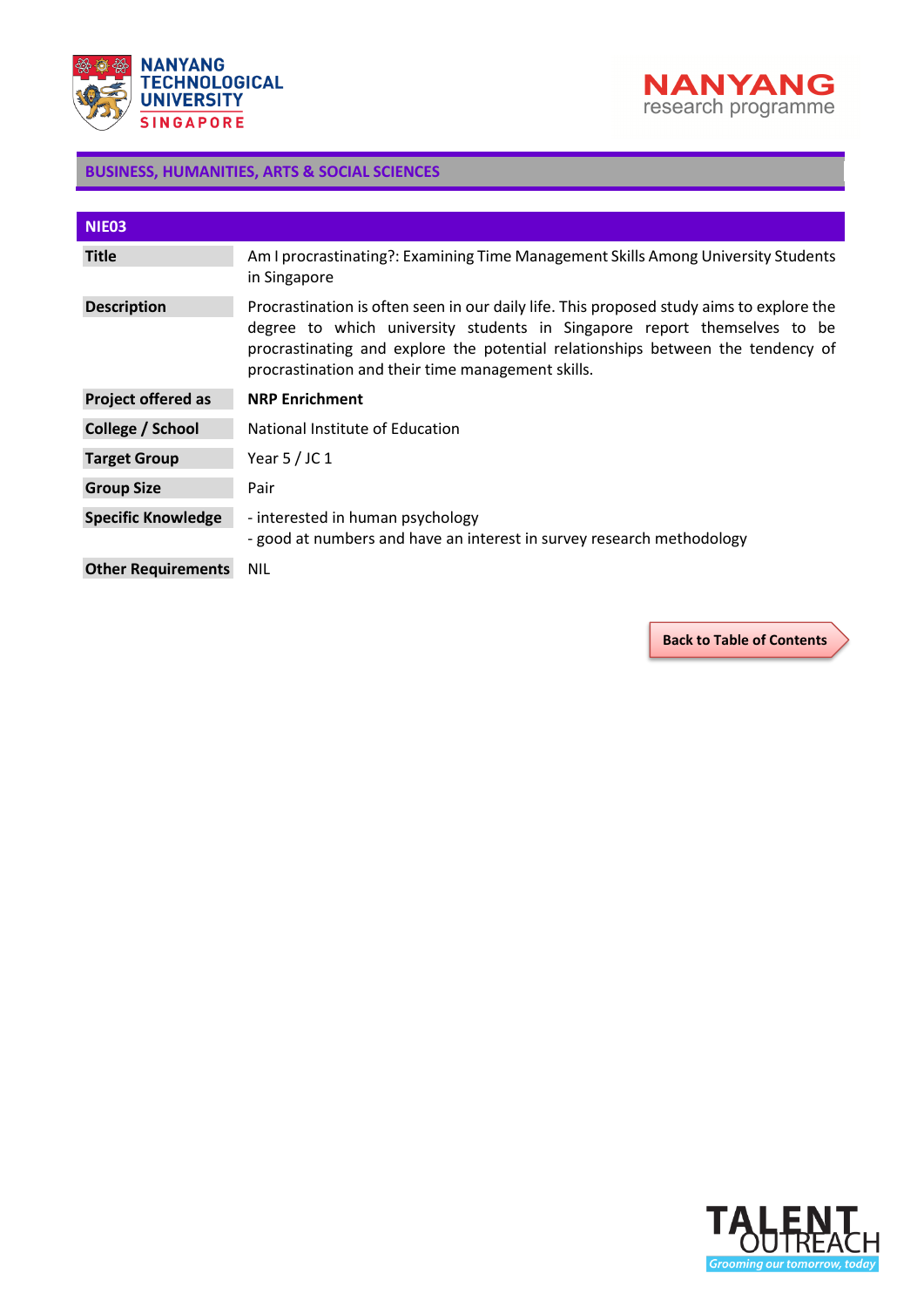



<span id="page-38-0"></span>

| NIE04                     |                                                                                                                                                                                                                                                                                                                                                                                                                                                                                                                                                                                                                                                                                                                                                                                      |
|---------------------------|--------------------------------------------------------------------------------------------------------------------------------------------------------------------------------------------------------------------------------------------------------------------------------------------------------------------------------------------------------------------------------------------------------------------------------------------------------------------------------------------------------------------------------------------------------------------------------------------------------------------------------------------------------------------------------------------------------------------------------------------------------------------------------------|
| <b>Title</b>              | Covid-19, Nostalgia and Sport                                                                                                                                                                                                                                                                                                                                                                                                                                                                                                                                                                                                                                                                                                                                                        |
| <b>Description</b>        | The COVID-19 pandemic is an extensive international health crisis and the rate of<br>infection of this pandemic is rapid. However, people are still resuming and starting to<br>engage in fitness activities, switching to mostly home-based and outdoor activities.<br>Researchers also found that participating in sport supports physical and psychological<br>well-being and simultaneously promotes better responses towards different types of<br>disease. In other words, during such turmoil periods, it is essential to understand the<br>meaning of sport participation and promote individuals' well-being. In this study, we<br>will examine the effect of nostalgia on well-being and the intention to participate in<br>sport activities during the COVID-19 pandemic. |
| <b>Project offered as</b> | <b>NRP Enrichment</b>                                                                                                                                                                                                                                                                                                                                                                                                                                                                                                                                                                                                                                                                                                                                                                |
| College / School          | National Institute of Education                                                                                                                                                                                                                                                                                                                                                                                                                                                                                                                                                                                                                                                                                                                                                      |
| <b>Target Group</b>       | Year $5/$ JC 1                                                                                                                                                                                                                                                                                                                                                                                                                                                                                                                                                                                                                                                                                                                                                                       |
| <b>Group Size</b>         | Individual                                                                                                                                                                                                                                                                                                                                                                                                                                                                                                                                                                                                                                                                                                                                                                           |
| <b>Specific Knowledge</b> | <b>NIL</b>                                                                                                                                                                                                                                                                                                                                                                                                                                                                                                                                                                                                                                                                                                                                                                           |
| <b>Other Requirements</b> | <b>NIL</b>                                                                                                                                                                                                                                                                                                                                                                                                                                                                                                                                                                                                                                                                                                                                                                           |

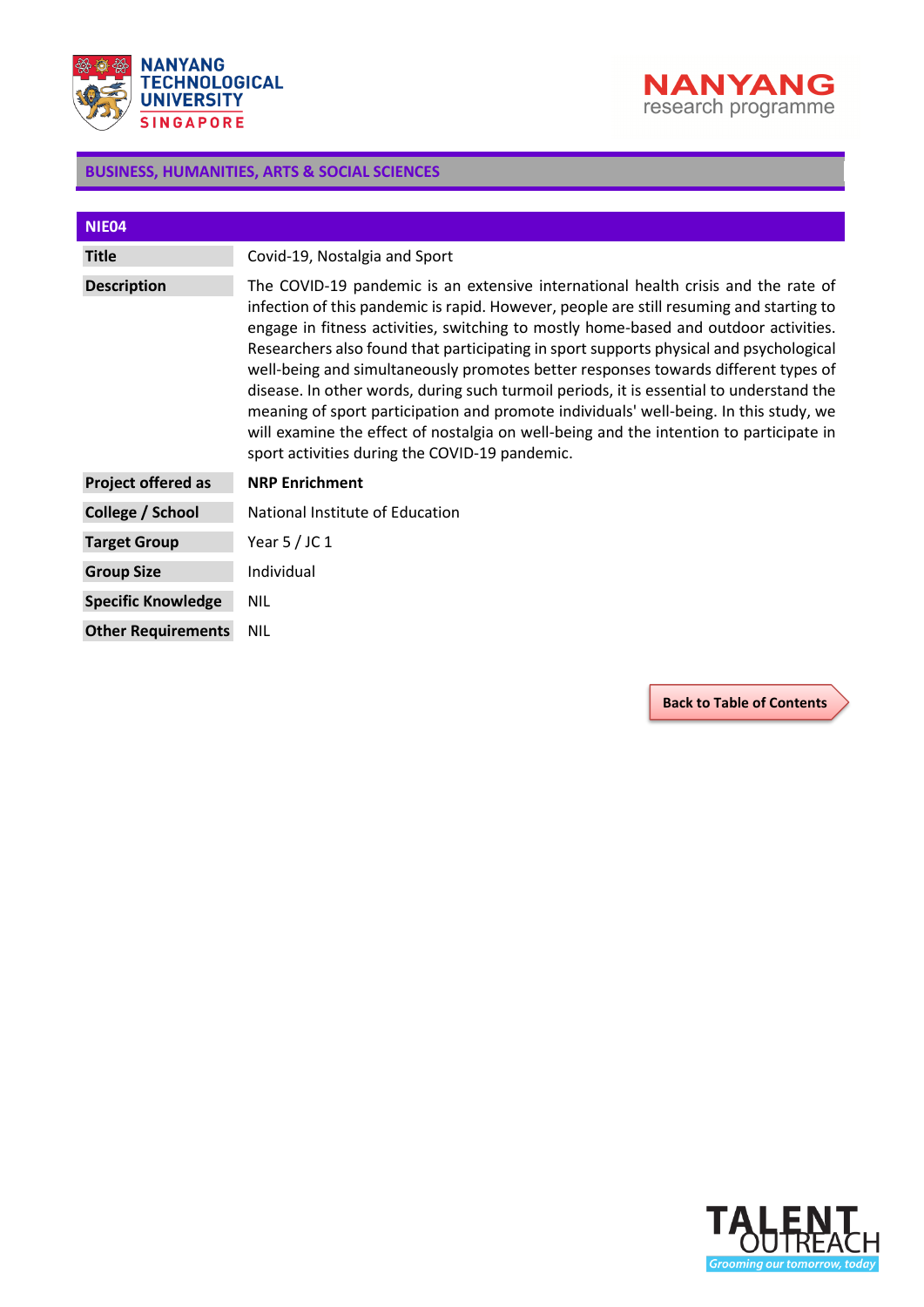



<span id="page-39-0"></span>

| NIE05                     |                                                                                                                                                                                                                                                                                                                                                                                                                                                                                                                                                                                                                                                                                                                                                                                                      |
|---------------------------|------------------------------------------------------------------------------------------------------------------------------------------------------------------------------------------------------------------------------------------------------------------------------------------------------------------------------------------------------------------------------------------------------------------------------------------------------------------------------------------------------------------------------------------------------------------------------------------------------------------------------------------------------------------------------------------------------------------------------------------------------------------------------------------------------|
| <b>Title</b>              | Nostalgia, leisure participation and habit                                                                                                                                                                                                                                                                                                                                                                                                                                                                                                                                                                                                                                                                                                                                                           |
| <b>Description</b>        | The COVID-19 pandemic is an extensive international health crisis and the rate of<br>infection of this pandemic is rapid. However, people are still resuming and starting to<br>engage in fitness activities, switching to mostly home-based and outdoor activities.<br>Researchers also found that participating in sport supports physical and psychological<br>well-being and simultaneously promotes better responses towards different types of<br>disease. In other words, during such turmoil periods, it is essential to understand the<br>meaning of sport participation and promote individuals' well-being. In this study, we<br>will examine how nostalgic emotions have an effect on leisure-time physical activity<br>participation intentions and habits during COVID-19 in Singapore |
| Project offered as        | <b>NRP Enrichment</b>                                                                                                                                                                                                                                                                                                                                                                                                                                                                                                                                                                                                                                                                                                                                                                                |
| College / School          | National Institute of Education                                                                                                                                                                                                                                                                                                                                                                                                                                                                                                                                                                                                                                                                                                                                                                      |
| <b>Target Group</b>       | Year $5/$ JC 1                                                                                                                                                                                                                                                                                                                                                                                                                                                                                                                                                                                                                                                                                                                                                                                       |
| <b>Group Size</b>         | Individual                                                                                                                                                                                                                                                                                                                                                                                                                                                                                                                                                                                                                                                                                                                                                                                           |
| <b>Specific Knowledge</b> | <b>NIL</b>                                                                                                                                                                                                                                                                                                                                                                                                                                                                                                                                                                                                                                                                                                                                                                                           |
| <b>Other Requirements</b> | <b>NIL</b>                                                                                                                                                                                                                                                                                                                                                                                                                                                                                                                                                                                                                                                                                                                                                                                           |

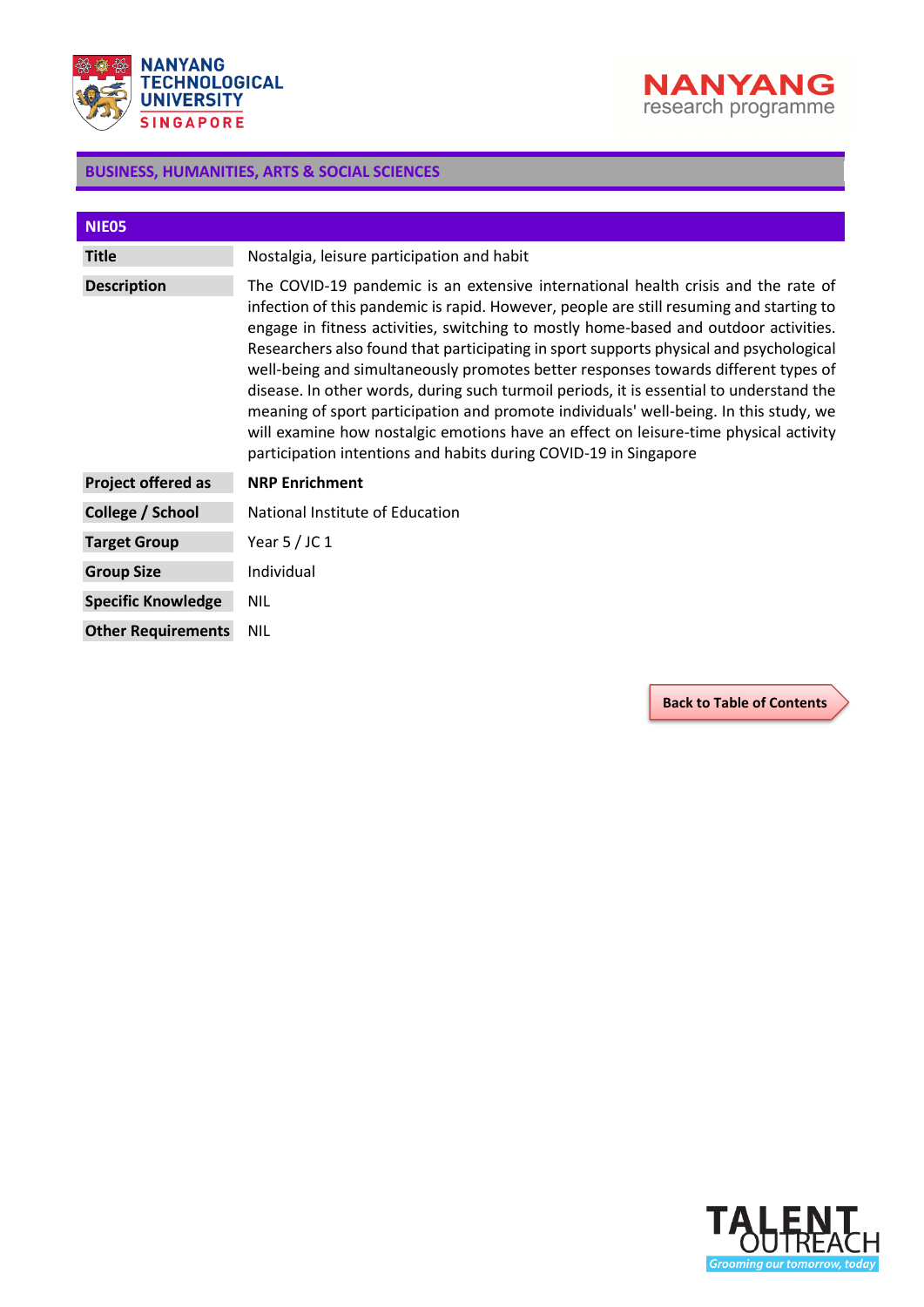



<span id="page-40-0"></span>

| NIE08                     |                                                                                                                                                                                                                                                                                                                                   |
|---------------------------|-----------------------------------------------------------------------------------------------------------------------------------------------------------------------------------------------------------------------------------------------------------------------------------------------------------------------------------|
| <b>Title</b>              | Effect of In-Games Advertisement on Sponsor Recall                                                                                                                                                                                                                                                                                |
| <b>Description</b>        | The aim of this research is to the rate of sponsor recall when respondents are exposed<br>to brands appearing in sports video games. Respondents will be tasked to play a<br>console racing game. After the game, respondents will complete a survey to examine<br>the rate of sponsor recall for brands that appear in the game. |
| <b>Project offered as</b> | <b>NRP Enrichment</b>                                                                                                                                                                                                                                                                                                             |
| College / School          | National Institute of Education                                                                                                                                                                                                                                                                                                   |
| <b>Target Group</b>       | Year $5$ / JC 1                                                                                                                                                                                                                                                                                                                   |
| <b>Group Size</b>         | Individual                                                                                                                                                                                                                                                                                                                        |
| <b>Specific Knowledge</b> | 1) Have an interest in sports sponsorship and racing console games (PS platform)<br>2) Able to recruit up to 30 respondents to play console games<br>3) Able to conduct statistical tests i.e. t-tests                                                                                                                            |
| <b>Other Requirements</b> | NIL                                                                                                                                                                                                                                                                                                                               |

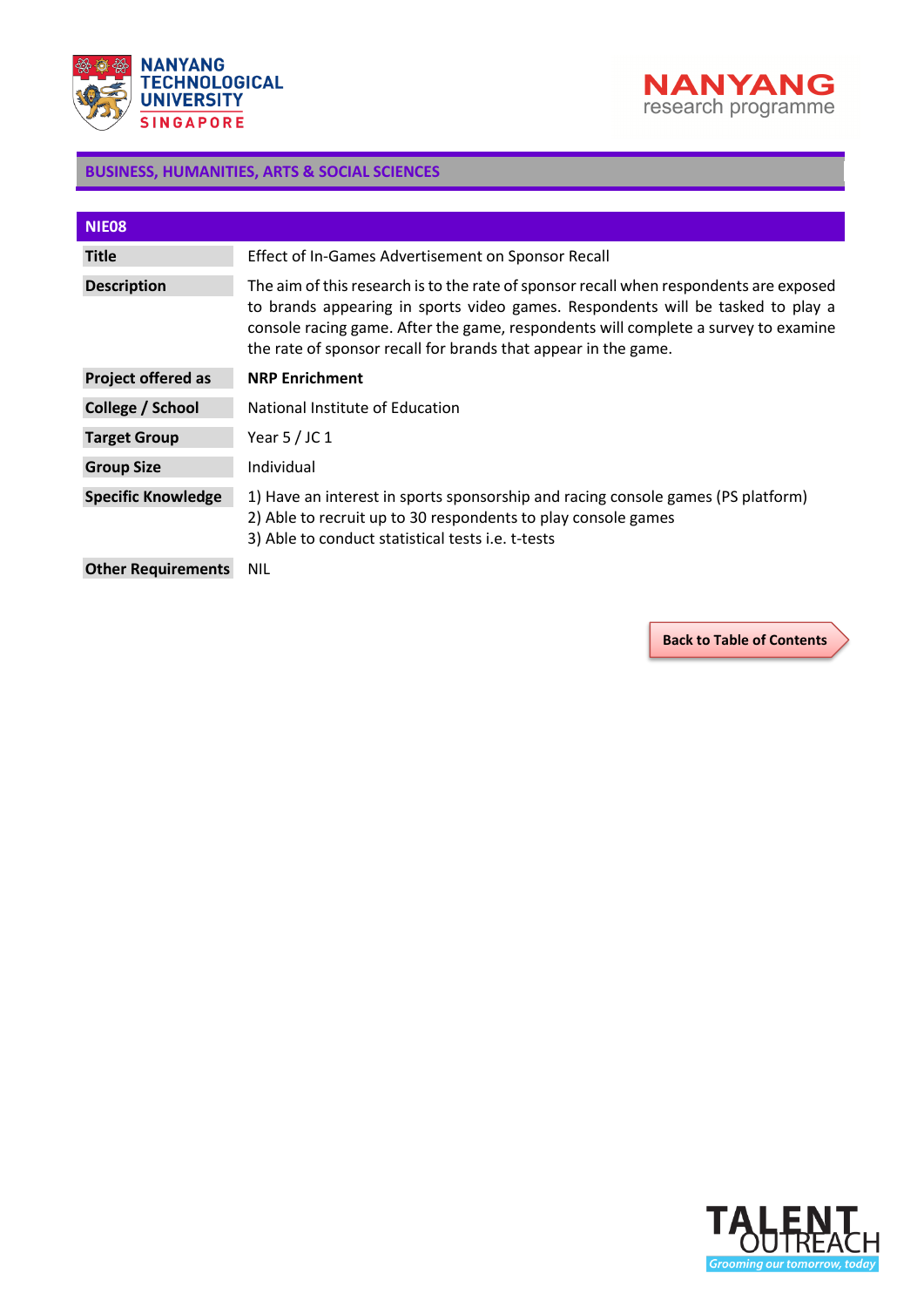



<span id="page-41-0"></span>

| NIE <sub>09</sub>         |                                                                                                                                                                                                                                                                                                                                                                                                                                                                                                                                                                                                                                                                                                                                                                                                                                                    |
|---------------------------|----------------------------------------------------------------------------------------------------------------------------------------------------------------------------------------------------------------------------------------------------------------------------------------------------------------------------------------------------------------------------------------------------------------------------------------------------------------------------------------------------------------------------------------------------------------------------------------------------------------------------------------------------------------------------------------------------------------------------------------------------------------------------------------------------------------------------------------------------|
| <b>Title</b>              | Exploring the Role that Game-Based Worlds and Immersive Environments Potentially<br>Play in Learning                                                                                                                                                                                                                                                                                                                                                                                                                                                                                                                                                                                                                                                                                                                                               |
| <b>Description</b>        | Since 2009, lesson units have been carried out in a number of schools with the aim of<br>developing an understanding about how game-based worlds and immersive<br>environments can be leveraged for learning; these lesson units have been used in a<br>variety of subjects, such as Geography, Literature, and Design & Technology. If you<br>are interested in thinking about such worlds and environments, and / or about maker<br>culture and open-source hardware / software, with a view to designing more<br>authentic learning experiences, we welcome your participation in this project, which<br>is likely to be sufficiently flexible to support your own particular areas of interest. You<br>will be working as part of a team of designers and software developers as we help<br>build teacher-capacity in curriculum and pedagogy. |
| <b>Project offered as</b> | <b>NRP Enrichment</b>                                                                                                                                                                                                                                                                                                                                                                                                                                                                                                                                                                                                                                                                                                                                                                                                                              |
| College / School          | National Institute of Education                                                                                                                                                                                                                                                                                                                                                                                                                                                                                                                                                                                                                                                                                                                                                                                                                    |
| <b>Target Group</b>       | Year $5/$ JC 1                                                                                                                                                                                                                                                                                                                                                                                                                                                                                                                                                                                                                                                                                                                                                                                                                                     |
| <b>Group Size</b>         | Individual / Pair                                                                                                                                                                                                                                                                                                                                                                                                                                                                                                                                                                                                                                                                                                                                                                                                                                  |
| <b>Specific Knowledge</b> | A healthy interest in collaborative learning. Interest in maker culture, game-design<br>and learning through games is a plus.                                                                                                                                                                                                                                                                                                                                                                                                                                                                                                                                                                                                                                                                                                                      |
| <b>Other Requirements</b> | Participation in this project will likely involve site visits to schools around Singapore.                                                                                                                                                                                                                                                                                                                                                                                                                                                                                                                                                                                                                                                                                                                                                         |

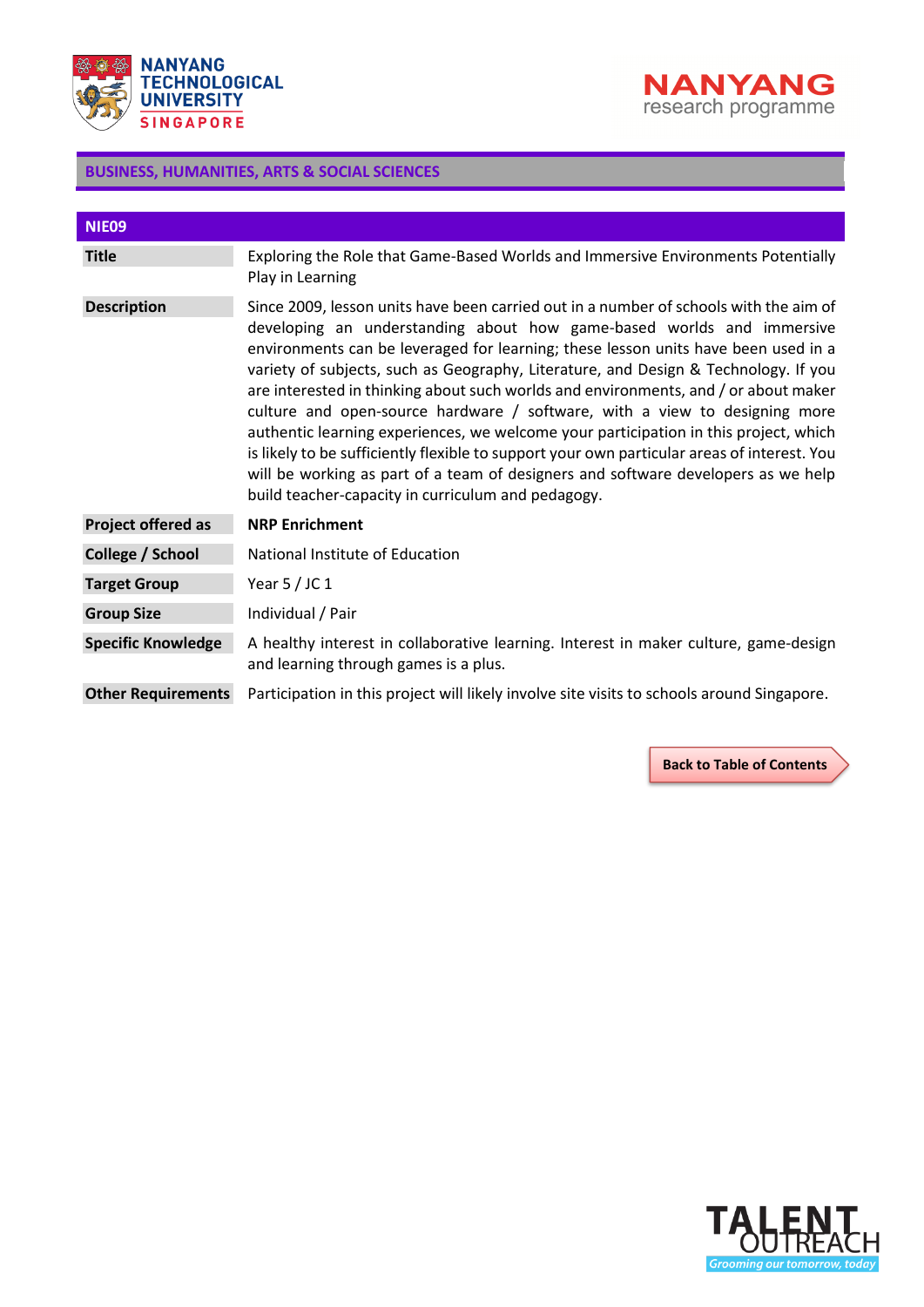



<span id="page-42-0"></span>

| <b>NIE13</b>              |                                                                                                                                                                                                                                                                                                                                                                                                                                                                                                                                                                                                                                                                                                                                                                                                                                                                                                                                                                                                                                                                                                                                                                                                                                                                                                                                                                                                                                                                                                                                                                                                                               |
|---------------------------|-------------------------------------------------------------------------------------------------------------------------------------------------------------------------------------------------------------------------------------------------------------------------------------------------------------------------------------------------------------------------------------------------------------------------------------------------------------------------------------------------------------------------------------------------------------------------------------------------------------------------------------------------------------------------------------------------------------------------------------------------------------------------------------------------------------------------------------------------------------------------------------------------------------------------------------------------------------------------------------------------------------------------------------------------------------------------------------------------------------------------------------------------------------------------------------------------------------------------------------------------------------------------------------------------------------------------------------------------------------------------------------------------------------------------------------------------------------------------------------------------------------------------------------------------------------------------------------------------------------------------------|
| <b>Title</b>              | Sense of Food Resiliency among Secondary/JC students in Singapore                                                                                                                                                                                                                                                                                                                                                                                                                                                                                                                                                                                                                                                                                                                                                                                                                                                                                                                                                                                                                                                                                                                                                                                                                                                                                                                                                                                                                                                                                                                                                             |
| <b>Description</b>        | The COVID-19 pandemic caused many unplanned disruptions of varying magnitudes,<br>worldwide. With the growing global population reaching an estimated 9 billion in<br>2050, inflation in food costs and decreased food supplies contribute to the decline<br>and urgency in tackling food security. In Singapore, 90 per cent of our food supplies<br>are imported. The government's Food Resilience (FR) mitigation measures included<br>stockpiling, diversification of food sources and providing funds to support and boost<br>production supplies by local high-tech farmers at the national level2. However, at<br>community and households, Household FR is defined as a household's ability to<br>withstand stresses in disruptions in food availability often caused by multiple factors<br>such as sudden reductions in food supplies, surges in food prices or massive food<br>contamination. Recent spates of panic buying to stock up both essential and non-<br>essential supplies which led to empty supermarket shelves; are tale-tale indicators of<br>low household FR which underpinned an insufficient comprehension about the<br>mitigation efforts to assure and prevent panic, massive hoarding. Leveraging on the<br>current situation, it is important to initiate a national initiative to educate and<br>promote greater awareness towards building household FR as a means to cope with<br>such an unplanned crisis and declining food supplies. The aim of this project is to<br>measure the level of awareness and preparedness of teenagers in Singapore in<br>handling potential food crisis. |
| <b>Project offered as</b> | <b>NRP Enrichment</b>                                                                                                                                                                                                                                                                                                                                                                                                                                                                                                                                                                                                                                                                                                                                                                                                                                                                                                                                                                                                                                                                                                                                                                                                                                                                                                                                                                                                                                                                                                                                                                                                         |
| College / School          | National Institute of Education                                                                                                                                                                                                                                                                                                                                                                                                                                                                                                                                                                                                                                                                                                                                                                                                                                                                                                                                                                                                                                                                                                                                                                                                                                                                                                                                                                                                                                                                                                                                                                                               |
| <b>Target Group</b>       | Year $5/$ JC 1                                                                                                                                                                                                                                                                                                                                                                                                                                                                                                                                                                                                                                                                                                                                                                                                                                                                                                                                                                                                                                                                                                                                                                                                                                                                                                                                                                                                                                                                                                                                                                                                                |
| <b>Group Size</b>         | Individual / Pair                                                                                                                                                                                                                                                                                                                                                                                                                                                                                                                                                                                                                                                                                                                                                                                                                                                                                                                                                                                                                                                                                                                                                                                                                                                                                                                                                                                                                                                                                                                                                                                                             |
| <b>Specific Knowledge</b> | <b>NIL</b>                                                                                                                                                                                                                                                                                                                                                                                                                                                                                                                                                                                                                                                                                                                                                                                                                                                                                                                                                                                                                                                                                                                                                                                                                                                                                                                                                                                                                                                                                                                                                                                                                    |
| <b>Other Requirements</b> | <b>NIL</b>                                                                                                                                                                                                                                                                                                                                                                                                                                                                                                                                                                                                                                                                                                                                                                                                                                                                                                                                                                                                                                                                                                                                                                                                                                                                                                                                                                                                                                                                                                                                                                                                                    |

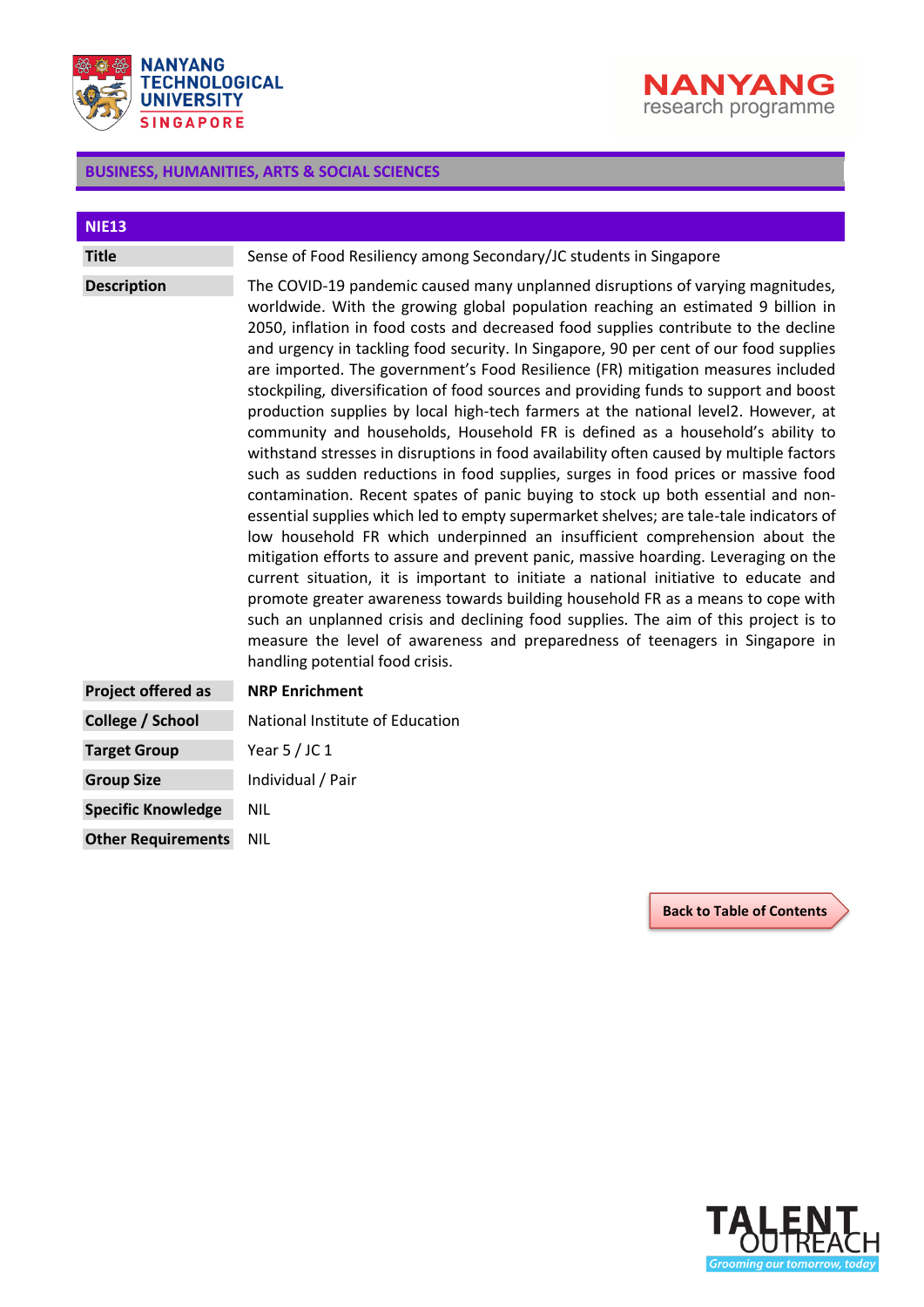



<span id="page-43-0"></span>

| <b>NIE14</b>              |                                                                                                                                                                                                                                                                                                                                                                                                                                                                                                                                                                                                                                                                                       |
|---------------------------|---------------------------------------------------------------------------------------------------------------------------------------------------------------------------------------------------------------------------------------------------------------------------------------------------------------------------------------------------------------------------------------------------------------------------------------------------------------------------------------------------------------------------------------------------------------------------------------------------------------------------------------------------------------------------------------|
| <b>Title</b>              | Food Allergy Knowledge, Attitudes, and Preparedness Among Consumers and School<br>Canteen Service Personnel                                                                                                                                                                                                                                                                                                                                                                                                                                                                                                                                                                           |
| <b>Description</b>        | Allergies to food is a common occurrence, yet consumers with allergies often react<br>adversely after consuming certain foods because they were not aware of the<br>ingredients used to make the food product. Therefore it is pertinent that food service<br>providers have the knowledge on common food allergen. Food products sold off the<br>shelves should also include warnings of potential allergens. This research aims to<br>determine the knowledge/awareness of food allergens among front of the house<br>(FOH) workers, as well as consumers. Data collected will be useful in designing<br>initiatives/programmes that can help the food industry and general public. |
| Project offered as        | <b>NRP Enrichment</b>                                                                                                                                                                                                                                                                                                                                                                                                                                                                                                                                                                                                                                                                 |
| College / School          | National Institute of Education                                                                                                                                                                                                                                                                                                                                                                                                                                                                                                                                                                                                                                                       |
| <b>Target Group</b>       | Year $5/$ JC 1                                                                                                                                                                                                                                                                                                                                                                                                                                                                                                                                                                                                                                                                        |
| <b>Group Size</b>         | Individual / Pair                                                                                                                                                                                                                                                                                                                                                                                                                                                                                                                                                                                                                                                                     |
| <b>Specific Knowledge</b> | NIL.                                                                                                                                                                                                                                                                                                                                                                                                                                                                                                                                                                                                                                                                                  |
| <b>Other Requirements</b> | <b>NIL</b>                                                                                                                                                                                                                                                                                                                                                                                                                                                                                                                                                                                                                                                                            |

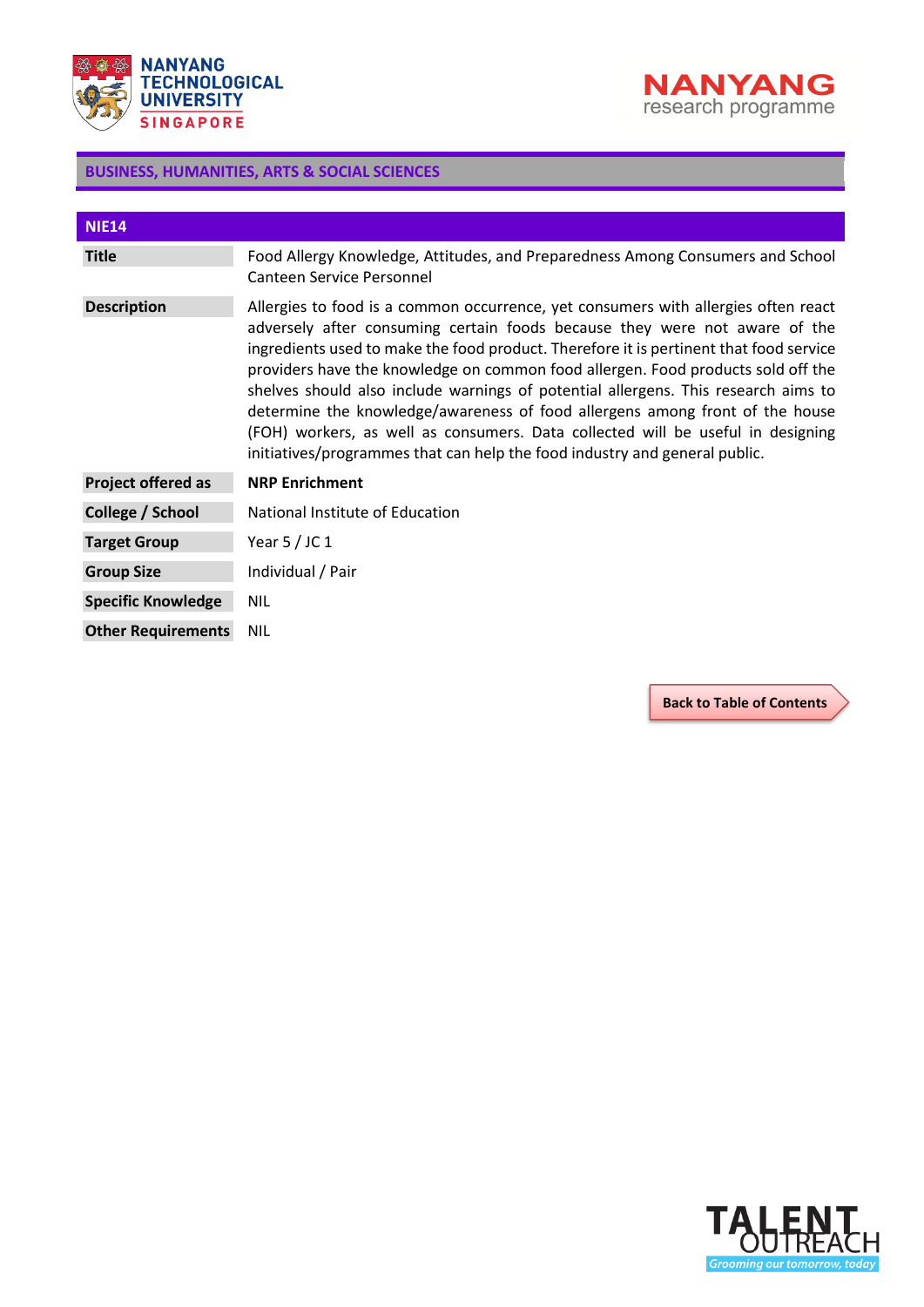



<span id="page-44-0"></span>

| <b>NIE16</b>              |                                                                                                                                                                                                                                                                                                                                                                                                                                                                                                                                                                                                                                                                                                                                                                                |
|---------------------------|--------------------------------------------------------------------------------------------------------------------------------------------------------------------------------------------------------------------------------------------------------------------------------------------------------------------------------------------------------------------------------------------------------------------------------------------------------------------------------------------------------------------------------------------------------------------------------------------------------------------------------------------------------------------------------------------------------------------------------------------------------------------------------|
| <b>Title</b>              | Literary Theory and Modern Poetry                                                                                                                                                                                                                                                                                                                                                                                                                                                                                                                                                                                                                                                                                                                                              |
| <b>Description</b>        | Literary theory represents a prescient and exciting framework through which to<br>explore modern themes and ideas that poets reflect in their work. This research<br>project aims to explore the pertinence of philosophical constructs to modern poetry<br>(from 1900 to the present day). The student will choose a school /branch of literary<br>and critical theory (structuralism, poststructuralism, psychoanalysis etc) and employ<br>its methods to analyze and understand the work of a modern or contemporary poet.<br>This project will provide the student with the opportunity to engage in<br>interdisciplinary work, as we will engage in both theoretical exploration and the close<br>analysis of poetry and poetic movements in the 20th and 21st centuries. |
| Project offered as        | <b>NRP Enrichment</b>                                                                                                                                                                                                                                                                                                                                                                                                                                                                                                                                                                                                                                                                                                                                                          |
| College / School          | National Institute of Education                                                                                                                                                                                                                                                                                                                                                                                                                                                                                                                                                                                                                                                                                                                                                |
| <b>Target Group</b>       | Year $5/$ JC 1                                                                                                                                                                                                                                                                                                                                                                                                                                                                                                                                                                                                                                                                                                                                                                 |
| <b>Group Size</b>         | Individual / Pair                                                                                                                                                                                                                                                                                                                                                                                                                                                                                                                                                                                                                                                                                                                                                              |
| <b>Specific Knowledge</b> | A strong background in Literature at the junior college/IP level is required.                                                                                                                                                                                                                                                                                                                                                                                                                                                                                                                                                                                                                                                                                                  |
| <b>Other Requirements</b> | <b>NIL</b>                                                                                                                                                                                                                                                                                                                                                                                                                                                                                                                                                                                                                                                                                                                                                                     |

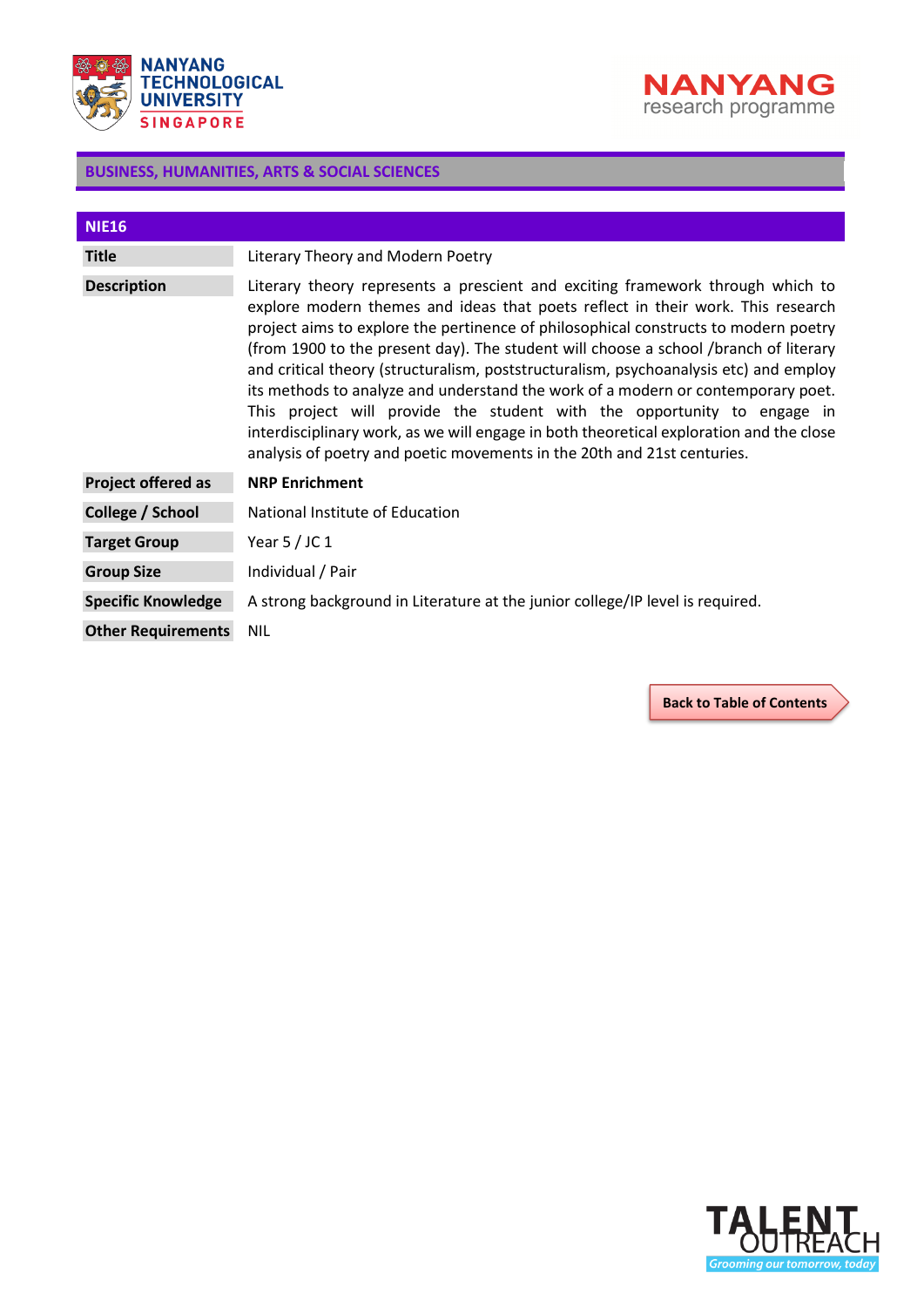



<span id="page-45-0"></span>

| <b>SOH01</b>              |                                                                                                                                                                                                                                                                                                                                                                                                                                                                                                                                                                                                                                                                                                                                                                                                                                                                                                                                                                                                                                                                                                                                                                                                         |
|---------------------------|---------------------------------------------------------------------------------------------------------------------------------------------------------------------------------------------------------------------------------------------------------------------------------------------------------------------------------------------------------------------------------------------------------------------------------------------------------------------------------------------------------------------------------------------------------------------------------------------------------------------------------------------------------------------------------------------------------------------------------------------------------------------------------------------------------------------------------------------------------------------------------------------------------------------------------------------------------------------------------------------------------------------------------------------------------------------------------------------------------------------------------------------------------------------------------------------------------|
| <b>Title</b>              | Singapore Crypto-Linguistics: Deciphering the Singapore Stone                                                                                                                                                                                                                                                                                                                                                                                                                                                                                                                                                                                                                                                                                                                                                                                                                                                                                                                                                                                                                                                                                                                                           |
| <b>Description</b>        | The Project is aimed at trying to solve the puzzle of the yet-undeciphered writing<br>system of the Singapore Stone, with the goal to unveil the language hidden behind<br>that mysterious script. Tasks include internal analysis of Singapore Stone's writing<br>system and documentary research. Make grammatological comparisons with possibly<br>related scripts. Work with a multidisciplinary Research Team trying to find new<br>answers to this enigma. The Project has also an archaeological component in the<br>search for the 'missing' fragments of the Singapore Stone, 'lost' on the route between<br>the Indian Museum at Calcutta and the National Museum of Singapore. Moreover, on<br>the computational side, we'll try to apply the Gröbner Basis principles, implemented<br>into an algorithm especially developed for the Project, to the fragmentary text of the<br>Singapore Stone, aiming at reconstructing, in its entirety, the text itself. This would<br>provide us and scholars all over the world with a possibly reliable document to work<br>on for the interpretation of the Singapore Stone and its unique writing system and,<br>ultimately, for its decipherment. |
| <b>Project offered as</b> | <b>NRP Enrichment</b>                                                                                                                                                                                                                                                                                                                                                                                                                                                                                                                                                                                                                                                                                                                                                                                                                                                                                                                                                                                                                                                                                                                                                                                   |
| College / School          | <b>School of Humanities</b>                                                                                                                                                                                                                                                                                                                                                                                                                                                                                                                                                                                                                                                                                                                                                                                                                                                                                                                                                                                                                                                                                                                                                                             |
| <b>Target Group</b>       | Year $5/$ JC 1                                                                                                                                                                                                                                                                                                                                                                                                                                                                                                                                                                                                                                                                                                                                                                                                                                                                                                                                                                                                                                                                                                                                                                                          |
| <b>Group Size</b>         | Individual / Pair                                                                                                                                                                                                                                                                                                                                                                                                                                                                                                                                                                                                                                                                                                                                                                                                                                                                                                                                                                                                                                                                                                                                                                                       |
| <b>Specific Knowledge</b> | None - Optional: elementary expertise in Applied Mathematics, Computer Algebra,<br>Computational Algebraic Geometry, and Computational Commutative Algebra.                                                                                                                                                                                                                                                                                                                                                                                                                                                                                                                                                                                                                                                                                                                                                                                                                                                                                                                                                                                                                                             |
| <b>Other Requirements</b> | <b>NIL</b>                                                                                                                                                                                                                                                                                                                                                                                                                                                                                                                                                                                                                                                                                                                                                                                                                                                                                                                                                                                                                                                                                                                                                                                              |

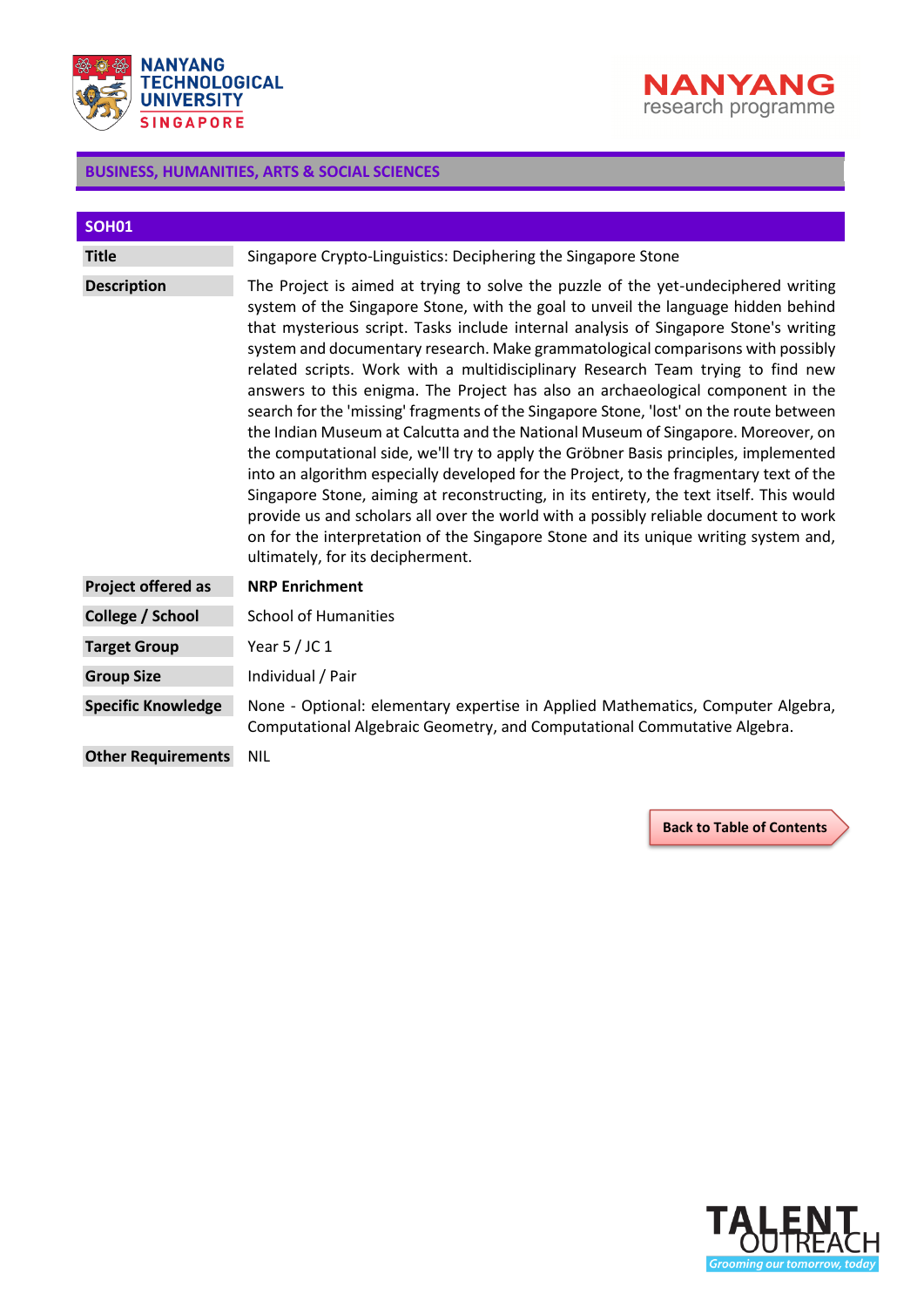



<span id="page-46-0"></span>

| <b>SOH02</b>              |                                                                                                                                                                                                                                                                                                                                                                                                                                                                                                                                                                                                                                                                                                                                                                                                                                                                                                                                                                                                                                                                                                                                                                                                                                                                                                                                                                                                                                                                                                                                                                                                                                                                                                                                                                                                                                                                                                                                                                                                                                                                                                                                                                                                                                                                                                                                                                                                                                                                                                                                      |
|---------------------------|--------------------------------------------------------------------------------------------------------------------------------------------------------------------------------------------------------------------------------------------------------------------------------------------------------------------------------------------------------------------------------------------------------------------------------------------------------------------------------------------------------------------------------------------------------------------------------------------------------------------------------------------------------------------------------------------------------------------------------------------------------------------------------------------------------------------------------------------------------------------------------------------------------------------------------------------------------------------------------------------------------------------------------------------------------------------------------------------------------------------------------------------------------------------------------------------------------------------------------------------------------------------------------------------------------------------------------------------------------------------------------------------------------------------------------------------------------------------------------------------------------------------------------------------------------------------------------------------------------------------------------------------------------------------------------------------------------------------------------------------------------------------------------------------------------------------------------------------------------------------------------------------------------------------------------------------------------------------------------------------------------------------------------------------------------------------------------------------------------------------------------------------------------------------------------------------------------------------------------------------------------------------------------------------------------------------------------------------------------------------------------------------------------------------------------------------------------------------------------------------------------------------------------------|
| <b>Title</b>              | Become a Glyph-Breaker: Deciphering Linear A                                                                                                                                                                                                                                                                                                                                                                                                                                                                                                                                                                                                                                                                                                                                                                                                                                                                                                                                                                                                                                                                                                                                                                                                                                                                                                                                                                                                                                                                                                                                                                                                                                                                                                                                                                                                                                                                                                                                                                                                                                                                                                                                                                                                                                                                                                                                                                                                                                                                                         |
| <b>Description</b>        | The Project tries to solve the puzzle of the yet-undeciphered Aegean writing system<br>of ancient Crete, Linear A, dating back to the Bronze Age, and of the unknown<br>language hidden behind the script, Minoan. Tasks include internal analysis of Linear A<br>tablets, corpus analysis of Linear A, development of crypto-linguistic approaches to<br>the Linear A texts, application of an experimental methodology aimed at deciphering<br>Linear A. The external analysis component includes comparisons, at the<br>grammatological and linguistic level, with other (possibly related) ancient writing<br>systems and languages of the Mediterranean, conducted both according to<br>philological methodologies and to cryptanalytic methods. In particular, the Project<br>aims at developing a cryptanalytic 'brute force attack' on the undeciphered Linear A<br>writing system, by testing and implementing advanced elements of a software to<br>accomplish the first complete cryptanalytic attack on Linear A, possibly reconstructing<br>the Minoan phonetics and phonology and isolating significant clusters of symbols.<br>That would lead to the decipherment of the undeciphered Aegean writing system.<br>The test and possible 'cryptanalytic attack' will be implemented by using a Python<br>programme specially developed for this task. The pioneering Research associates<br>Crypto-Linguistics, Historical Linguistics, and Language Deciphering with Digital<br>Humanities and Computer Science. An additional component of the Project is aimed<br>at the development of the first complete digital corpus of Linear A. The goal is,<br>eminently, to reproduce one-by-one all the Linear A documents, from clay tablets to<br>vase inscriptions, and to digitize them, in order to provide a complete digital corpus<br>independent from the physical books and collections of Linear A currently available.<br>This component of the Project is in Digital Humanities, requiring some expertise in<br>Computer Graphics (and, optionally, in Freehand Drawing). No previous knowledge of<br>the Linear A writing system or of Aegean Archaeology is, conversely, expected. The<br>Linear A Digital Corpus would be the first complete digitized corpus of this Aegean<br>writing system and would represent a valuable instrument for scholars all over the<br>world working on the decipherment of Linear A. Moreover, it would be an original<br>contribution to the field of Corpus Linguistics. |
| <b>Project offered as</b> | <b>NRP Enrichment</b>                                                                                                                                                                                                                                                                                                                                                                                                                                                                                                                                                                                                                                                                                                                                                                                                                                                                                                                                                                                                                                                                                                                                                                                                                                                                                                                                                                                                                                                                                                                                                                                                                                                                                                                                                                                                                                                                                                                                                                                                                                                                                                                                                                                                                                                                                                                                                                                                                                                                                                                |
| College / School          | <b>School of Humanities</b>                                                                                                                                                                                                                                                                                                                                                                                                                                                                                                                                                                                                                                                                                                                                                                                                                                                                                                                                                                                                                                                                                                                                                                                                                                                                                                                                                                                                                                                                                                                                                                                                                                                                                                                                                                                                                                                                                                                                                                                                                                                                                                                                                                                                                                                                                                                                                                                                                                                                                                          |
| <b>Target Group</b>       | Year $5/$ JC 1                                                                                                                                                                                                                                                                                                                                                                                                                                                                                                                                                                                                                                                                                                                                                                                                                                                                                                                                                                                                                                                                                                                                                                                                                                                                                                                                                                                                                                                                                                                                                                                                                                                                                                                                                                                                                                                                                                                                                                                                                                                                                                                                                                                                                                                                                                                                                                                                                                                                                                                       |
| <b>Group Size</b>         | Individual / Pair                                                                                                                                                                                                                                                                                                                                                                                                                                                                                                                                                                                                                                                                                                                                                                                                                                                                                                                                                                                                                                                                                                                                                                                                                                                                                                                                                                                                                                                                                                                                                                                                                                                                                                                                                                                                                                                                                                                                                                                                                                                                                                                                                                                                                                                                                                                                                                                                                                                                                                                    |
| <b>Specific Knowledge</b> | None - Optional: elementary Python Programming experience; elementary Computer<br>Graphics experience.                                                                                                                                                                                                                                                                                                                                                                                                                                                                                                                                                                                                                                                                                                                                                                                                                                                                                                                                                                                                                                                                                                                                                                                                                                                                                                                                                                                                                                                                                                                                                                                                                                                                                                                                                                                                                                                                                                                                                                                                                                                                                                                                                                                                                                                                                                                                                                                                                               |
| <b>Other Requirements</b> | <b>NIL</b>                                                                                                                                                                                                                                                                                                                                                                                                                                                                                                                                                                                                                                                                                                                                                                                                                                                                                                                                                                                                                                                                                                                                                                                                                                                                                                                                                                                                                                                                                                                                                                                                                                                                                                                                                                                                                                                                                                                                                                                                                                                                                                                                                                                                                                                                                                                                                                                                                                                                                                                           |

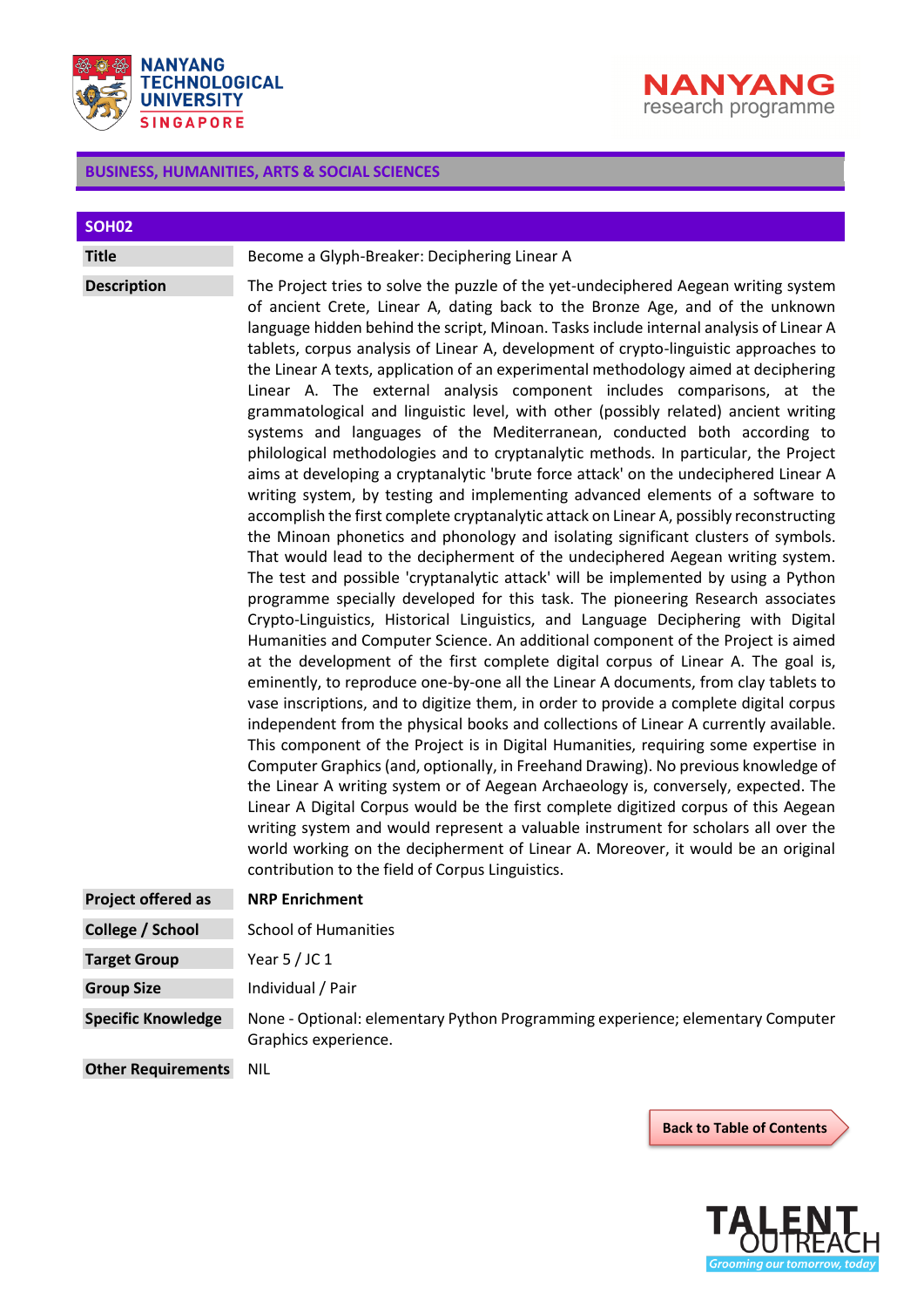



<span id="page-47-0"></span>

| <b>SOH03</b>              |                                                                                                                                                                                                                                                                                                                                                                                                                                                                                                                                                                                                                                                                                                                                                                                                                                                               |
|---------------------------|---------------------------------------------------------------------------------------------------------------------------------------------------------------------------------------------------------------------------------------------------------------------------------------------------------------------------------------------------------------------------------------------------------------------------------------------------------------------------------------------------------------------------------------------------------------------------------------------------------------------------------------------------------------------------------------------------------------------------------------------------------------------------------------------------------------------------------------------------------------|
| <b>Title</b>              | A Sociolinguistic Investigation of French, German, Italian and Spanish in Singapore<br><b>Shop Signs</b>                                                                                                                                                                                                                                                                                                                                                                                                                                                                                                                                                                                                                                                                                                                                                      |
| <b>Description</b>        | This study is a first step in investigating the recurrent forms and patterns of French,<br>German, Italian and Spanish as used in commercial shop signs across different<br>business sectors in Singapore. It seeks to uncover the users' motivations<br>behind the use of French, German, Italian and Spanish here via surveys. Apart from<br>the four official languages and their various spoken dialects, Singapore is host to a<br>variety of other minority languages (Gordon 2005). French, German, Italian and<br>Spanish are another case in point. Apart from its economic value, the popularity of<br>French, German, Italian and Spanish seems to be due to its positive associations with<br>high culture, haute couture and elegant lifestyle. These associations appear to be<br>increasingly exploited in commercial signs across the island. |
| Project offered as        | <b>NRP Enrichment</b>                                                                                                                                                                                                                                                                                                                                                                                                                                                                                                                                                                                                                                                                                                                                                                                                                                         |
| College / School          | <b>School of Humanities</b>                                                                                                                                                                                                                                                                                                                                                                                                                                                                                                                                                                                                                                                                                                                                                                                                                                   |
| <b>Target Group</b>       | Year $5/$ JC 1                                                                                                                                                                                                                                                                                                                                                                                                                                                                                                                                                                                                                                                                                                                                                                                                                                                |
| <b>Group Size</b>         | Pair                                                                                                                                                                                                                                                                                                                                                                                                                                                                                                                                                                                                                                                                                                                                                                                                                                                          |
| <b>Specific Knowledge</b> | Interest in European languages.                                                                                                                                                                                                                                                                                                                                                                                                                                                                                                                                                                                                                                                                                                                                                                                                                               |
| <b>Other Requirements</b> | <b>NIL</b>                                                                                                                                                                                                                                                                                                                                                                                                                                                                                                                                                                                                                                                                                                                                                                                                                                                    |

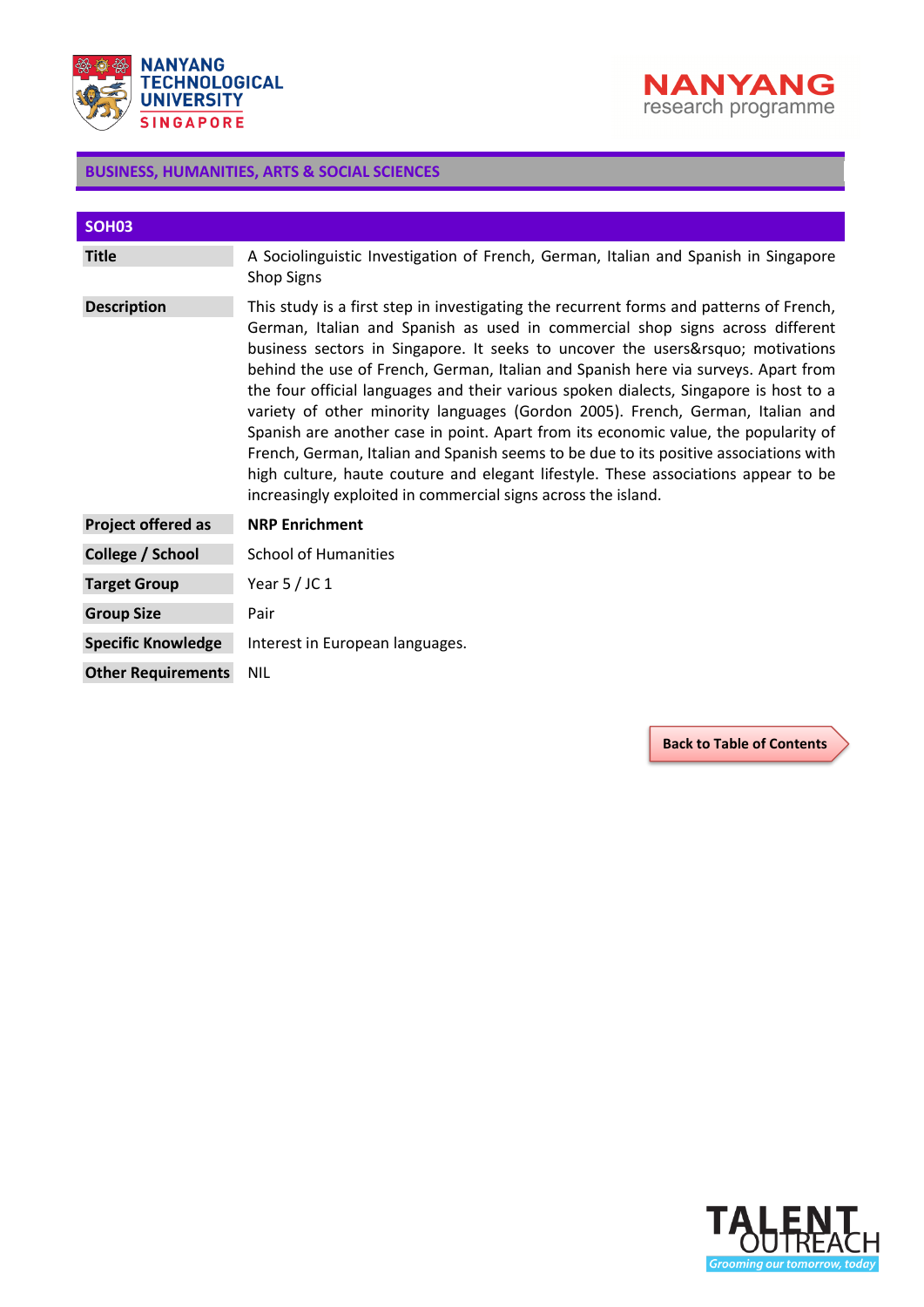



<span id="page-48-0"></span>

| SOH04              |                                                                                                                                                                                                                                                                                                                                                                                                                                                                                                                                                                                                                                                                                                                                                                                                                                                                                                                                                                                                                                                                                                                                                                                                                                                 |
|--------------------|-------------------------------------------------------------------------------------------------------------------------------------------------------------------------------------------------------------------------------------------------------------------------------------------------------------------------------------------------------------------------------------------------------------------------------------------------------------------------------------------------------------------------------------------------------------------------------------------------------------------------------------------------------------------------------------------------------------------------------------------------------------------------------------------------------------------------------------------------------------------------------------------------------------------------------------------------------------------------------------------------------------------------------------------------------------------------------------------------------------------------------------------------------------------------------------------------------------------------------------------------|
| <b>Title</b>       | Translating world literature in Singapore (1950-90s)                                                                                                                                                                                                                                                                                                                                                                                                                                                                                                                                                                                                                                                                                                                                                                                                                                                                                                                                                                                                                                                                                                                                                                                            |
| <b>Description</b> | Singapore's national image has long been struggling between two extremes, namely<br>from "a cultural desert" (Crane et al. 2002, 150) to an "Air-conditioned city" (George<br>2020). The cultural desert is used to allegorize the barrenness and destitution of the<br>literary landscape of Singapore. Whereas the trope of "air-conditioned city" is an irony<br>to denote the overarching governmental top-down policies in all walks of life of<br>Singaporeans. These kinds of discourse, though they sound controversial and<br>unwelcoming, have been prevailing in society for a long while and emerged from a<br>socio-historical background. As early as the 1960s, the first Prime Minister of<br>Singapore, Lee Kuan Yew (1923-2015), has already set the tone of nation-building. The<br>key governance mottos are "practicalism and survivalism." Extravagance is not<br>preferred and aestheticism is preposterous. Hence, the simple act of writing poetry is<br>"a luxury we cannot afford". (Chia & Ip, 2014) Scholars then concluded that the<br>development of humanities and the creative industry of Singapore has long been<br>lagging behind other Asian cities. (Yang, C. N. et al. 2015, 130–133). But is that true? |

This project aims to revisit all these controversies through the lens of translation activities from the period of the 1950s to the 1990s. Translation is a bridge to the world. Translation is also a propellant for creative transformation which pumps in new ideas or inspirations from the world. During the nation-building process, Singapore had never severed its connection to the world. Therefore, translation is an integral point for us to see how the literary and cultural landscape developed through time even though literary creation may be hibernated or suppressed in the nation-building process.

Students will learn the socio-historical, cultural and literary past of Singapore through a qualitative and quantitative study. Quantitative study means students need to harvest a trove of news/magazines/books from various databases to generate statistics and figures to build evidence and distribution of translation activities in the period. Qualitative study, on the other hand, requires the student to formulate their argument, understanding and appreciation of the translation pattern through critically reading the translation texts. The project may also require students to do oral histories/ interviews with translators, editors, publishers or writers in order to offer a holistic understanding of the cultural landscape in the past. It is a project designed to guide students to appreciate and critique works of literature in a bilingual context (Chinese and/or English). The project will require students to have a passion for literature, history and Singapore society. The basic skill of digital literacy such as searching verifiable and creditable sources for research will be honed.

Chia, C. & Ip, J. (2014). *A Luxury We Cannot Afford: An Anthology of Singapore Poetry*. Math Paper Press.

Crane. D., Kawashima, N., & Kawasaki, K. (2002). *Global Culture: Media, Arts, Policy, and Globalization*. (1st ed.). Routledge.

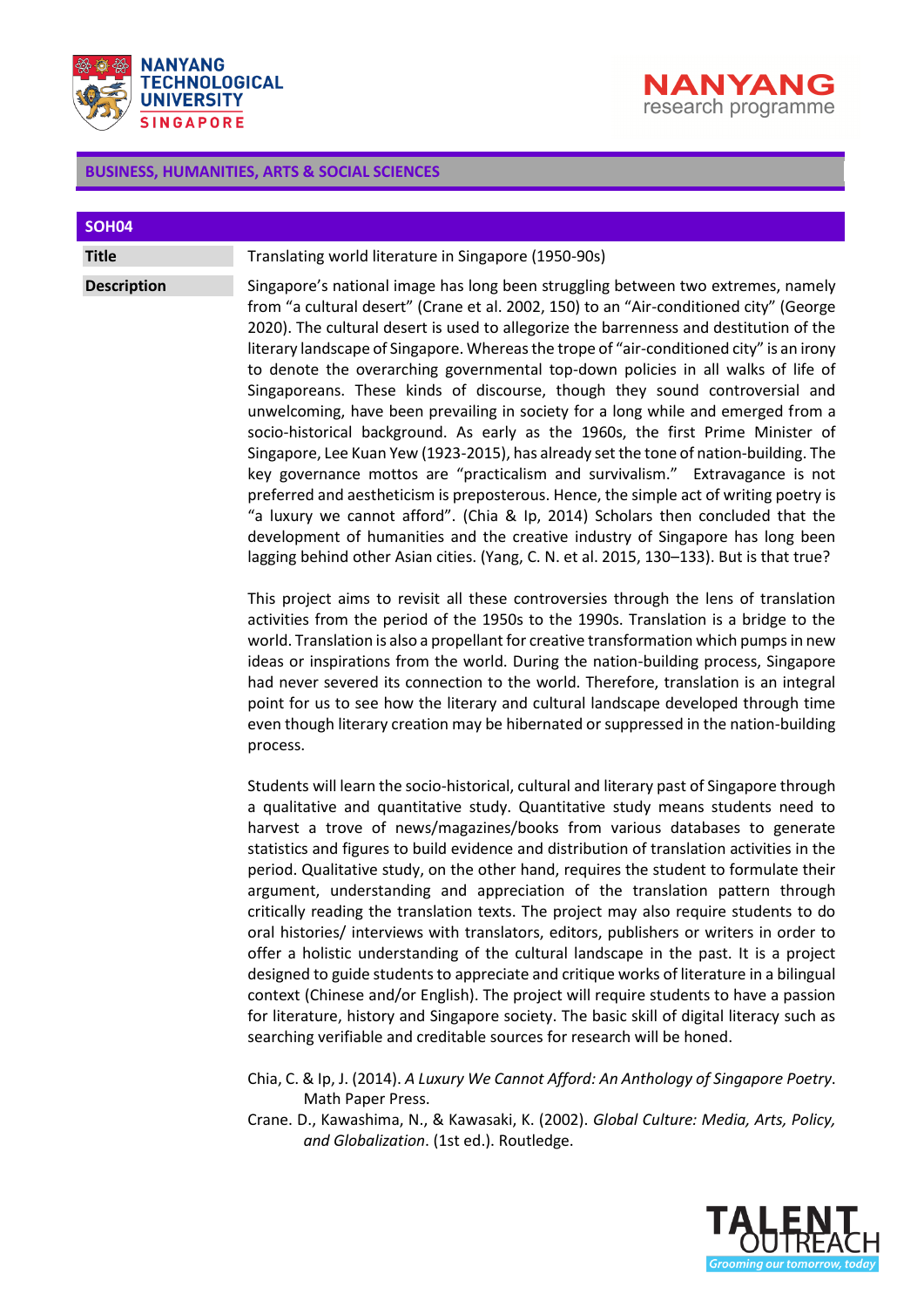



|                           | George, C. (2000). Singapore: The air-conditioned nation: essays on the politics of<br>comfort and control 1980-2000. Landmark Books.<br>Yang, C.N., Yu, Y.S. & Wang G.W. et als., (2016). Lee Kuan Yew: Through the Eyes of<br>Chinese Scholars. (1st ed.) Singapore World Scientific. |
|---------------------------|-----------------------------------------------------------------------------------------------------------------------------------------------------------------------------------------------------------------------------------------------------------------------------------------|
| <b>Project offered as</b> | <b>NRP Enrichment</b>                                                                                                                                                                                                                                                                   |
| College / School          | <b>School of Humanities</b>                                                                                                                                                                                                                                                             |
| <b>Target Group</b>       | Year $5$ / JC 1                                                                                                                                                                                                                                                                         |
| <b>Group Size</b>         | Pair                                                                                                                                                                                                                                                                                    |
| <b>Specific Knowledge</b> | - A English and Chinese language competence<br>- Good command of MS office, esp word, excel etc                                                                                                                                                                                         |
| <b>Other Requirements</b> | <b>NIL</b>                                                                                                                                                                                                                                                                              |

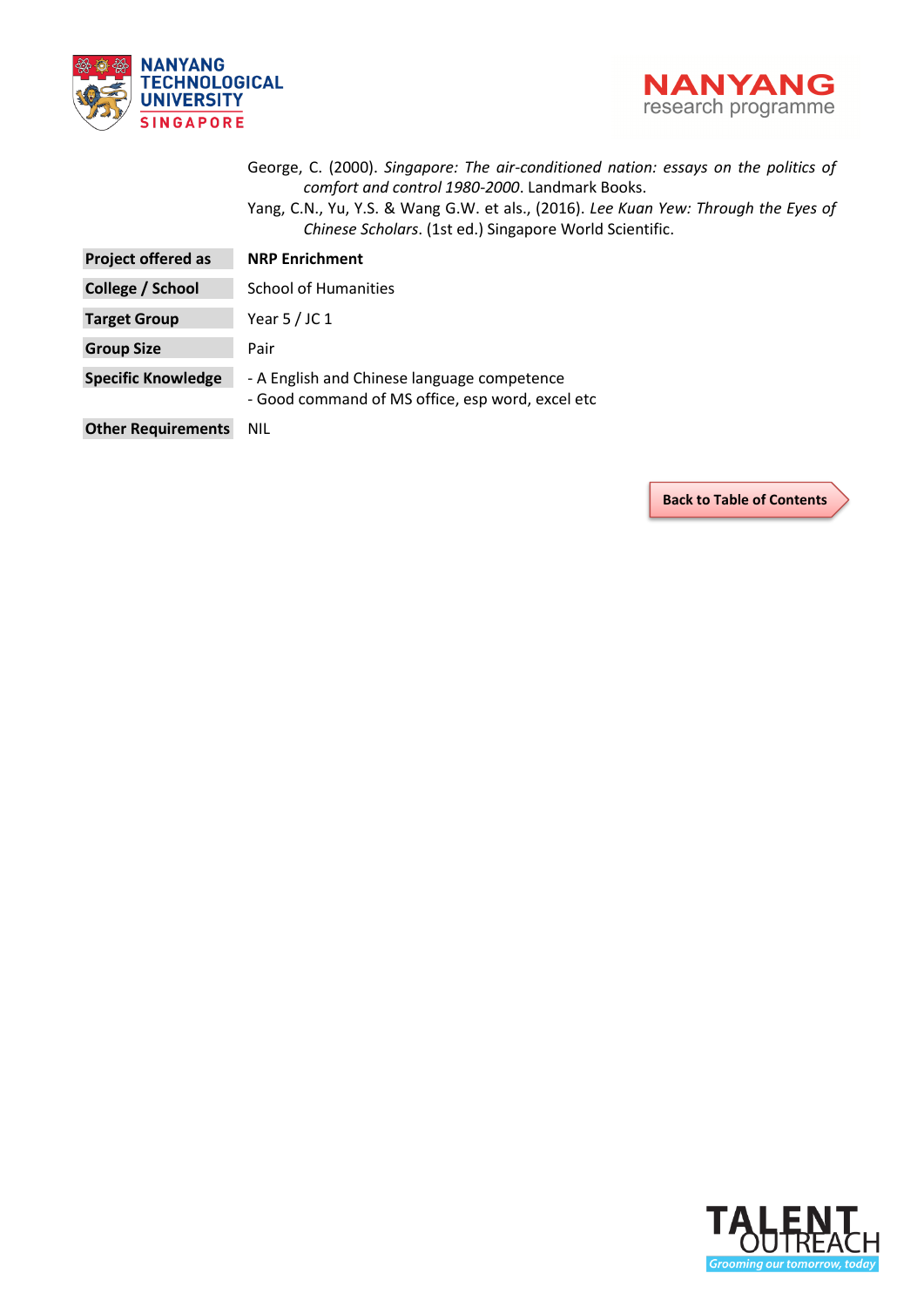



<span id="page-50-0"></span>

| SOH <sub>05</sub>         |                                                                                                                                                                                                                                                                                                                                                                                                                                                                                                                                                                                                                                                                                                                                                                                                                                                                                                                                                  |
|---------------------------|--------------------------------------------------------------------------------------------------------------------------------------------------------------------------------------------------------------------------------------------------------------------------------------------------------------------------------------------------------------------------------------------------------------------------------------------------------------------------------------------------------------------------------------------------------------------------------------------------------------------------------------------------------------------------------------------------------------------------------------------------------------------------------------------------------------------------------------------------------------------------------------------------------------------------------------------------|
| <b>Title</b>              | Arab philanthropies and how they influence the spread of Arabic Language on<br>Singapore landmarks                                                                                                                                                                                                                                                                                                                                                                                                                                                                                                                                                                                                                                                                                                                                                                                                                                               |
| <b>Description</b>        | Alkaff Mansion, Aljunied MRT station, Bussorah Street - what do they have in<br>common? In ancient Singapore, Arab philanthropists have played a fundamental role<br>in turning a sleepy, fishermen's island into one of the most bustling trade hubs in<br>Southeast Asia. These individuals, such as Syed Omar Aljunied, were wealthy<br>merchants and philanthropists who arrived in Singapore during a time where new<br>opportunities for trade abound in newly set up Singapore. Their contributions were<br>monumental as they had played a part in the developments of key infrastructure in<br>Singapore. How has their influence pervades the Singaporean landscape especially in<br>the names of streets and landmarks? How have these names evolved or changed over<br>the years? This study seeks to understand how significant these philanthropists were<br>such that their names have been eternalized in Singapore's landmarks. |
| <b>Project offered as</b> | <b>NRP Enrichment</b>                                                                                                                                                                                                                                                                                                                                                                                                                                                                                                                                                                                                                                                                                                                                                                                                                                                                                                                            |
| College / School          | <b>School of Humanities</b>                                                                                                                                                                                                                                                                                                                                                                                                                                                                                                                                                                                                                                                                                                                                                                                                                                                                                                                      |
| <b>Target Group</b>       | Year $5/$ JC 1                                                                                                                                                                                                                                                                                                                                                                                                                                                                                                                                                                                                                                                                                                                                                                                                                                                                                                                                   |
| <b>Group Size</b>         | Pair                                                                                                                                                                                                                                                                                                                                                                                                                                                                                                                                                                                                                                                                                                                                                                                                                                                                                                                                             |
| <b>Specific Knowledge</b> | Nil                                                                                                                                                                                                                                                                                                                                                                                                                                                                                                                                                                                                                                                                                                                                                                                                                                                                                                                                              |
| <b>Other Requirements</b> | Nil                                                                                                                                                                                                                                                                                                                                                                                                                                                                                                                                                                                                                                                                                                                                                                                                                                                                                                                                              |

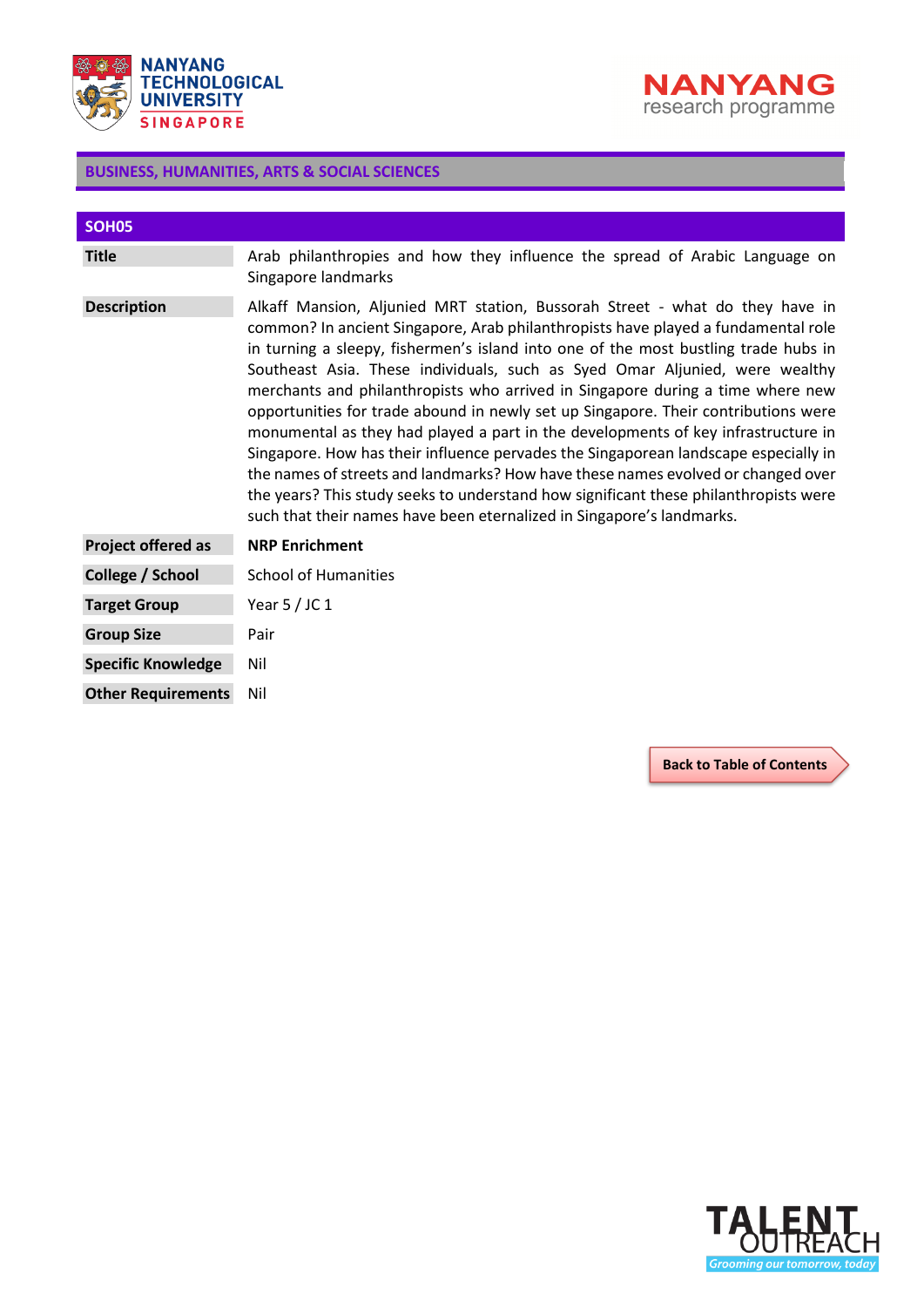



<span id="page-51-0"></span>

| <b>SSS01</b>              |                                                                                                                                                                                                                                                                                                                                                                                                                                                                                                                                      |
|---------------------------|--------------------------------------------------------------------------------------------------------------------------------------------------------------------------------------------------------------------------------------------------------------------------------------------------------------------------------------------------------------------------------------------------------------------------------------------------------------------------------------------------------------------------------------|
| <b>Title</b>              | The effects of languages on financial decision-making                                                                                                                                                                                                                                                                                                                                                                                                                                                                                |
| <b>Description</b>        | A growing literature in behavioural economics has investigated the effects of<br>languages and linguistic patterns on economic decision-making. Along this line of<br>research, this project will explore how subtle linguistic cues influence people's<br>financial decision-making (such as risk preference, time preference, and personal<br>finance decisions). Participating students are expected to design a behavioural<br>experiment, conduct experimental sessions and analyse the data collected under my<br>supervision. |
| <b>Project offered as</b> | <b>NRP Enrichment</b>                                                                                                                                                                                                                                                                                                                                                                                                                                                                                                                |
| College / School          | School of Social Sciences                                                                                                                                                                                                                                                                                                                                                                                                                                                                                                            |
| <b>Target Group</b>       | Year $5$ / JC 1                                                                                                                                                                                                                                                                                                                                                                                                                                                                                                                      |
| <b>Group Size</b>         | Pair                                                                                                                                                                                                                                                                                                                                                                                                                                                                                                                                 |
| <b>Specific Knowledge</b> | Knowledge in economics and skills in programming are preferred but not required.                                                                                                                                                                                                                                                                                                                                                                                                                                                     |
| <b>Other Requirements</b> | Nil                                                                                                                                                                                                                                                                                                                                                                                                                                                                                                                                  |

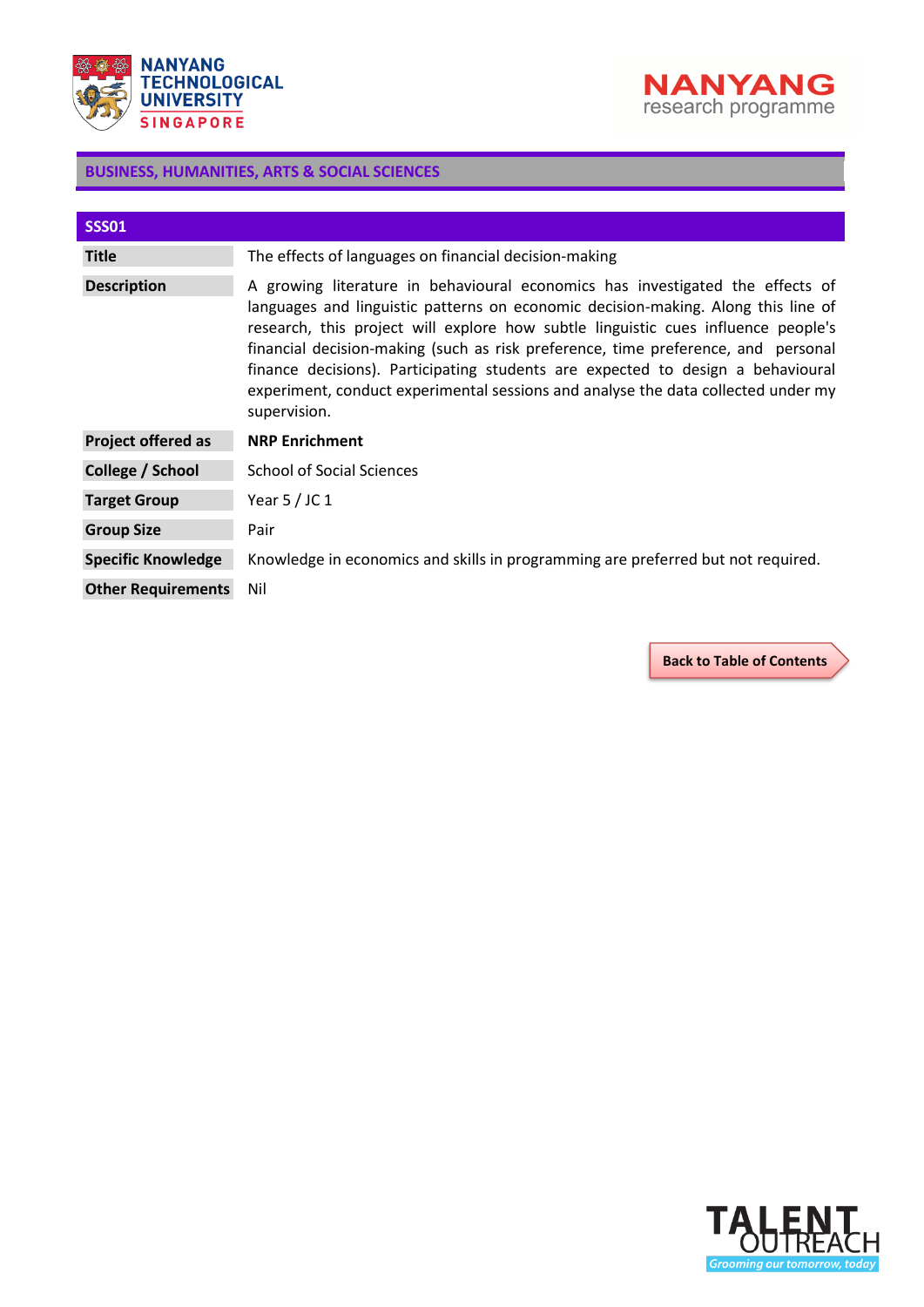



<span id="page-52-0"></span>

| <b>SSS02</b>              |                                                                                                                                                                                                                                                                                                                                                                                                                                                                                                                                                                                                                                                                                                                                                                                                                                                                                                                                                                                                                       |
|---------------------------|-----------------------------------------------------------------------------------------------------------------------------------------------------------------------------------------------------------------------------------------------------------------------------------------------------------------------------------------------------------------------------------------------------------------------------------------------------------------------------------------------------------------------------------------------------------------------------------------------------------------------------------------------------------------------------------------------------------------------------------------------------------------------------------------------------------------------------------------------------------------------------------------------------------------------------------------------------------------------------------------------------------------------|
| <b>Title</b>              | Assessing Social Attributes of Faces                                                                                                                                                                                                                                                                                                                                                                                                                                                                                                                                                                                                                                                                                                                                                                                                                                                                                                                                                                                  |
| <b>Description</b>        | We tend to make inferences about a person's traits or attributes based on the<br>appearance of faces. For example, we judge trustworthiness, attractiveness,<br>dominance or threats, based on the face images, though the accuracy of such<br>judgment is under debate. It has been shown that our judgment of trustworthiness<br>can be built within the first 100 ms after seeing the face. There have been extensive<br>studies evaluating such social dimensions of the faces. However, there are still open<br>questions remaining to be answered. For example, what are the most important<br>factors in assessing facial attributes? Are there associations among these different<br>attributes? How does the previous exposure to faces of similar or different attributes<br>affect our judgment of subsequently presented faces? Such as, does happy face<br>appear more trustworthy than neutral or sad face? We will use online surveys and/or<br>psychophysical experiments to address these questions. |
| <b>Project offered as</b> | <b>NRP Enrichment</b>                                                                                                                                                                                                                                                                                                                                                                                                                                                                                                                                                                                                                                                                                                                                                                                                                                                                                                                                                                                                 |
| College / School          | <b>School of Social Sciences</b>                                                                                                                                                                                                                                                                                                                                                                                                                                                                                                                                                                                                                                                                                                                                                                                                                                                                                                                                                                                      |
| <b>Target Group</b>       | Year $5/$ JC 1                                                                                                                                                                                                                                                                                                                                                                                                                                                                                                                                                                                                                                                                                                                                                                                                                                                                                                                                                                                                        |
| <b>Group Size</b>         | Individual / Pair                                                                                                                                                                                                                                                                                                                                                                                                                                                                                                                                                                                                                                                                                                                                                                                                                                                                                                                                                                                                     |
| <b>Specific Knowledge</b> | Good at math and writing in English.                                                                                                                                                                                                                                                                                                                                                                                                                                                                                                                                                                                                                                                                                                                                                                                                                                                                                                                                                                                  |
| <b>Other Requirements</b> | <b>NIL</b>                                                                                                                                                                                                                                                                                                                                                                                                                                                                                                                                                                                                                                                                                                                                                                                                                                                                                                                                                                                                            |

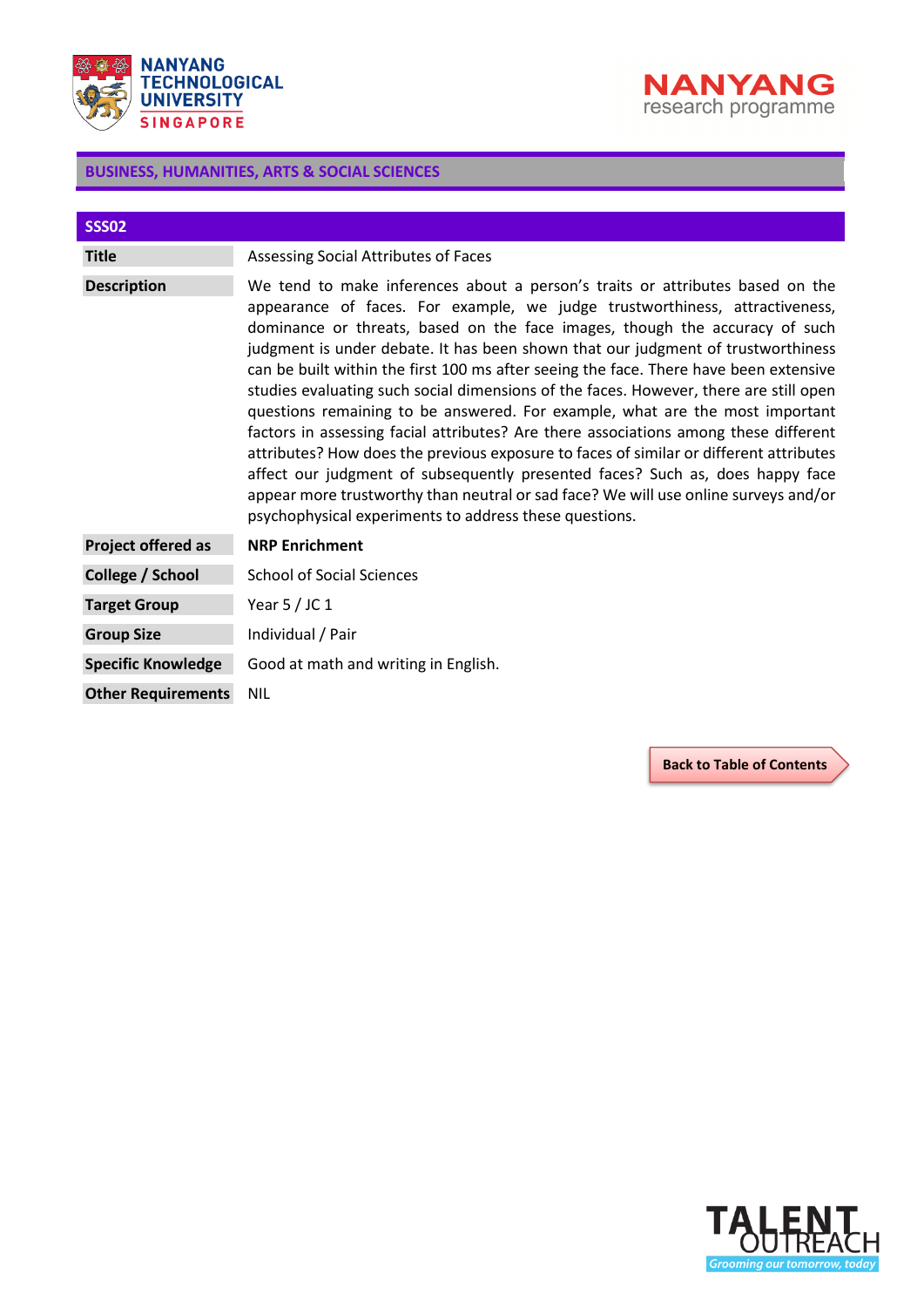



<span id="page-53-0"></span>

| <b>SCI01</b>              |                                                                                                                                                                                                                                                                                                                                                                                                                                                                                                                                                                                                                                                                                                                                                                                                                                                                                                                                                                                                                                                                                              |
|---------------------------|----------------------------------------------------------------------------------------------------------------------------------------------------------------------------------------------------------------------------------------------------------------------------------------------------------------------------------------------------------------------------------------------------------------------------------------------------------------------------------------------------------------------------------------------------------------------------------------------------------------------------------------------------------------------------------------------------------------------------------------------------------------------------------------------------------------------------------------------------------------------------------------------------------------------------------------------------------------------------------------------------------------------------------------------------------------------------------------------|
| <b>Title</b>              | Can AI Help Students and Teachers?: An Investigation of AI's Potential in Education                                                                                                                                                                                                                                                                                                                                                                                                                                                                                                                                                                                                                                                                                                                                                                                                                                                                                                                                                                                                          |
| <b>Description</b>        | This project is ideal for a student who is interested in a career in education or in AI<br>user experience engineering and design. In this project, the student will be<br>responsible for recruiting a sample of 20-30 professional educators to interview about<br>their perceptions toward AI in education. These professionals can be faculty and staff<br>at the student's JC/Secondary/High School institutions, or at tuition centers if the<br>student prefers.                                                                                                                                                                                                                                                                                                                                                                                                                                                                                                                                                                                                                      |
|                           | Student will recruit the sample and conduct 20-30 minute interviews. Then,<br>interviews will be transcribed and the student will conduct a thorough literature<br>review regarding AI's potential in education. The student will then conduct a thematic<br>analysis of the interviews, extracting key themes and revealing important insights into<br>the potential (or lack thereof) for AI in education.                                                                                                                                                                                                                                                                                                                                                                                                                                                                                                                                                                                                                                                                                 |
|                           | This project requires a student who is courageous and possesses initiative - recruiting<br>the sample will be an independent process that the student is fully in control of. An<br>inadequate (small) sample will be unlikely to yield good results. After the interviews<br>are complete the project will require critical thinking and creativity from the student.<br>This makes the project perfect for students who enjoy finding the deeper meaning in<br>things and "reading between the lines" when they think about big issues. This project<br>does not require extensive literature review search from the student as the mentor<br>can provide most of the relevant materials. Instead, the most important student skills<br>for this project are initiative, creative-thinking and time-management.<br>Ultimately, the goal of this project is to produce research that will lead to the optimal<br>integration of AI into education. AI likely can help students and teachers in some way,<br>finding out how is one of the grand challenges of the next decade for education |
| <b>Project offered as</b> | worldwide; the NRP student will be a key player in this process of discovery.<br><b>NRP Enrichment</b>                                                                                                                                                                                                                                                                                                                                                                                                                                                                                                                                                                                                                                                                                                                                                                                                                                                                                                                                                                                       |
| College / School          | Wee Kim Wee School of Communication and Information                                                                                                                                                                                                                                                                                                                                                                                                                                                                                                                                                                                                                                                                                                                                                                                                                                                                                                                                                                                                                                          |
| <b>Target Group</b>       | Year $5/$ JC 1                                                                                                                                                                                                                                                                                                                                                                                                                                                                                                                                                                                                                                                                                                                                                                                                                                                                                                                                                                                                                                                                               |
| <b>Group Size</b>         | Individual / Pair                                                                                                                                                                                                                                                                                                                                                                                                                                                                                                                                                                                                                                                                                                                                                                                                                                                                                                                                                                                                                                                                            |
| <b>Specific Knowledge</b> | The most important student skills for this project are initiative, creative-thinking and<br>time-management. No prerequisite skills are needed in terms of software - however<br>knowledge on how to quickly transcribe audio recorded interviews (via freely<br>available software or fast typing skills) will save the student a lot of time throughout<br>the project.                                                                                                                                                                                                                                                                                                                                                                                                                                                                                                                                                                                                                                                                                                                    |
| <b>Other Requirements</b> | <b>NIL</b>                                                                                                                                                                                                                                                                                                                                                                                                                                                                                                                                                                                                                                                                                                                                                                                                                                                                                                                                                                                                                                                                                   |

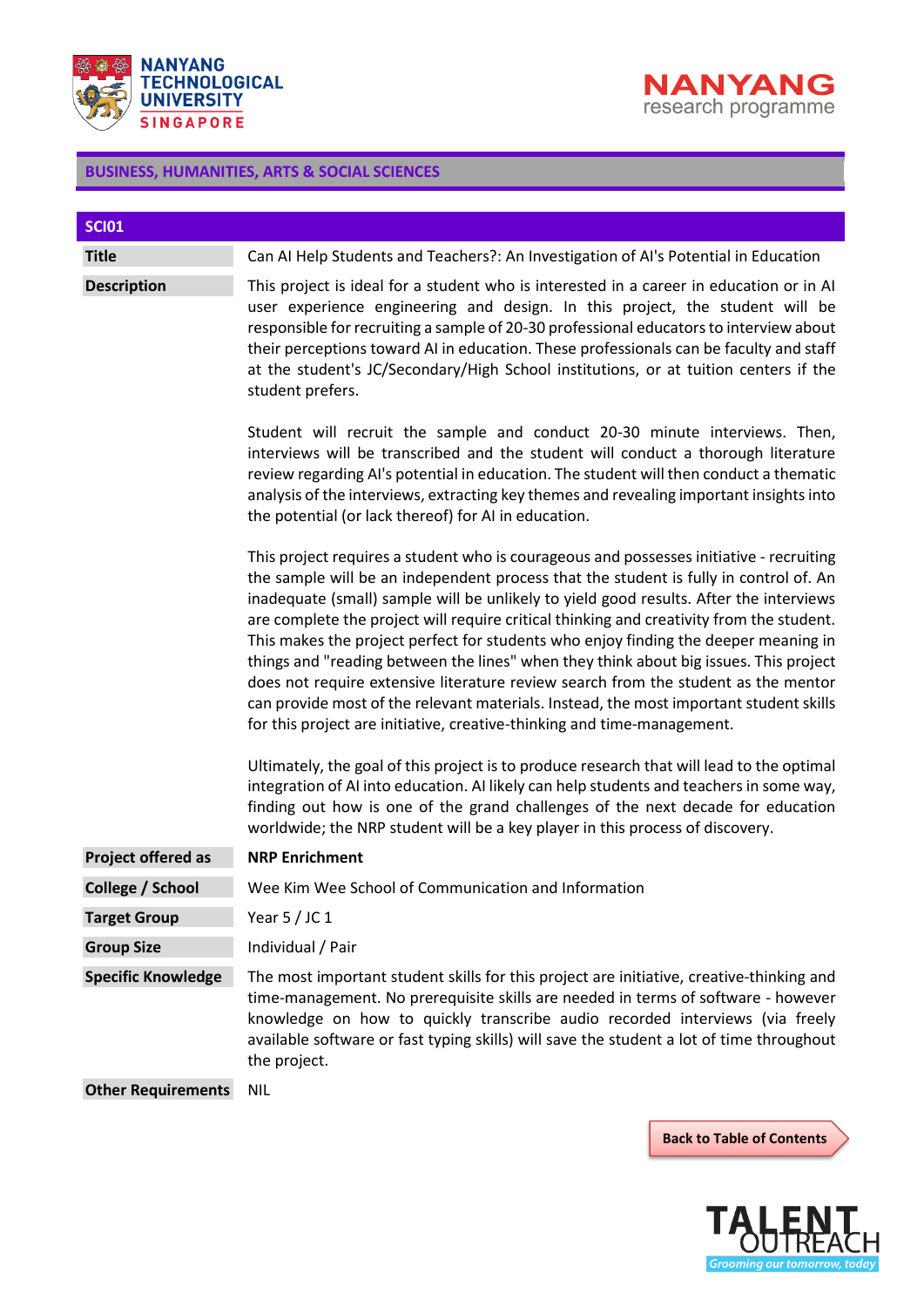



<span id="page-54-0"></span>

| <b>SCI02</b>              |                                                                                                                                                                                                                                                                                                                                                                                                                                                                                                                                                                                   |
|---------------------------|-----------------------------------------------------------------------------------------------------------------------------------------------------------------------------------------------------------------------------------------------------------------------------------------------------------------------------------------------------------------------------------------------------------------------------------------------------------------------------------------------------------------------------------------------------------------------------------|
| <b>Title</b>              | Who Are Chatbots?: A Study of Company Digital Personas                                                                                                                                                                                                                                                                                                                                                                                                                                                                                                                            |
| <b>Description</b>        | People increasingly encounter chatbots or "virtual agents" when they visit websites.<br>The companies and organisations that control these websites have a choice of what<br>persona to attach to their chatbots. Jamie is a well-know example in Singapore, but<br>Jamie is a relatively young woman with a professional appearance. Not all chatbots<br>are presented this way.                                                                                                                                                                                                 |
|                           | In this research project, the NRP student will conduct a sweeping inventory of<br>websites and the chatbot personas attached to them. Our goal is to see if certain<br>industries or public functions tend to present chatbots in certain ways. For example,<br>is it more common to find a "male" chatbot on a financial services company webpage?<br>Our analysis can extend beyond just visiting websites and taking notes. The NRP<br>researcher may choose to interact with the chatbot to see what the "personality" is.<br>Is it formal, informational, positive, neutral? |
|                           | The majority of this project is completed on the timeline that suits the NRP student.<br>Most of the project is truthfully just browsing the web and taking notes. While this<br>may seem simple, the volume of data required is massive; the NRP student should<br>plan on dedicating a few hours each week to the project, on average. The NRP student<br>may choose to also be involved in data analysis and visualisation near the conclusion<br>of the project.                                                                                                              |
|                           | This project is excellent for NRP students who need flexibility and also have<br>exceptional self-discipline. It is also excellent for students who wish to think carefully<br>about the best way to create a representative sample of companies and organisations.                                                                                                                                                                                                                                                                                                               |
| <b>Project offered as</b> | <b>NRP Enrichment</b>                                                                                                                                                                                                                                                                                                                                                                                                                                                                                                                                                             |
| College / School          | Wee Kim Wee School of Communication and Information                                                                                                                                                                                                                                                                                                                                                                                                                                                                                                                               |
| <b>Target Group</b>       | Year $5/$ JC 1                                                                                                                                                                                                                                                                                                                                                                                                                                                                                                                                                                    |
| <b>Group Size</b>         | Individual / Pair                                                                                                                                                                                                                                                                                                                                                                                                                                                                                                                                                                 |
| <b>Specific Knowledge</b> | Requires the ability to browse the internet and take notes in a spreadsheet. Project<br>does require self-discipline as the project timeline will move in 2-4 phases; this means<br>the student will need to self-manage workload during these phases.                                                                                                                                                                                                                                                                                                                            |
| <b>Other Requirements</b> | <b>NIL</b>                                                                                                                                                                                                                                                                                                                                                                                                                                                                                                                                                                        |

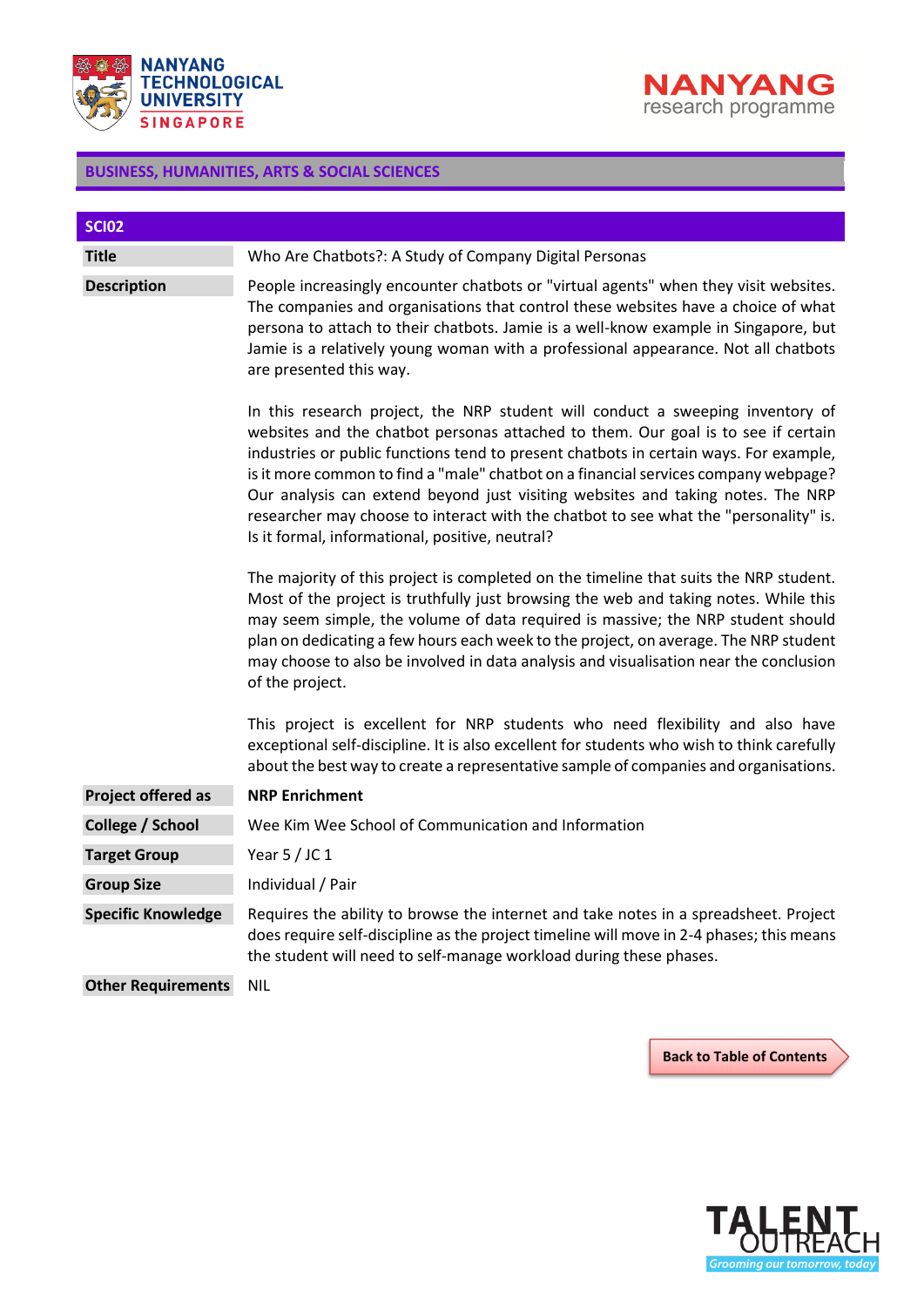



<span id="page-55-0"></span>

| <b>SCI03</b>              |                                                                                                                                                                                                                                                                                                                                                                                                                                                                                                                                                                                                                                                                                                                                                                                                                                                                                                                             |
|---------------------------|-----------------------------------------------------------------------------------------------------------------------------------------------------------------------------------------------------------------------------------------------------------------------------------------------------------------------------------------------------------------------------------------------------------------------------------------------------------------------------------------------------------------------------------------------------------------------------------------------------------------------------------------------------------------------------------------------------------------------------------------------------------------------------------------------------------------------------------------------------------------------------------------------------------------------------|
| <b>Title</b>              | Top Dog in the Lion City: Experiences with Singapore's Robotic Pup                                                                                                                                                                                                                                                                                                                                                                                                                                                                                                                                                                                                                                                                                                                                                                                                                                                          |
| <b>Description</b>        | Do you remember the yellow robotic dog thing that was deployed to some parks and<br>park connectors at the start of the circuit breaker? It was supposed to tell people to<br>socially distance etc. The "dog" went from instagram celebrity to just-a-normal-part-<br>of-life in just a few days. Why? This is one of the only real-world deployments of a<br>robotic enforcer, your job is to figure out how people in SG experienced this event.<br>The best way to figure out how Singaporeans feel about the robotic dog is to talk with<br>people who interacted with it. This means the NRP student will want to recruit<br>interview subjects that are likely to have encountered this robotic dog. Bishan-AMK<br>was one of the park corridors where this dog could be found; therefore this NRP<br>project is especially well-suited to students who live nearby or who have many<br>friends/family in that area. |
|                           | The majority of the work in this NRP project will be finding people and then getting<br>them to agree to a brief interview. For the well-networked student who enjoys talking<br>to people, this will be relatively easy. However, transcribing interviews can be a chore,<br>so the NRP student must have excellent discipline and work ethic. The NRP student<br>should also be courageous and prepared to "steer" the interview in the intended<br>direction. For example, an interview subject may diverge from the interview topic to<br>talk about related things like surveillance, privacy, robots, or treatment of animals.<br>The NRP student will need to have the social skills needed to ask the right questions<br>and get the interview back on track - your mentor can help give you some key lines<br>that you can use for this purpose.                                                                   |
|                           | After collecting approximately 20 interviews (10-20 minutes each), the NRP student<br>can choose to participate in the analysis as we read the transcripts to figure out how<br>Singaporeans experienced this interesting event. Who knows if yellow robotic dogs<br>will ever patrol Singapore parks again, your work will cement this moment in history<br>for future generations to read about.                                                                                                                                                                                                                                                                                                                                                                                                                                                                                                                          |
| <b>Project offered as</b> | <b>NRP Enrichment</b>                                                                                                                                                                                                                                                                                                                                                                                                                                                                                                                                                                                                                                                                                                                                                                                                                                                                                                       |
| College / School          | Wee Kim Wee School of Communication and Information                                                                                                                                                                                                                                                                                                                                                                                                                                                                                                                                                                                                                                                                                                                                                                                                                                                                         |
| <b>Target Group</b>       | Year $5/$ JC 1                                                                                                                                                                                                                                                                                                                                                                                                                                                                                                                                                                                                                                                                                                                                                                                                                                                                                                              |
| <b>Group Size</b>         | Individual / Pair                                                                                                                                                                                                                                                                                                                                                                                                                                                                                                                                                                                                                                                                                                                                                                                                                                                                                                           |
| <b>Specific Knowledge</b> | The most important "skill" for this project is having a large social network and a<br>willingness to recruit interview subjects. This will especially be the case if the student<br>lives near one of the areas that the robot was deployed (e.g., Bishan-AMK park<br>corridor).                                                                                                                                                                                                                                                                                                                                                                                                                                                                                                                                                                                                                                            |
| <b>Other Requirements</b> | <b>NIL</b>                                                                                                                                                                                                                                                                                                                                                                                                                                                                                                                                                                                                                                                                                                                                                                                                                                                                                                                  |